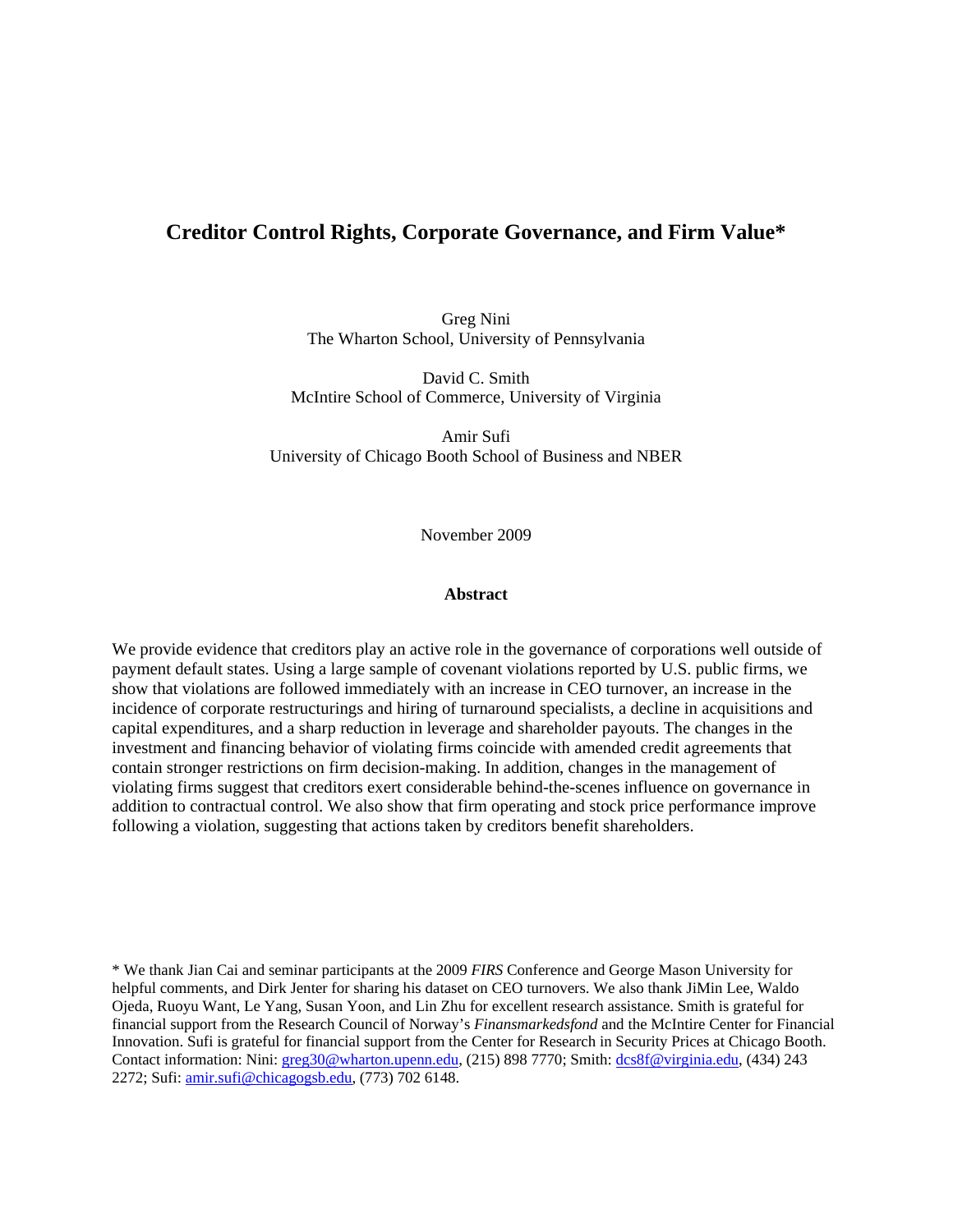Shleifer and Vishny (1997) argue in their influential survey that "corporate governance deals with the ways in which the suppliers of finance to corporations assure themselves of getting a return on their investment." In light of this definition, a natural question is: *which* investors exert influence over managers to assure a good return? Panel A of Figure 1 presents the traditional view. According to this view, corporate governance refers primarily to the ability of *equity-holders* to influence managerial decisionmaking, either directly or indirectly through the board of directors. Corporate creditors are thought to remain passive bystanders until firms are in default, which is typically associated with failure to make a payment (Townsend (1979), Gale and Hellwig (1985), Hart and Moore (1998)). The current corporate governance literature almost exclusively reflects the traditional view. Indeed, Shleifer and Vishny (1997) note that, "although there has been a great deal of theoretical discussion of governance by large creditors, the empirical evidence of their role remains scarce"  $(p. 757)$ .<sup>1</sup>

In Panel B of Figure 1, we present a creditor-oriented view in which creditor influence over managerial decisions extends outside of payment default states. Under this alternative view, creditors begin to play a more active role in corporate governance when firm performance deteriorates, but well before bankruptcy. In the "mixed" region, the actions that creditors take to protect their return may be as important as the actions taken by equity-holders. In other words, *both* creditors and equity-holders play an important corporate governance role.

 In this study, we present evidence consistent with this alternative view. Using a data set of financial covenant violations reported by the universe of U.S. public firms in quarterly filings with the Securities and Exchange Commission (SEC), we show that violations are associated with a sharp increase in CEO turnover, an increase in the incidence of corporate restructuring, an immediate decline in asset growth, acquisitions, and capital expenditures, and a sharp reduction in outstanding debt and shareholder payouts. Further, we provide evidence that firm operating performance and equity valuation improve following a violation, suggesting that actions taken by creditors aid in company turnarounds.

 $\overline{a}$ 

<sup>&</sup>lt;sup>1</sup> There are important exceptions, including Kaplan and Minton (1994), Kang and Shivdasani (1995), Ivashina, et al (2009), and Santos and Rumble (2006), and Wruck (1990). Gilson (1990) provides evidence on the strong role of creditors in bankruptcy.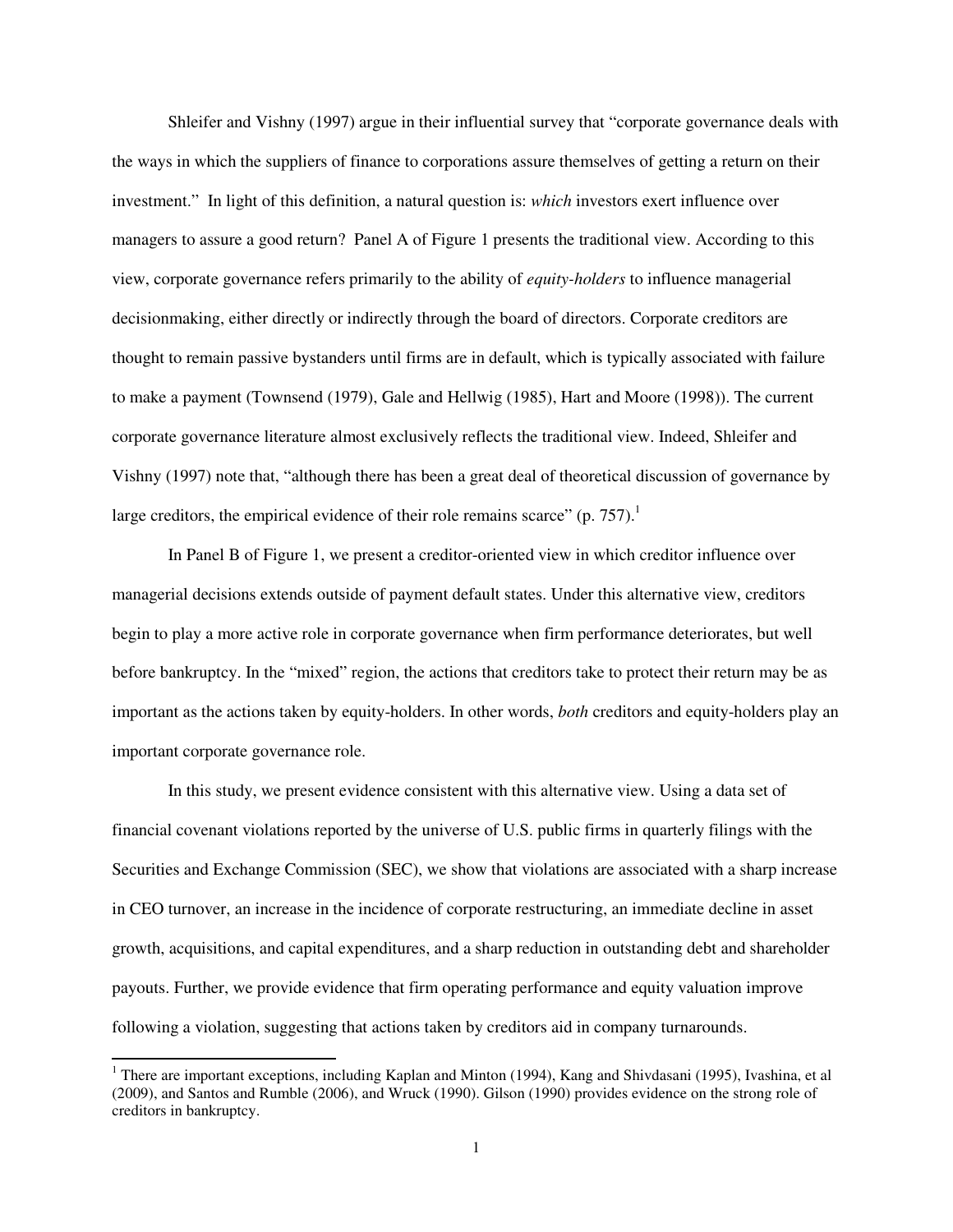There are several reasons why financial covenant violations provide an excellent opportunity to study the influence of creditors on corporate governance. First, covenant violations provide creditors with the same rights as a payment default, including the ability to accelerate any outstanding principal and to terminate any unused revolving credit facility capacity. Although creditors almost always waive the violation, the threat associated with these rights enables creditors to exert considerable influence over managerial decision-making. Second, violations are common. During our sample period from 1996 through 2008, we find that between four percent and nine percent of public firms are in violation of a covenant during any particular quarter and nearly 40 percent of the firms are in violation at some point during the period. Finally, violations occur after deterioration in firm performance but well outside of payment default states. The median firm in violation of a covenant for the first time has a market-to-book ratio above one and operating cash flows well above zero; in fact, the median violator is only slightly below the median non-violator on these two measures. For violators with a Standard & Poor's (S&P) issuer credit rating, the median rating is BB, which historically has a one percent frequency of payment default within a year.

 The primary response of creditors to financial covenant violations is *not* liquidation or bankruptcy. The unconditional one-year probability of exiting our sample due to financial distress is three percent for non-violators and seven percent for violators, meaning that covenant violations are associated with an increase of firm exit because of financial distress by only four percentage points. When we include basic controls for firm performance and market valuation, the marginal effect of a violation on firm exit is reduced to almost one percentage point.

 Instead, creditors protect their financial claim through the bargaining that occurs around the waiver of the violation. It is at this point that creditors increase their control over the governance of the company. Specifically, creditors exert their rights in two ways. First, they impose stronger contractual restrictions on firm behavior via amendments to the existing credit agreement. The amended agreements can cover virtually all aspects of financial and investment decisions, including investments in working capital and tangible assets, acquisitions, assets sales, dividend payments, and new capital-raising efforts.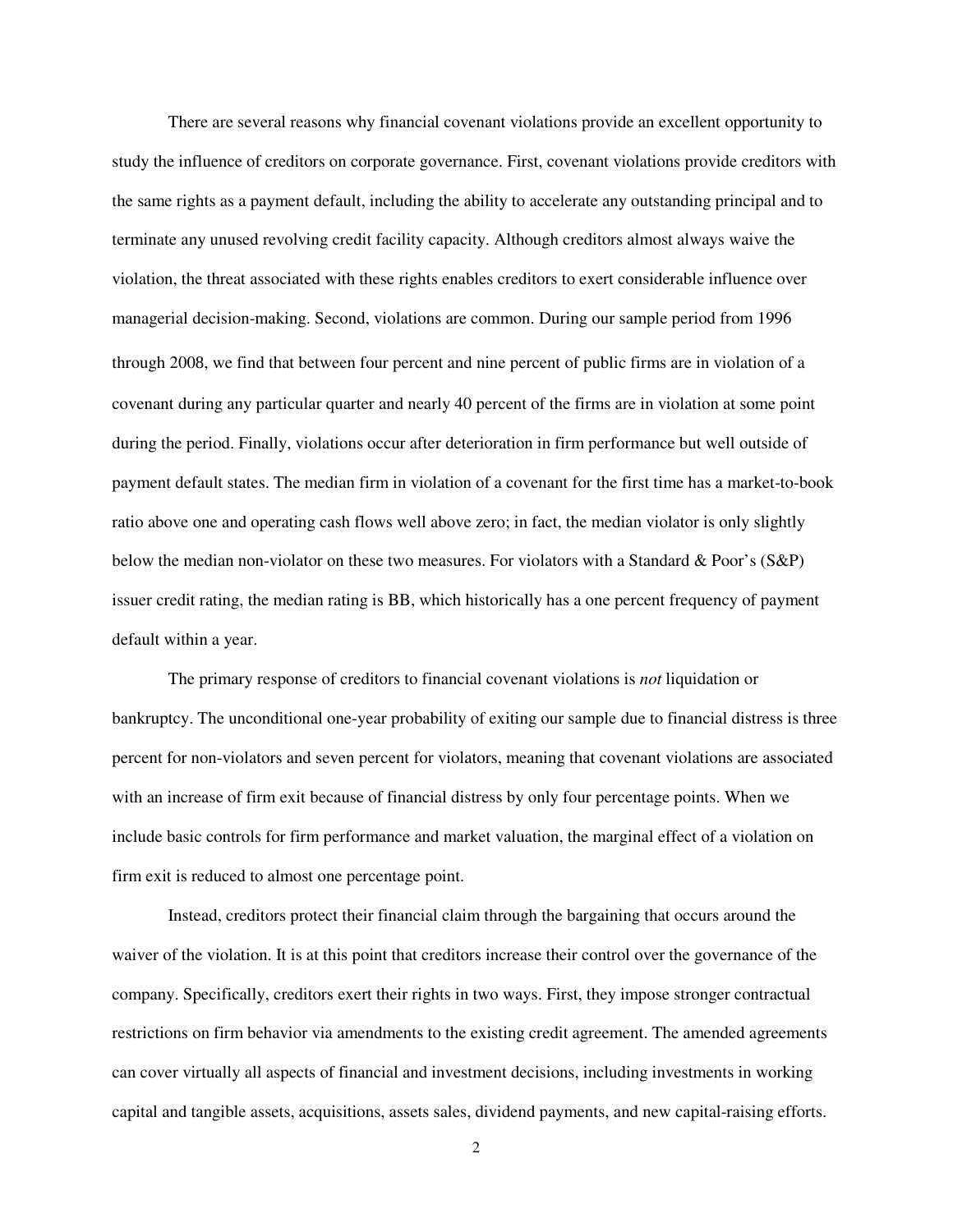We document that loans renegotiated following a violation are smaller, have shorter maturity, and carry higher fees and interest rate spreads. Renegotiated loans are also more likely to require collateral, limit new investment, and require mandatory repayment for certain events.

Second, and perhaps more importantly, creditors can advise the firm on how best to "manage through" the violation to maximize the chance that the firm repays its debt through future cash flows. Suggested fixes could be as simple as demanding better reporting and liquidity management. But for companies suffering from deeper structural problems, creditors can affect more substantial changes to the organization, including pushing for the hiring of a turnaround management firm, and if necessary, the replacement of top executives.

It is on this second dimension that we provide the most surprising results. We document a statistically and economically significant increase in forced CEO turnovers following the announcement of a covenant violation. The probability of a forced CEO turnover in the four quarters prior to a violation is relatively steady at around 1.5 percent. In the quarter of the violation, the probability increases to more than three percent, and in the quarter after the violation, the probability increases further to roughly four percent. After controlling for changes in firm performance, we still find that the cumulative probability of a forced CEO turnover in the four quarters following the violation is nearly 4 percent. To put this magnitude into perspective, the marginal impact of a covenant violation is twice as large as the marginal impact of a two standard deviation decrease in operating cash flow.

We also document a large increase in the hiring of turnaround management and restructuring firms immediately after the violation. Anecdotal evidence from lenders, corporate lawyers, and case studies suggest that lenders have a significant influence over whether borrowers hire such firms to aid in improving the running of the company. These firms assist with restructuring the violators' capital structure and operations, and will often take temporary roles on the violating firms' management teams. Indeed, there are consulting firms that specialize in putting their consultants into "chief restructuring officer" positions. Often, these consultants will also act as CEOs or CFOs upon the release of previous management. Because no separate dataset exists of turnaround-firm assignments, we search SEC filings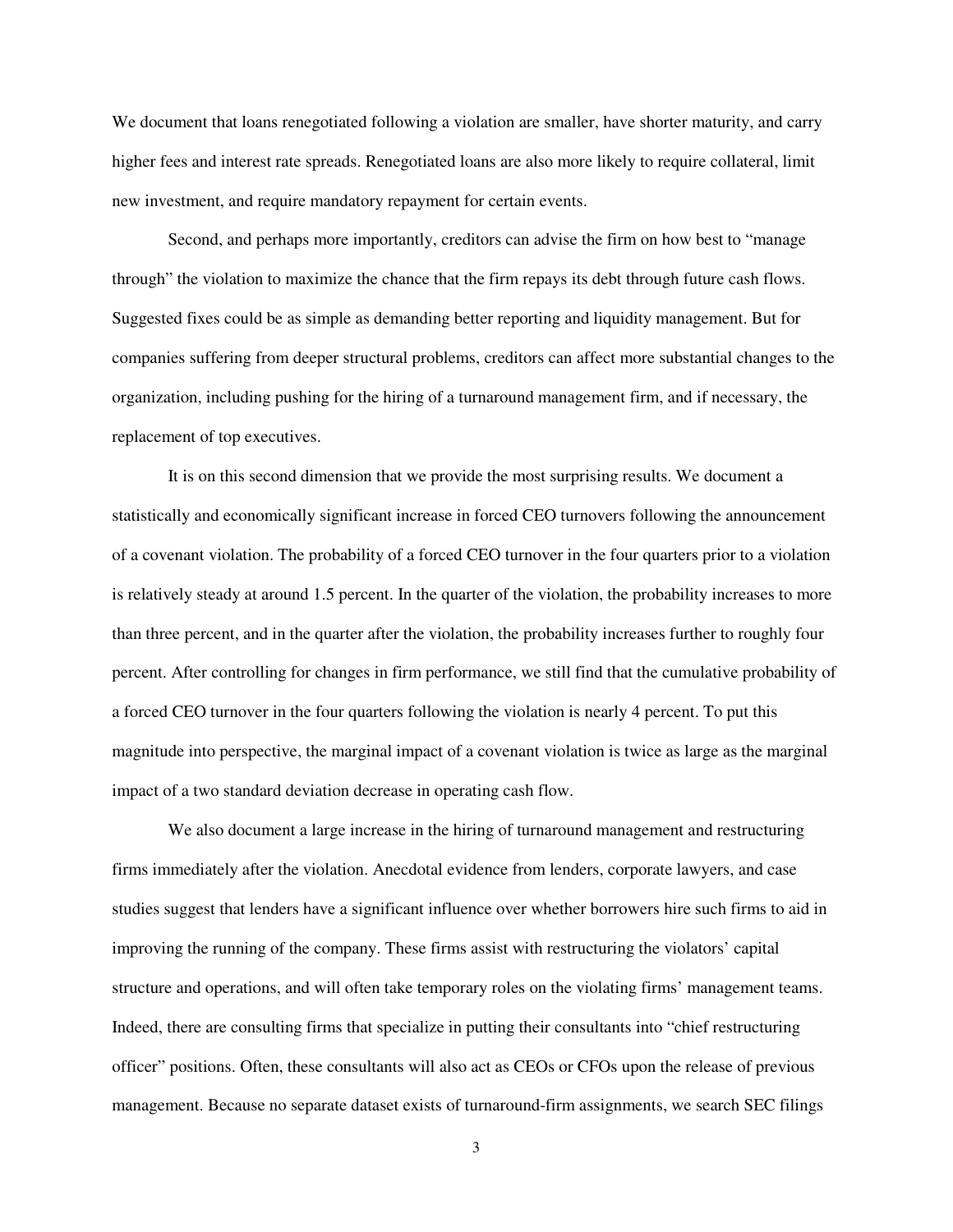for evidence of that firms have hired such restructuring specialists. Regardless of the exact nature of our search, we find a sharp spike in the incidence of the employment of turnaround management and restructuring firms in the quarters immediately following a covenant violation.

 Patterns in asset growth and investment also reflect the influence of creditors on corporate governance. While firms grow their asset base by 10 percent in the year leading up to the violation, there is a sharp reversal beginning in the year of the violation. By four quarters after the violation, firms shrink their total assets by six percent. A similar pattern holds for investments in property, plants, and equipment (PPE), indicating that asset sales are an important response to a financial covenant violation. We also show that capital expenditures drop after a covenant violation (as in Chava and Roberts (2008) and Nini, Smith, and Sufi (2009)) and that cash spending on acquisitions drops sharply after the violation.

 Violations also induce significant financial conservatism. In addition to a drop in net debt issuance (shown in Roberts and Sufi (2009)), we also find that post-violation liquidity management and dividend policy reflects a more conservative financial policy. In the four quarters leading up to a violation, firms burn through cash equivalent to three percent of their assets. Immediately after the violation, cash balances increase by almost two percent of assets. Total shareholder payouts (repurchases and dividends) experience an eight percent decline in the quarter immediately after the violation, after being relatively constant in the prior quarter.

 Interpretations of the importance of creditor control depend crucially on the subsequent impact of creditor intervention on borrower performance. We find evidence that both operating performance and equity-market valuation improve, on average, following a financial covenant violation. Both sets of results are particularly striking. After declining for five quarters before the violation, operating cash flow experiences a sharp reversal directly after the violation, and increases by five percent of lagged assets on an annualized basis in the three quarters after a violation. We examine selection and mean reversion concerns and find that they cannot explain this rebound in firm performance. Although equity returns are negative, on average, in the month the violation is first reported, we show that violating firms earn a statistically significant positive abnormal return in the months following the violation. These returns,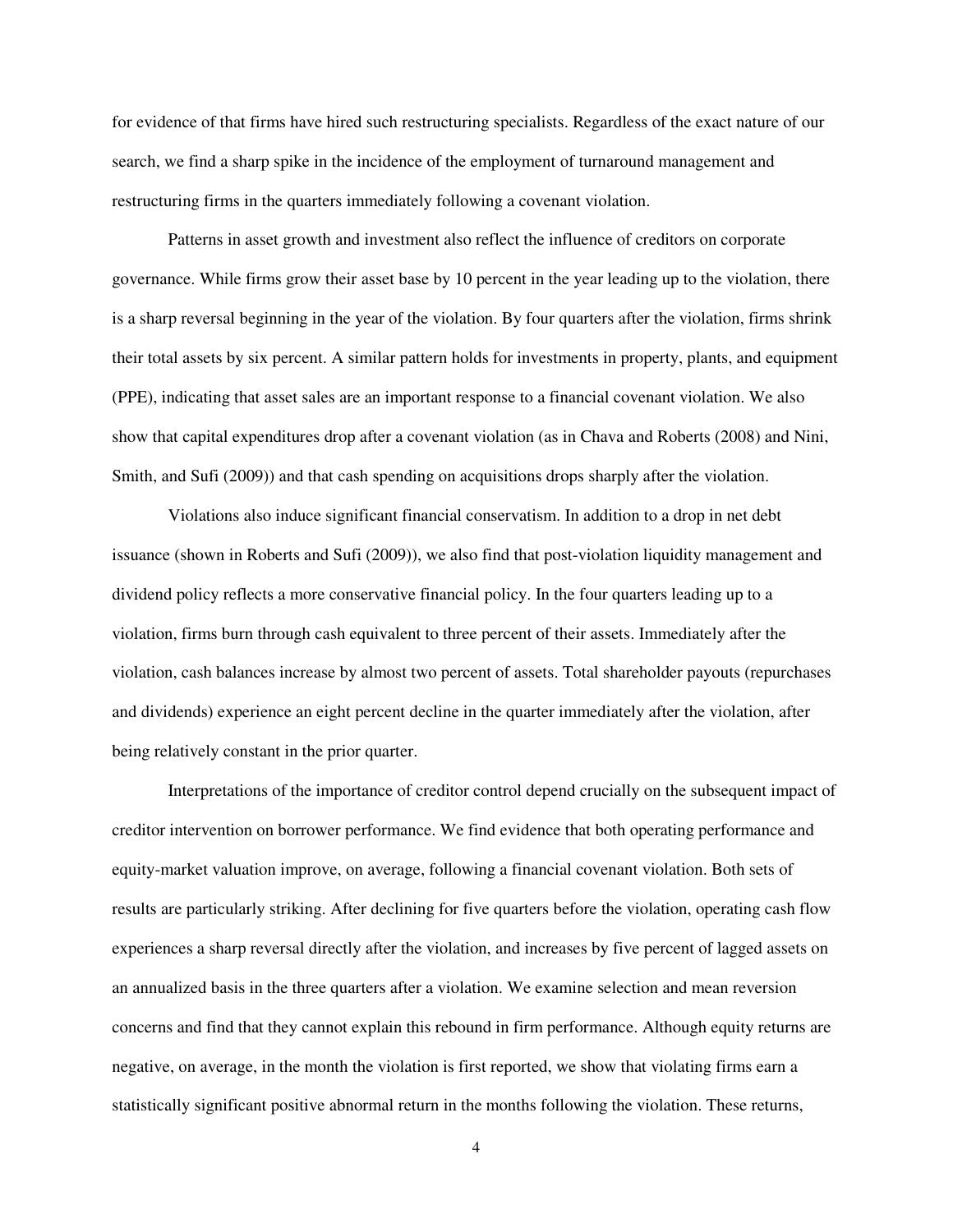measured via traditional event study methods, are about five percent per year higher than their riskadjusted benchmarks. Our findings on performance suggest that creditor actions to protect their own claims can have positive "knock-on" effects that actually benefit company shareholders.

 Overall, our findings show that violations are associated with important changes in firm management, investment and financial policy, and performance. However, violations occur in response to deterioration in operating performance and firm value. As a result, an obvious concern is whether the effects we find would have occurred even in the absence of the violation itself. For example, we expect firms to invest less if the market's valuation of investment opportunities falls, independent of the presence of binding covenants. There are a number of tests we conduct to mitigate this concern. First, while operating and stock price performance begin to decline four to eight quarters in advance of the violation, changes in the outcomes of interest occur in the quarters immediately following the violation. Second, we include linear and higher order control variables for accounting items on which financial covenants are written. This "quasi-discontinuity" approach, similar to the approach in Roberts and Sufi (2009), yields results that are not mechanically driven by the performance of violators.

Our findings are related to the large body of research focusing on the corporate governance of firms by equity-holders (see Shleifer and Vishny (1997), Hermalin and Weisbach (2003), and Adams, Hermalin, and Weisbach (2008) for surveys of this literature). Our contribution is to highlight that creditors, through the use of covenants and the control rights with which they are associated, also play an important role in the corporate governance of public firms, even outside of bankruptcy. Our results suggest that effective creditor interventions might boost – or event substitute for – equity-centered governance mechanisms, particularly when those mechanisms are weakened by manager-owner agency problems. Indeed, our might results could provide a partial explanation for why establishing a causative relationship between weak equity-centered governance and performance is so weak.<sup>2</sup>

l

 $2^2$  For the debate over the association between corporate governance quality, board quality, and performance, see Gompers, Ishii, Metrick (2002), Bebchuk, Cohen, Farrell (2009), Bhagat and Black (2001), and Bhagat and Bolton (2007); for arguments over the efficacy of shareholder control of board nominations, see Bebchuk (2007) and the subsequent replies to his paper in the *Virginia Law Review*; for the relation between CEO pay and performance, see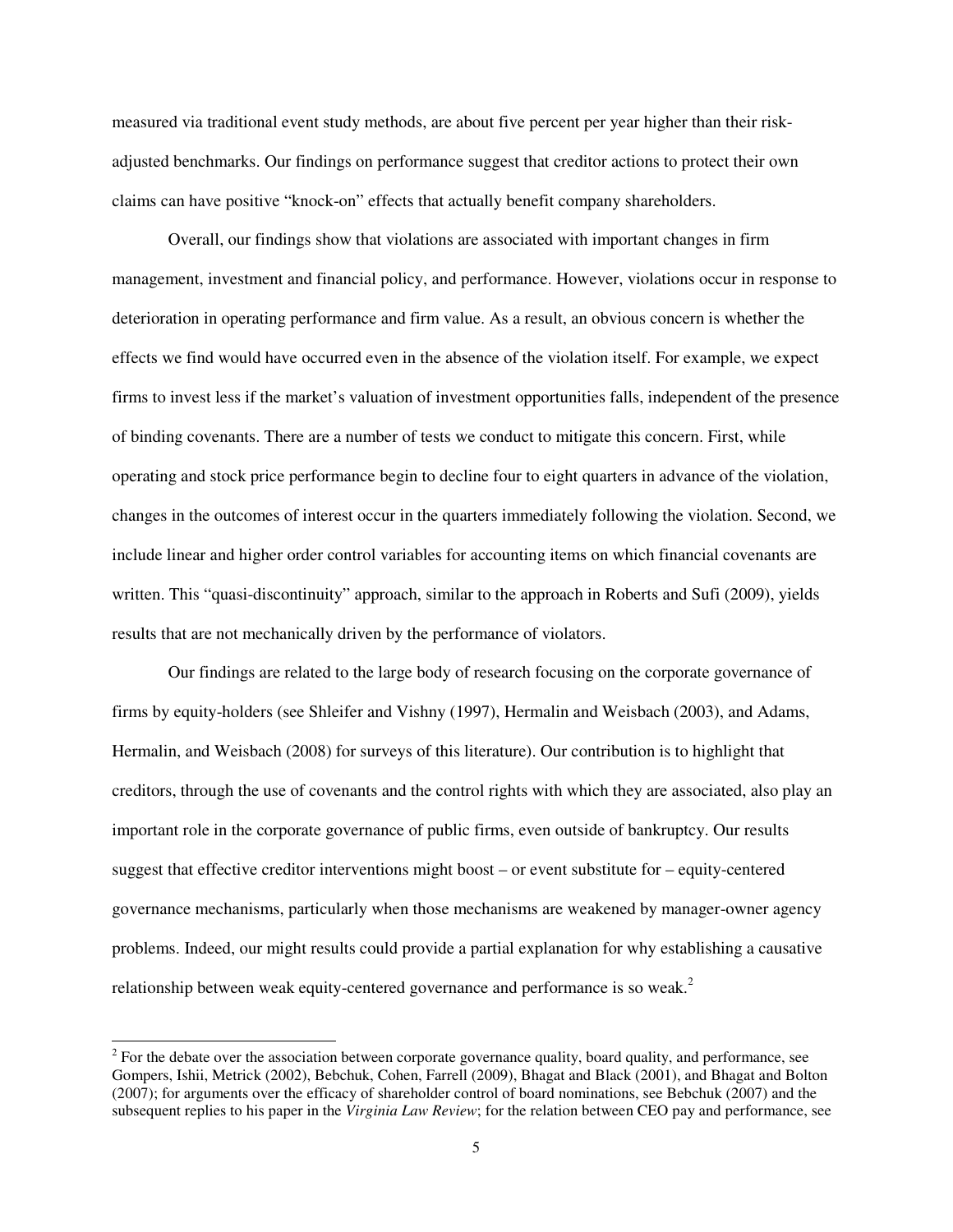Our results are most consistent with the recent ideas posited by Daniels and Triantis (1995) and Baird and Rasmussen (2006). These papers argue that there are strong incentives for creditors to play a role in governance outside of bankruptcy, and provide anecdotal evidence that the influence of creditors has been overlooked in the finance and legal literature. Our results are also consistent with early papers investigating the influence of creditors on corporate governance (e.g., Wruck (1990) and Gilson (1990)), although these studies focus on actions that follow a payment default or bankruptcy filing.

Our results are also closely related to the growing body of literature on the effect of covenant violations on firm behavior (Beneish and Press (1993, 1995a, 1995b), Chen and Wei (1993), Sweeney (1994), Dichev and Skinner (2002), Chava and Roberts (2008), Nini, Smith, and Sufi (2009), and Sufi (2009)). Relative to this literature, we are the first to provide a coherent analysis of the impact of covenant violations on corporate behavior and the first to study the extended impact of the violation on firm performance. More broadly, while the existing literature on covenants has emphasized contractual control following violations, our results on CEO turnover and turnaround specialists suggest that creditors also play an important role in advising management behind the scenes in ways that extend beyond contractual restrictions put in place at the time of the violation. We believe we are the first to provide large sample evidence of this latter channel.

The rest of this study proceeds as follows. The next section provides a background on debt covenants, and Section II introduces the data. Section III and IV present results on firm outcomes after a violation and Section V concludes.

#### **I. Financial Covenants: Background**

 $\overline{a}$ 

Our central hypothesis is that creditors play an important role in corporate governance even outside of states of payment default or bankruptcy. Covenants play a crucial role in this governance

Jensen and Murphy (1990) and Murphy (1999); for studies examining CEO turnovers and performance, see Kang and Shivdasani (1995) and Perry and Shivdasani (2005). None of these studies consider the influence of creditor control on the overall quality of governance within the firm.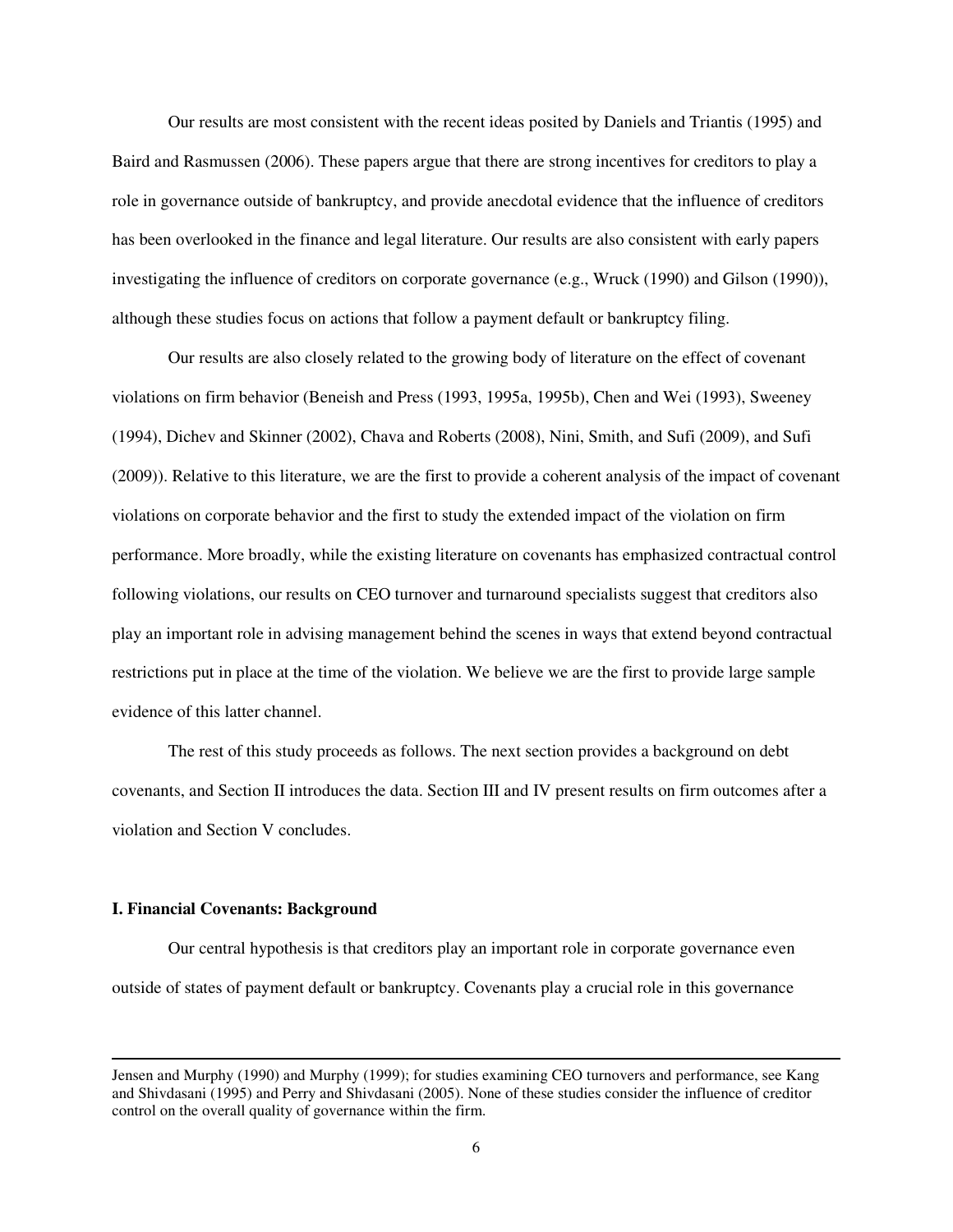process. Debt covenants are conditions in credit agreements that either guide or limit the actions of the borrower. The borrower must comply with these covenants to avoid being in default of the agreement.

In practice, covenants are divided into three broad categories: affirmative covenants, negative covenants, and financial covenants. *Affirmative* covenants require the borrower to take certain actions, such as meeting GAAP standards of accounting, submitting financial information to the lender on a timely basis, meeting all regulatory reporting demands, paying taxes, maintaining equipment, and remaining in compliance with the law. *Negative* covenants restrain the borrower from taking certain actions, such as altering the fundamental nature of the business, changing control of the company (including through acquisition), disposing of assets, making excessive capital expenditures, and paying dividends. *Financial* covenants are accounting-based risk and performance limits. These covenants are often included in the negative covenants section, or classified separately, and can consist of restrictions on a company's leverage, interest coverage, total fixed charges (including, for example, interest, rent, and capital expenditures), and net worth.

While covenants are common to all types of debt agreements, including bond and note indentures, they are typically more numerous, detailed, and tightly-set in private loan agreements (Kahan and Tuckman (1993), Verde (1999), Sansone and Taylor (2007)). Roberts and Sufi (2009) show that 96% of all private credit agreements contain a financial covenant, with coverage ratio (e.g. EBITDA / interest expense) and debt-to-cash flow covenants being the most common. Financial covenants in private loan agreements are typically *maintenance-based*, meaning that the borrower must be in compliance with the covenant on a regular basis, typically every fiscal quarter. Conversely, financial covenants in bond indentures are usually *incurrence-based*, meaning that the borrower need only be in compliance at the time of a specific event, such as issuing new debt. The inability to avoid maintenance-based covenants makes private debt contracts much more restrictive.

A violation of a covenant is considered to be an event of default, giving the creditor the right to demand immediate repayment – or *accelerate –* the entire loan. In practice, creditors rarely accelerate the loan, opting instead to use the right of repayment to initiate a renegotiation of the credit agreement. These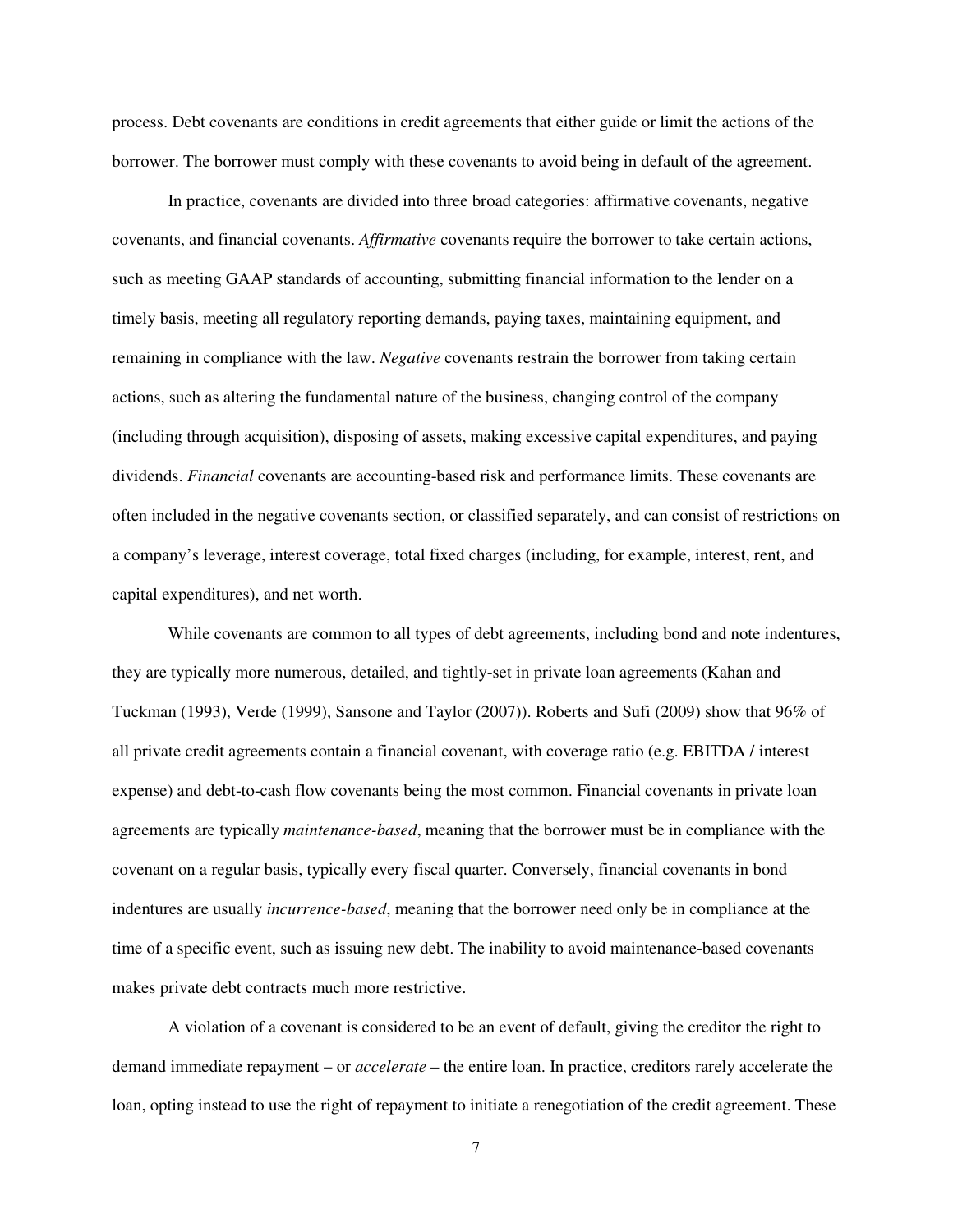renegotiations can lead both to changes in the terms of the loan and to increases in monitoring by lenders. The following description of a loan covenant violation, reported by Digital Generation Systems Inc. in a 10-Q disclosure filed on November 9, 2005, provides a typical example of how a violation is handled by the borrower and its lenders:

As of September 30, 2005, the Company was not in compliance with the covenant related to its leverage ratio. On November 9, 2005, the Company received a waiver from its lenders as of September 30, 2005. In connection with securing this waiver, certain other changes were made to the credit facility which, among other things, reduced the amount that can be borrowed under the Company's revolving line of credit from \$15.0 million to \$4.5 million.

Beyond the \$10.5 million reduction in the company's line of credit, the "other things" required in connection with the waiver included a 100 basis-point increase in the interest rate spread charged on the loan, stronger restrictions on dividend and intercompany payments, a 50 percent reduction in allowed capital expenditures, and a requirement that the company comply with its capital expenditures restrictions on a quarterly, rather than annual basis.<sup>3</sup> All of these creditor-imposed restrictions likely serve an important role in corporate governance. Yet there is no mention of imminent payment default or bankruptcy in the filing. In fact, Digital Generation Systems goes on to have very strong cash flows in the following fiscal year.

 Table I presents evidence that the experience of Digital Generation Systems is common. Using a sample of loans from Reuters Loan Pricing Corporation's *Dealscan* database, we show that loans renegotiated shortly following a covenant violation are significantly different from the original loans that preceded the violation. Specifically, we compare the terms of a loan made within 6 months of a covenant violation to the terms of a similar loan made to the same borrower before the violation, where the maturity of the original loan is *after* the initiation of the renegotiated loan. Our assumption is that the loan made after the violation is a renegotiated version of the loan made before the violation. We examine only

 $\overline{a}$ 

 $3$  While not reported in the text of the 10-Q document, this additional information is available from the actual credit agreements filed as attachments to the 10-Q.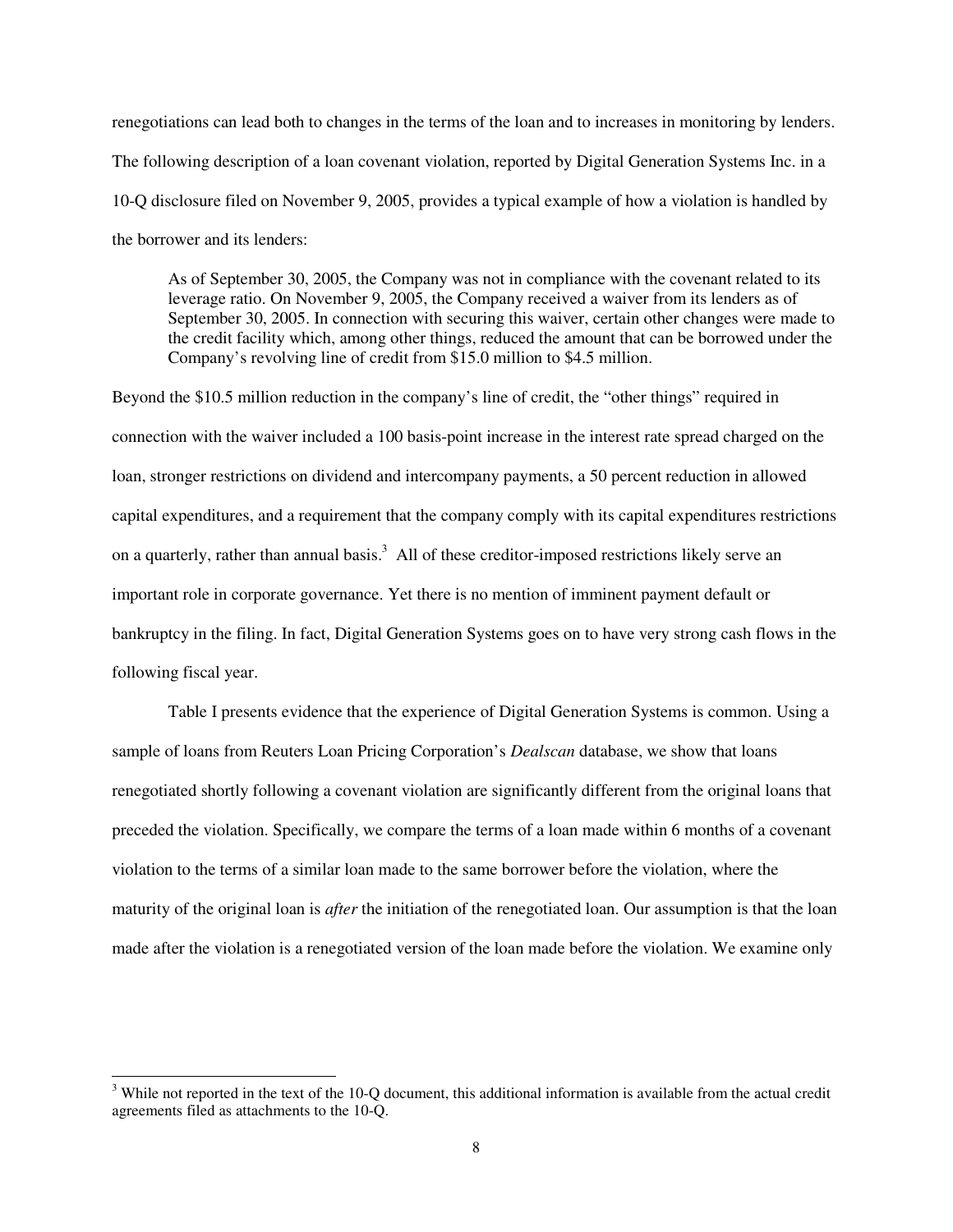covenant violations where we have evidence that the firm was not in violation at the time the original loan is made. $4$ 

 Table I shows that loans made following a covenant violation are smaller, carry higher interest rate spreads and fees, have a shorter maturity, and involve fewer lenders in the syndicate. The changes likely reflect an increase in the credit risk associated with the borrower and also a desire to facilitate additional monitoring by lenders, as evidenced by the shorter maturity and reduction in syndicate size. Consistent with this motivation, renegotiated loans also vary on a variety of non-price loan terms. Renegotiated loans are significantly more likely to be secured with collateral and more likely to limit borrowing to a borrowing base, which is typically some fraction of a specific asset, such as inventory or accounts receivable.

Renegotiated loans also are more likely to protect the cash flows available to creditors by including a sweeps provision and an explicit restriction on dividend payments. A sweeps provision requires that cash flows from certain activities, such as asset sales or debt issuance, must be used to pay down outstanding balances on the loan. However, renegotiated loans are less likely to include a performance pricing provision, meaning that the new loans are less likely to adjust pricing automatically in response to changes in the borrower's performance. Instead, creditors likely prefer to renegotiate again rather than contractually mandate subsequent changes to loan pricing.

 The incidence of restrictions on capital expenditures increases following the violation, and for loans with a restriction before and after the violation, the investment limit falls. In terms of other financial covenants, ratio-based covenants such as debt-to-EBITDA and interest coverage are replaced, in part, by restrictions on the level of EBITDA. For loans with ratio-based covenants before and after the violation, the covenant thresholds are relaxed to accommodate the deterioration in borrower performance that triggered the violation.

 $\overline{a}$ 

 $4$  We describe the data collection process in section II and a data appendix, which explains how we identify covenant violations.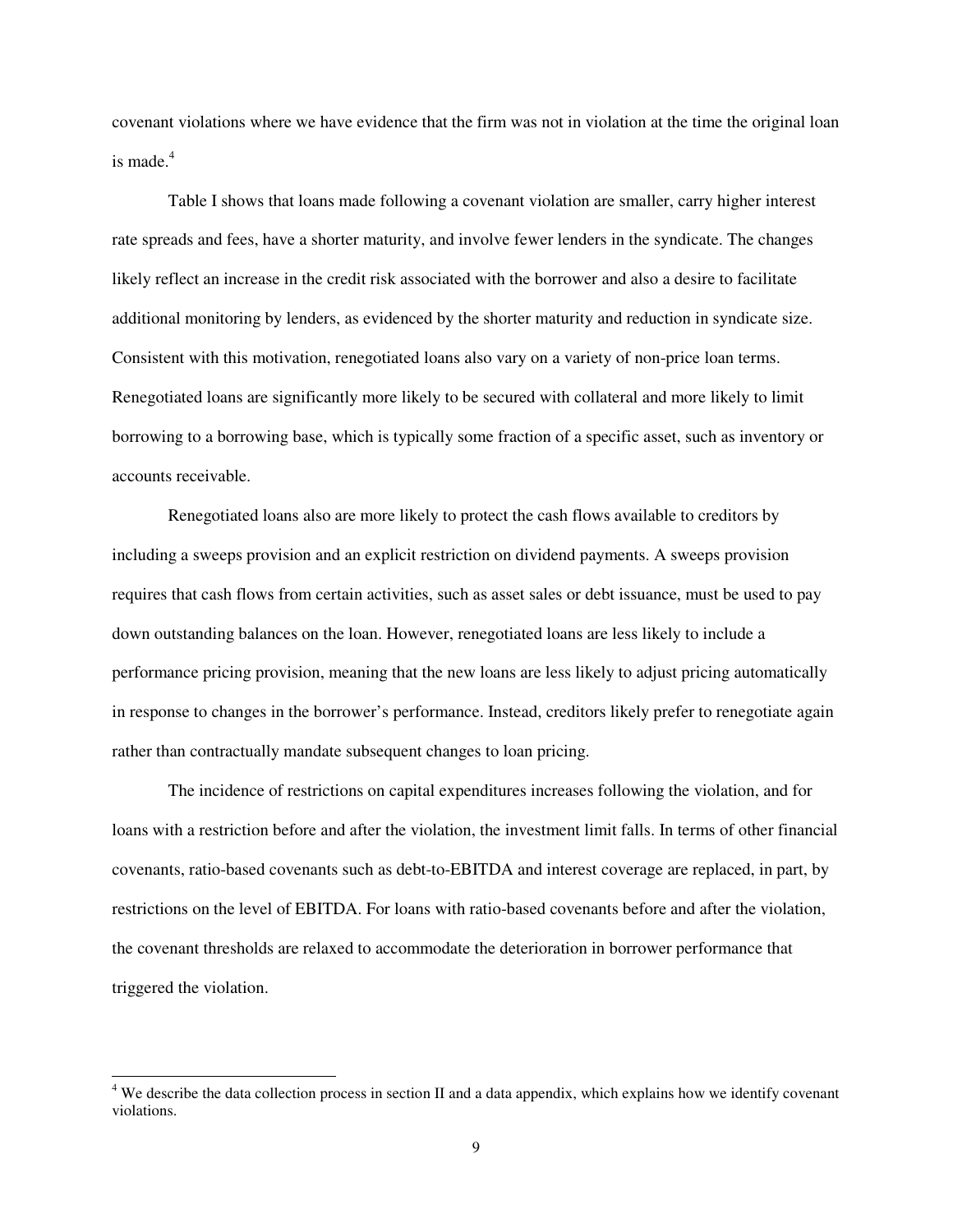In addition to changing the contractual terms of the credit agreement after a covenant violation, there is also substantial anecdotal evidence that creditors work "behind the scenes" to affect changes in the way that the company is run and managed. While lender liability laws protect equity-holders from creditors that directly interfere with the management of the firm, creditors can offer advice to management and the board, quid pro quo, that suggest actions the company can take to maximize the chance of receiving a covenant waiver.

Baird and Rasmussen (2006) cite the example of Krispy Kreme Doughnut Corp., where concessions following a covenant violation included replacing the CEO with a turnaround specialist. Baird and Rasmussen (2006) suggest this type of activity may be more widespread, as

Lenders may need to do no more than make it understood that they will look more kindly on future waivers of loan covenants if a [chief restructuring office] with whom they have worked before is in place and cleaning shop." While there are anecdotes of intervention with the management team, we are unaware of any large sample evidence on this role of creditors for firms that are not in bankruptcy. $5$ 

The very nature of behind-the-scenes negotiations makes it difficult to document the informal role of creditors on corporate governance. We use the covenant violation event as a point where we know that negotiations are taking place between the lenders and the borrower. Immediate changes in management that follow these negotiations can provide the large sample evidence of creditor influence on corporate governance sought by Baird and Rasmussen (2006).

### **II. Data and Summary Statistics**

 $\overline{a}$ 

The final *Compustat* sample used in this paper consists of 8,945 non-financial U.S. firms and 220,778 firm-quarter observations from 1997 to 2008. For each firm-quarter observation, our primary variable is an indicator of whether or not a firm is in violation of a financial covenant. In this section, we describe the sample construction and provide summary statistics. Full details of our data collections are contained in an appendix at the end of the paper.

 $<sup>5</sup>$  Gilson (1990) shows that bank lenders frequently become major stockholders and appoint new directors when</sup> firms enter Chapter 11 or privately restructure their debt to avoid default.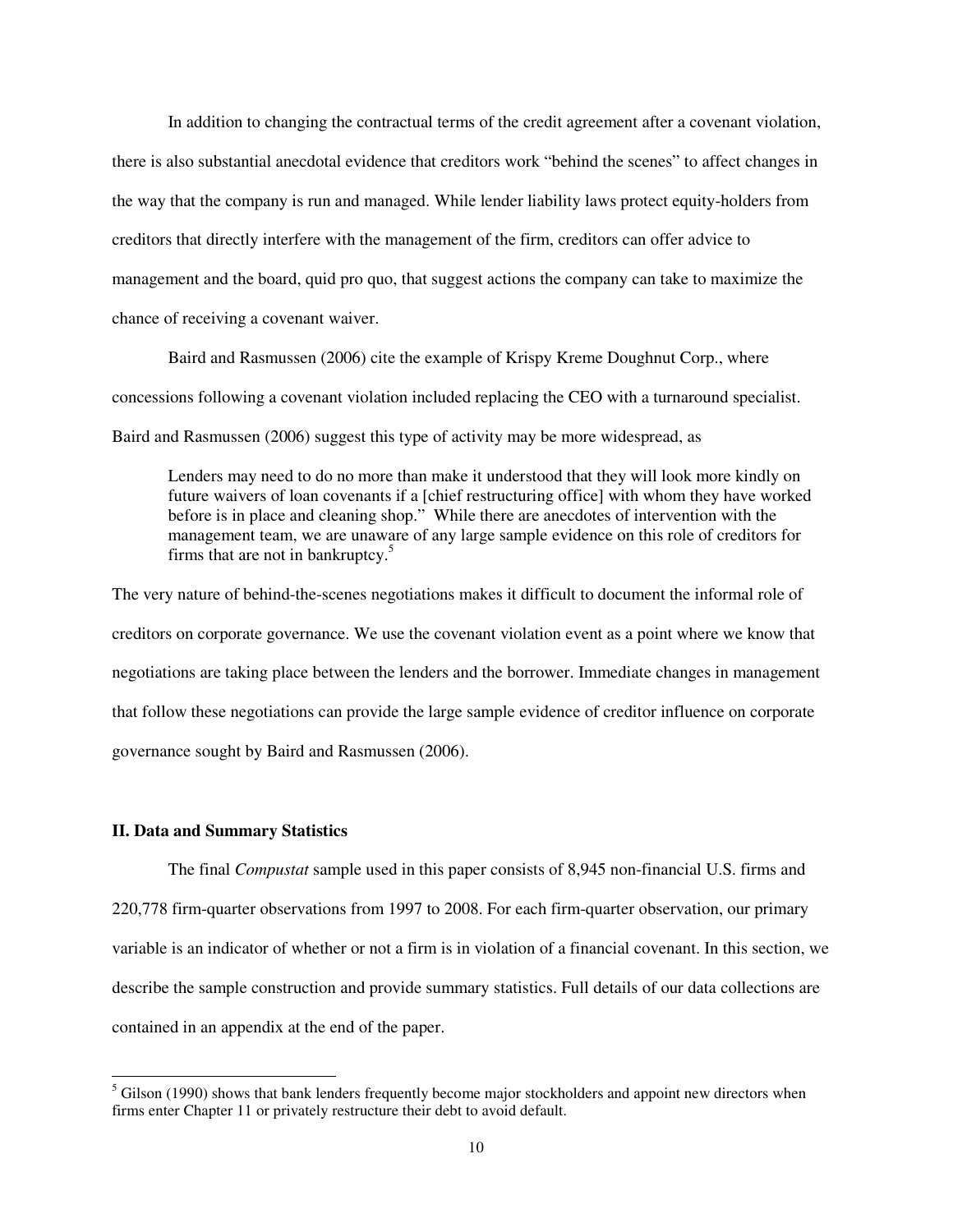### *A. Data*

 To construct our sample, we start with the universe of all Compustat firms in existence during the years 1996 to 2008. The sample begins in 1996 because we require electronic SEC filings to employ our text-search algorithm that finds covenant violations; 1996 is the first year in which electronic filing became mandatory for all SEC-registered firms. We include all firms with average book assets greater than \$5 million in 2000 dollars and limit the sample to firm-quarter observations with five available data items: total assets, total sales, common shares outstanding, closing share price, and the calendar quarter of the filing. Imposing these data restrictions leaves a sample of 9,672 firms and 250,134 firm-quarter observations.

 Next, for every firm-quarter observation in the *Compustat* universe, we match the observation to its respective 10-Q or 10-K SEC filing that generates the *Compustat* data. Using these matches, we employ a text-search algorithm to search the filings for reports of violations. Our algorithm first locates the word "covenant" in the filing. If the algorithm finds "covenant," it then searches for the following five terms within three lines above or the initial hit: "waiv," "viol," "in default," "modif," and "not in compliance." As we discuss in the appendix, this algorithm, after correcting for false positives, captures 90% of actual violations in a random sample of 1,000 violators for which we manually read the filings.<sup>6</sup>

 We focus our analysis primarily on new financial covenant violations, which we define to be financial covenant violations for firms that have not violated a covenant in the previous four quarters. We focus on new financial covenant violations because they represent the initial measure of creditor intervention, which provides the cleanest identification of the effect of violations on corporate behavior. Given our focus on new covenant violations, a firm-quarter observation is only included in our sample if we have four previous quarters to measure whether a given violation is new. With these restrictions in place, we are left with the final sample of 8,945 firms and 220,778 firm-quarter observations. *B. Summary Statistics* 

 $\overline{a}$ 

 $6$  For a comparison of this approach to the approach taken by Roberts and Sufi (2009) and Nini, Smith, and Sufi (2009), see the data appendix.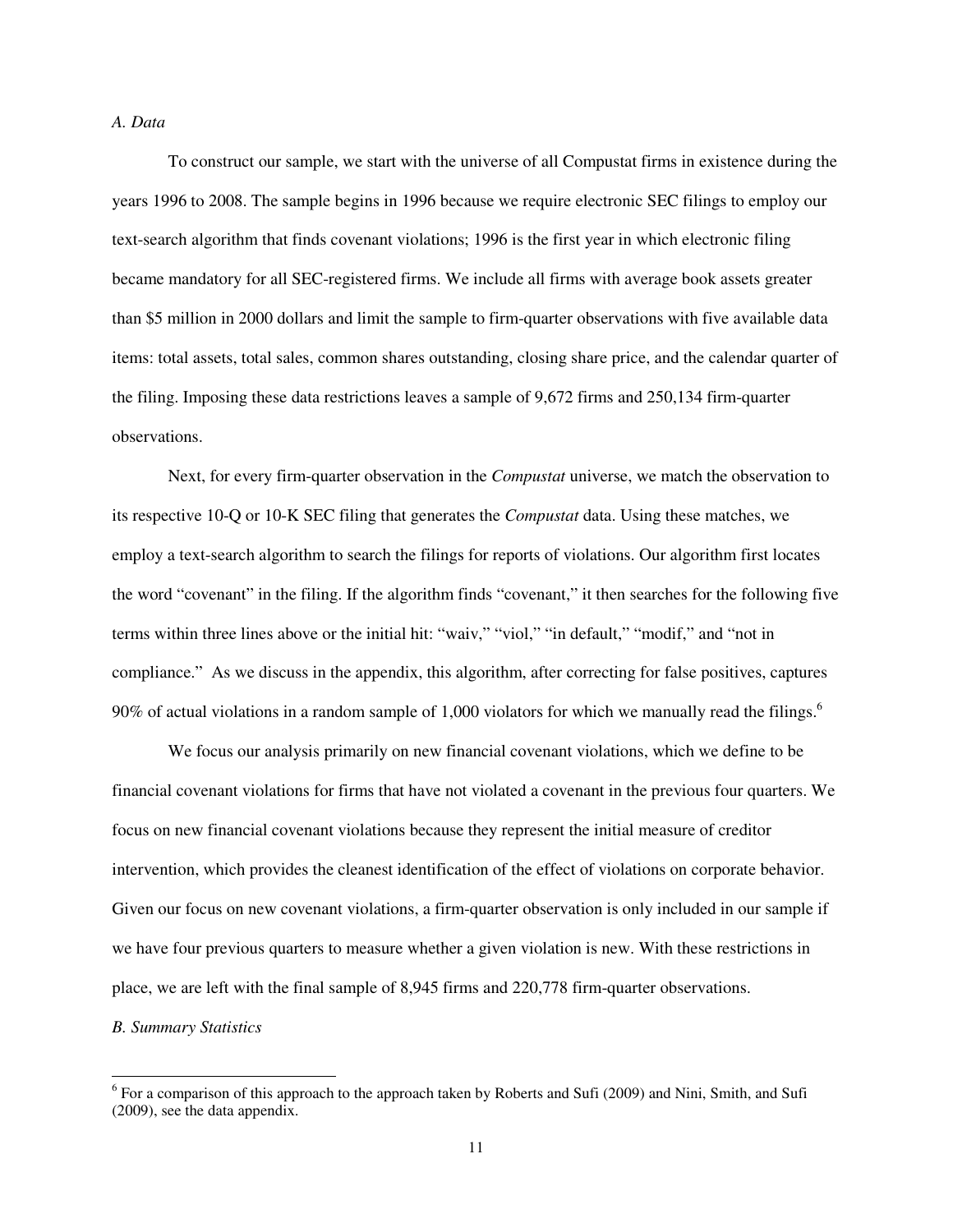Figure 2 reports the fraction of firms that violate a covenant in any given year from 1996 to 2008. The solid line shows that between 10 percent and 20 percent of firms are in violation of a covenant in a given year. The incidence of violations is cyclical, peaking during the 2001-2002 recession. There is also a sharp decline in the incidence of violations in the latter part of the sample, before the onset of the financial crisis and economic downturn of 2007 and 2008. The dotted line in Figure 2 plots the fraction of firms reporting new financial covenant violations in each year, beginning in 1997. New violations follow the same cyclical pattern as total violations and reach as high as 9 percent of the firms in our sample during 2001.

 Table II provides summary statistics on the incidence of violations. Close to 40 percent of firms in our sample violate a financial covenant at some point during our sample period. Nearly 7 percent of firms are in violation in any given quarter, and 2 percent experience a new violation in any quarter. This amounts to 4,412 new financial covenant violations.

 The incidence of financial covenant violations is significantly higher than the violation incidence observed in Roberts and Sufi (2009) and Nini, Smith, and Sufi (2009). There are two reasons for the discrepancy. First, as described in detail in the data appendix, the text-search algorithm used in this analysis represents a significant improvement relative to the previous text-search algorithm used in these articles. Second, the previous articles examine only firms that are traded on a major exchange (i.e., *Compustat* variable *stk = 0*). We do not make this restriction. Public firms that are not listed on a major exchange are smaller, and smaller firms are more likely to violate financial covenants.

 Table II also shows that financial covenant violations are common across industries, being most common in wholesale trade. Violations are common among both firms rated and not rated by S&P. Although violations are negatively correlated with size, 23 percent of firms over \$5 billion in book assets violate a financial covenant at some point in the sample. Thus, though covenant violations are more common among small firms, they are also common among the largest public firms in the economy.

Table III provides summary statistics for other relevant variables in our analysis. All of these variables are defined in the data appendix. As shown in Roberts and Sufi (2009), financial covenants are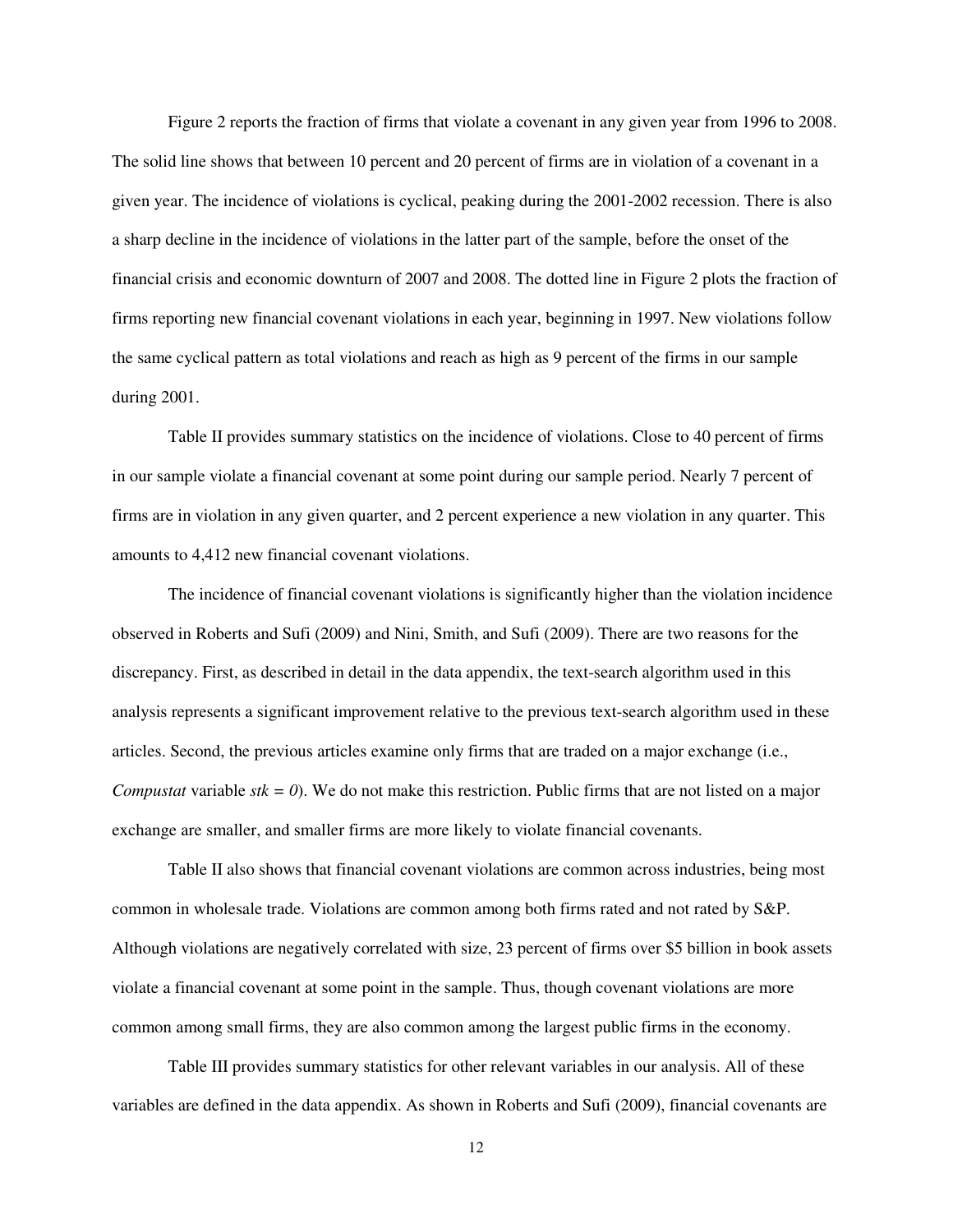most commonly written on measures of debt-to-cash flow, interest coverage, net worth, debt-to-total capitalization, and the current ratio. The first five variables in Table III represent the underlying items that are used to construct these variables. We also report summary statistics on market-to-book ratios as a measure of the financial health of the sample firms. The distributions of the variables are in line with data used in previous studies.

Table III also provides summary statistics for the outcome variables of interest, which include total assets, property, plants and equipment (PPE), total debt, capital expenditures, cash acquisitions, net debt issuance, cash scaled by assets, and total shareholder payout. The final outcome variable of interest is CEO turnover. We use the CEO turnover data provided by Jenter and Kanaan (2008) through 2001, which we extend through 2007 using an identical procedure for classifying CEO turnover as forced or voluntary. The CEO turnover data are limited to firms in the S&P 1500, which is why the sample is much smaller. $<sup>7</sup>$ </sup>

### **III. Financial Covenant Violations, Payment Default, and Firm Exit**

 $\overline{a}$ 

 It is well-established that creditors play an important role in bankruptcy and following a payment default, but our maintained hypothesis is that creditors play an important role even when bankruptcy or payment default is not imminent. In this section, we examine this hypothesis by exploring how close new violators are to payment default or bankruptcy.

 Figure 3 produces a series of six panels that summarize the performance of new violators in the 8 quarters prior to their violation. The message across all the panels is similar and not surprising: firm performance declines in the quarters leading up to the violation, typically in the year prior to the violation, liquidity declines, and leverage increases.

Despite the deterioration shown in Figure 3, at the time of the violation, the median violator is not on the verge of payment default or bankruptcy. Panel A of Table IV provides the distribution of various

<sup>&</sup>lt;sup>7</sup> We are extremely grateful to Dirk Jenter for sharing these data. Please see Jenter and Kanaan (2008) for more details on forced and unforced CEO turnover.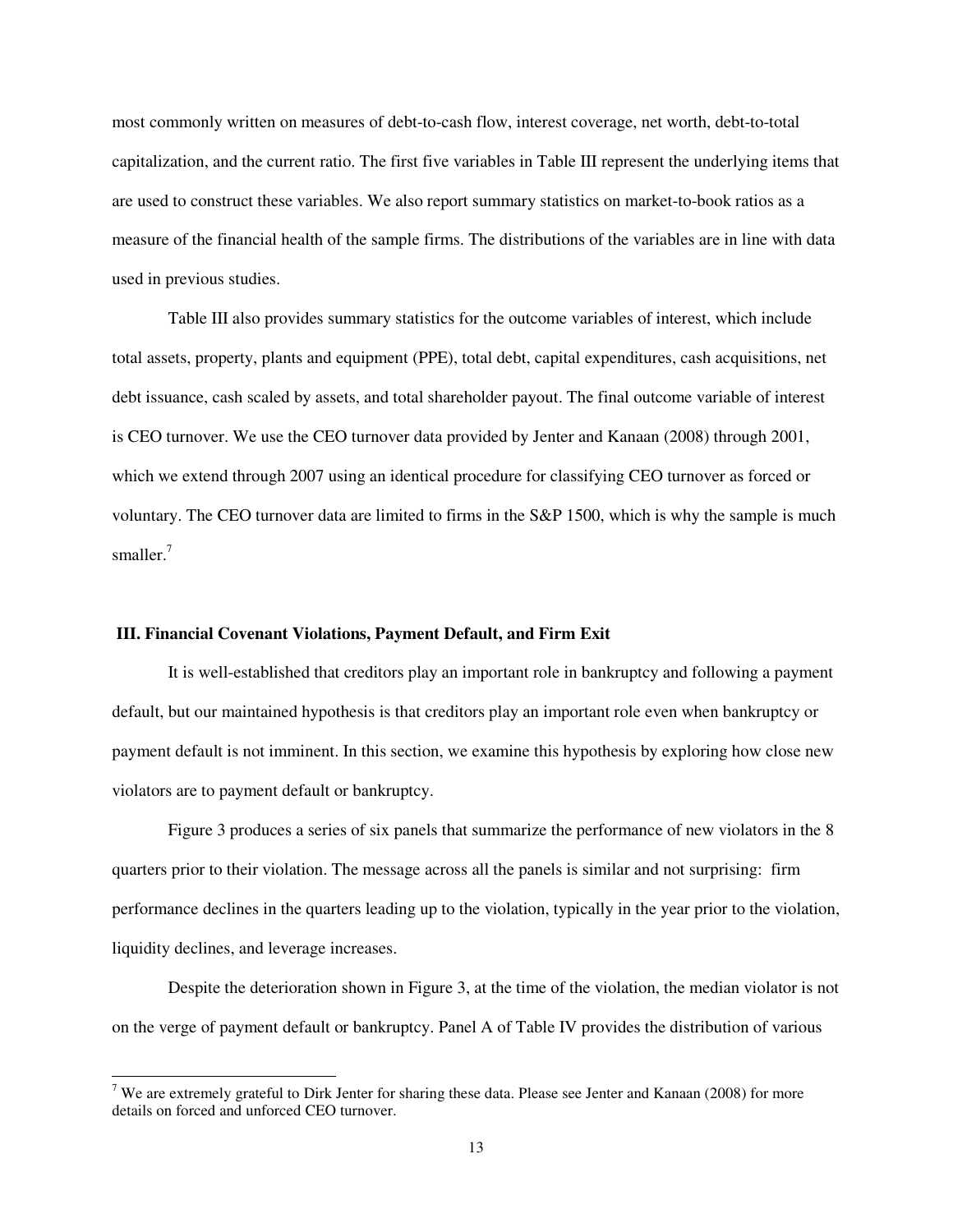liquidity and solvency measures for firms in violation of a financial covenant. The median violator is not experiencing a sharp liquidity shortage. The median net worth scaled by assets is 0.4, which puts the median violator at the  $38<sup>th</sup>$  percentile of all firm-quarter observations. The median current ratio is 1.5, which puts the median violator at the  $36<sup>th</sup>$  percentile of all firm-quarter observations.

 Other measures of solvency also indicate that the average violator is far away from the verge of insolvency. The median violator has a reasonably high market valuation relative to book assets (1.18). Conditional on having an S&P issuer credit rating, the median violator has a rating of BB, which does not suggest that default is imminent. Historically, BB-rated firms have a one-year default probability less than one percent. The median violator has operating cash flow (measured by operating income before depreciation and amortization) scaled by lagged assets of 0.03 on an annualized basis, which puts the median violator at the  $34<sup>th</sup>$  percentile of the firm-quarter operating cash flow distribution. Certainly a significant fraction of violators have negative operating cash flow, but more than half have positive cash flow. Financial covenant violations serve more as an indicator of a change in performance rather than an indicator of low level of performance.

 An alternative perspective on the proximity to bankruptcy or payment default comes from examining the frequency with which firms exit our sample. Panel B of Table IV shows the probability of exiting from the *Compustat* sample within one year for both violators and non-violators. We count a firm as exiting if the firm ceases to have available data for total assets, total sales, common shares outstanding, and the closing share price. We use a combination of *Compustat* and *CRSP* data to determine the reason for exit.<sup>8</sup> Any firm that survives through the fourth quarter of 2007 is counted as a survivor.

 The unconditional probability of exit is higher for violators, but the difference is quite small. On average, a new violator is only 3 percentage points more likely to exit the sample. While the difference in exit probability is driven by distress-related exits, only 6.6 percent of violators exit the sample for a

 $\overline{\phantom{0}}$ 

<sup>&</sup>lt;sup>8</sup> We use the delisting code from *CRSP* and Compustat data on the reason the firm moved to the historical file. We confirm the classification of distress and non-distress reasons for exit by examining firm operating performance and market valuation preceding the exit. Being acquired or going private is not correlated with ex-ante declines in performance or valuation, whereas the other exit reasons are.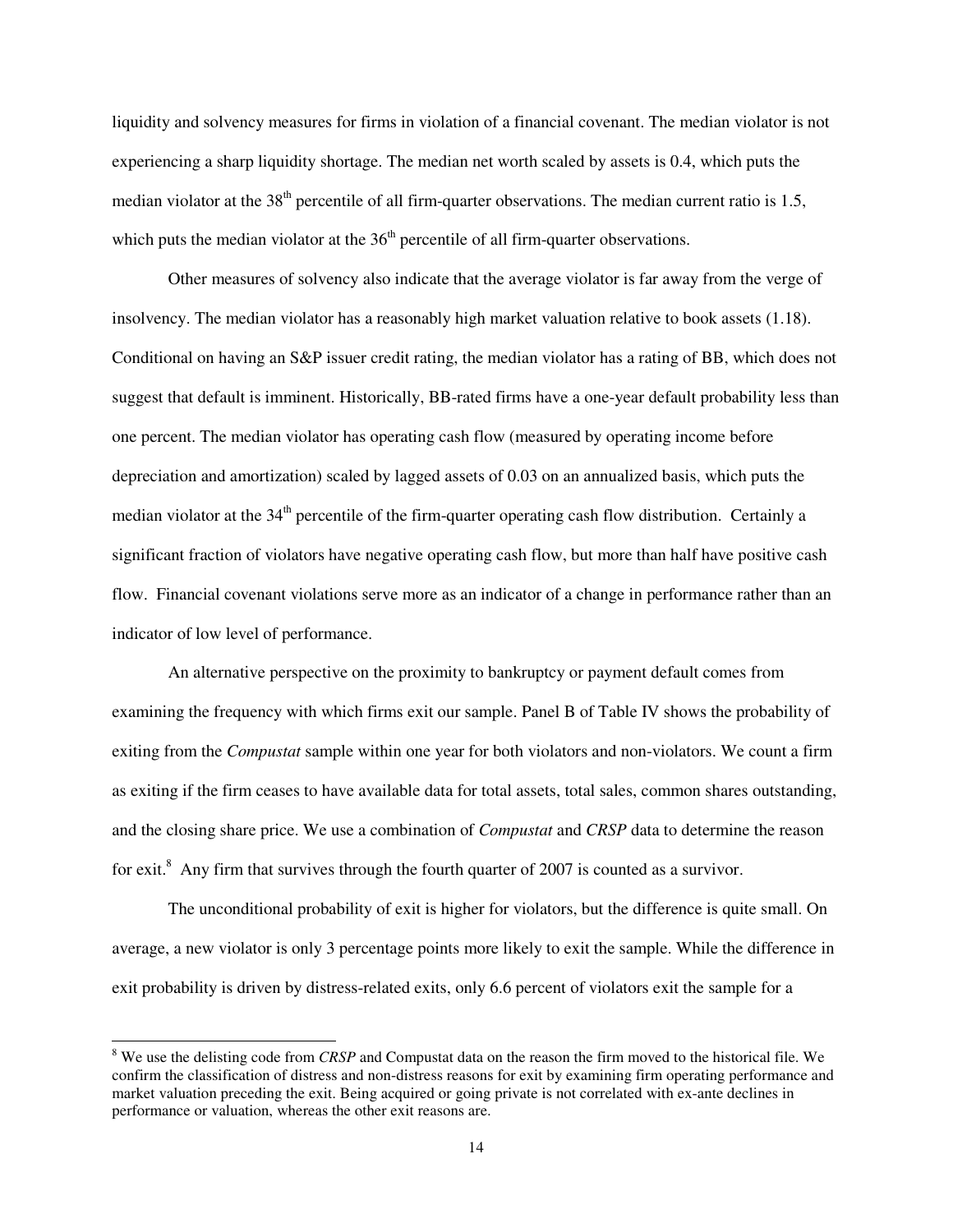distress-related reason. Clearly, liquidation or bankruptcy is not the primary outcome for firms that violate covenants.

Moreover, since the violation follows on the heels of deteriorating firm performance, a fair comparison of exit probabilities between violators and non-violators should control for performance declines prior to exit. Table V presents estimated coefficients from a maximum likelihood probit specification relating the probability of an exit to a new covenant violation and control variables. To avoid double-counting quarterly observations, we examine firms as of the fourth quarter of each year.<sup>9</sup> The specifications in columns 1 to 3 include only time, industry, and fiscal quarter indicator variables, and show similar results to those in Panel B of Table IV. Violators are about 4 percentage points more likely to exit the sample for distress-related reasons relative to non-violators.

However, when we add linear controls for firm characteristics at the time of the violation, there is a significant decline in the coefficient on the new financial covenant violation indicator variable. Depending on the specification, the increase in probability of a distressed exit for violators is only 1.0 percent to 1.5 percent, as compared to non-violators with similar performance. Together with Table IV, these results demonstrate that new financial covenant violators are not on the verge of payment default or bankruptcy.

#### **IV. The Corporate Response to Financial Covenant Violations**

 In this section, we explore whether creditors exert a significance influence over the behavior of corporations following a covenant violation. In addition to financial and investment decisions as observed in accounting reports, we examine CEO turnover and the hiring of turnaround and restructuring consultants. Given the results of the previous section that show that violating firms are not on the verge of insolvency, the evidence provided here reflects the extensive influence of creditors in "normal" states outside of payment default.

#### *A. Methodology*

 $\overline{a}$ 

<sup>&</sup>lt;sup>9</sup> The results are insensitive to the calendar quarter we choose.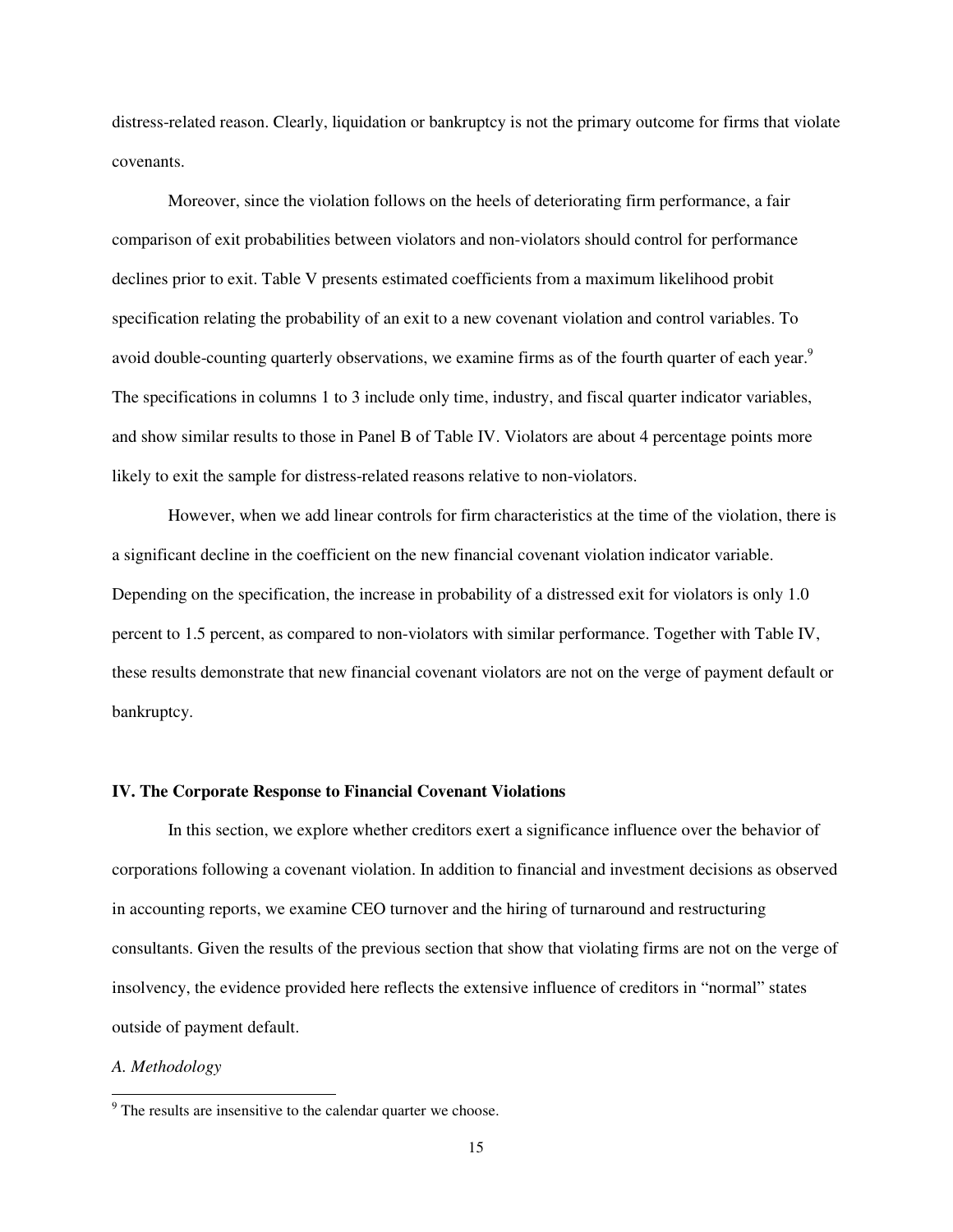In the following subsections, we explore the effect of a new financial covenant violation on several firm outcomes, including CEO turnover, asset growth, capital expenditures, and firm payout policy. For each outcome, we first plot the mean and the median of the outcome for violators from four quarters before the violation through four quarters after the violation. Given that we focus on new violations, which are defined to be violations where the firm has not violated a financial covenant in the previous four quarters, we know that the pre-period is one in which the firm is not in violation of any covenant. For each outcome, we isolate the sample to firms that have available data for all nine quarters around the violation.

We also estimate regressions designed to test whether the changes in outcomes observed after the violation are statistically significant and robust to the inclusion of control variables. For continuous outcome variables, we estimate a first difference specification as follows:

 $y_{i,t+4}-y_{i,t}=\beta * Violation_{i,t} +\ \theta_{1}*CovenantControls_{i,t} +\theta_{2}*\ (CovenantControls_{i,t}-$ CovenantControls<sub>i,t-4</sub>) +  $\theta_3$  \* (CovenantControls<sub>i,t+4</sub> – CovenantControls<sub>i,t</sub>) + SIC<sub>i</sub> + Year<sub>t</sub> + FiscalQuarte $r_{i,t}+\varepsilon_i$  $, t,$  (1)

where *Violation* is an indicator variable that equals 1 for a new financial covenant violation, *SIC* represents 1-digit SIC industry indicator variables, *Year* represents calendar year indicator variables, and *FiscalQuarter* represents fiscal quarter indicator variables. The latter indicator variables are included because firm outcomes may have seasonal patterns related to fiscal quarters and because financial covenant violations are more common in 10-K filings than in 10-Q filings, and 10-Ks are filed in the fourth fiscal quarter of each fiscal year.

Given that we estimate (1) using four-quarter differences in outcomes, we restrict the sample to firm-quarter observations in the fourth quarter of each year to estimate the parameters and standard errors. This avoids overlapping observations, which would happen if we included all firm-quarters in the sample. The choice of the fourth quarter is arbitrary; all results are materially unchanged if we choose the first, second, or third quarter of the year to conduct our tests.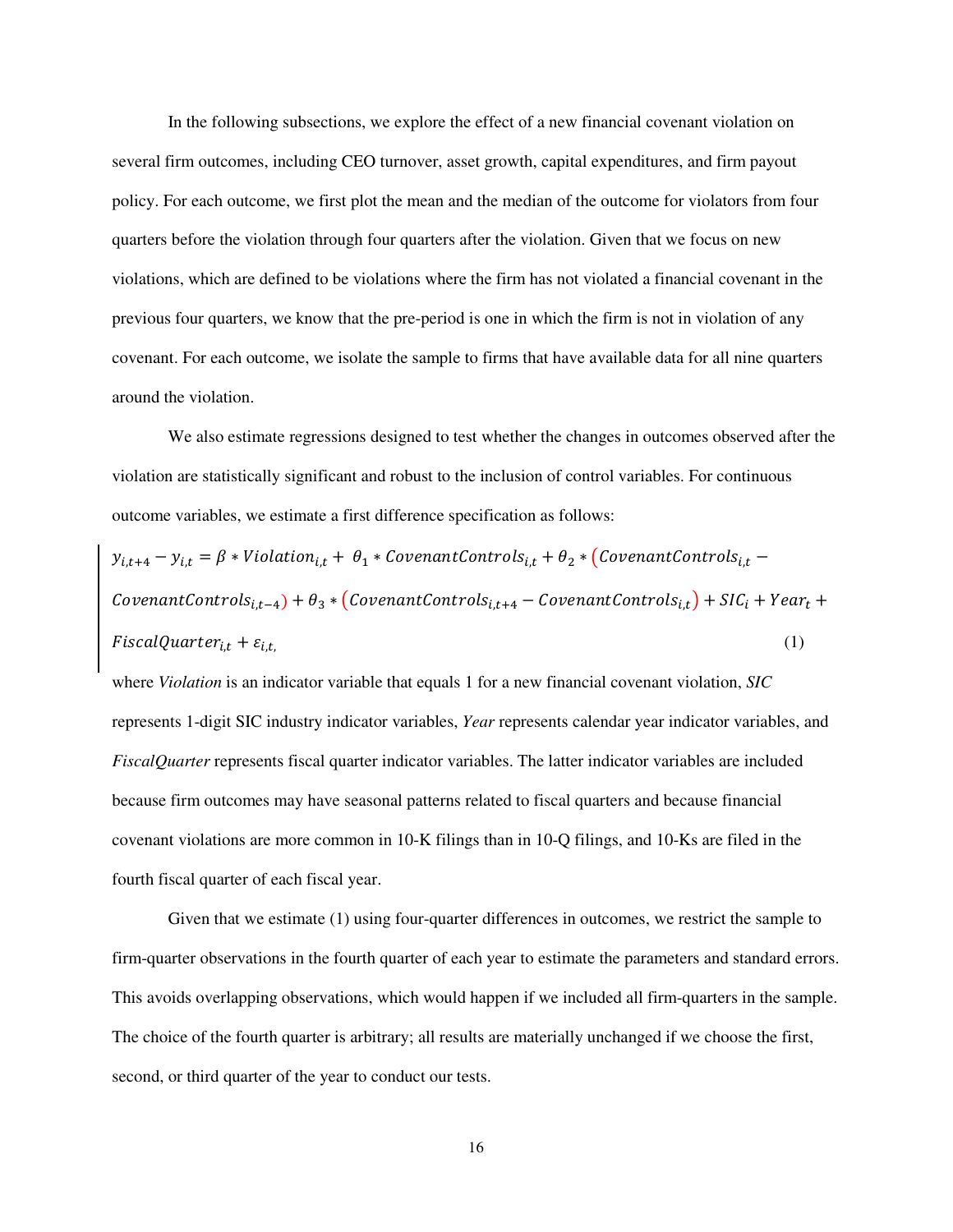The set of variables labeled *Covenant Controls* is included to account for variables that may have an independent effect on the outcome of interest. These variables are: the ratio of operating cash flow to lagged assets, the leverage ratio (debt-to-assets), the ratio of interest expense to lagged assets, the ratio of net worth to assets, the current ratio (current assets / current liabilities), and the market-to-book ratio. The first five of these variables capture the most common ratios included in financial covenants (see Roberts and Sufi (2009)). We also include the market-to-book ratio because it is a powerful predictor of many firm outcomes. We include these variables linearly, squared, and to the third power in some specifications in order to replicate the "quasi-discontinuity" approach in Roberts and Sufi (2009). The idea is to control flexibly for continuous functions of the underlying variables on which covenants are written and exploit the discontinuity created at the point of violation. We also include the lagged differences of the control variables and contemporaneous differences of the controls in some specifications.

The primary concern we hope to address with this methodology is identifying the effect of the violation separately from expected changes in outcomes related to differences in the underlying fundamentals of violators and non-violators. By using a first-difference specification, we control for timeinvariant, firm-level effects that may be different between violators and non-violators. By flexibly controlling for the level and differences of a variety of variables known to affect outcomes, we hope to control for the expected time-series path of outcomes following deterioration in firm performance. The upshot is that we identify the effect of a violation based on differences in outcomes for violators relative to differences in outcomes for non-violators with a similar pre-violation pattern in performance. We also focus on the precise timing of the change in the outcome, which makes the quarterly data particularly illustrative.

### *B. CEO Turnover*

 We first examine forced CEO turnover, defined by Jenter and Kanaan (2008) to be observed CEO turnovers that most likely represent a CEO firing, forced resignation, or forced retirement. The solid line in Figure 4 represents the incidence of forced CEO turnover around a violation. Despite violators experiencing at least four quarters of declines in operating performance and market valuation before the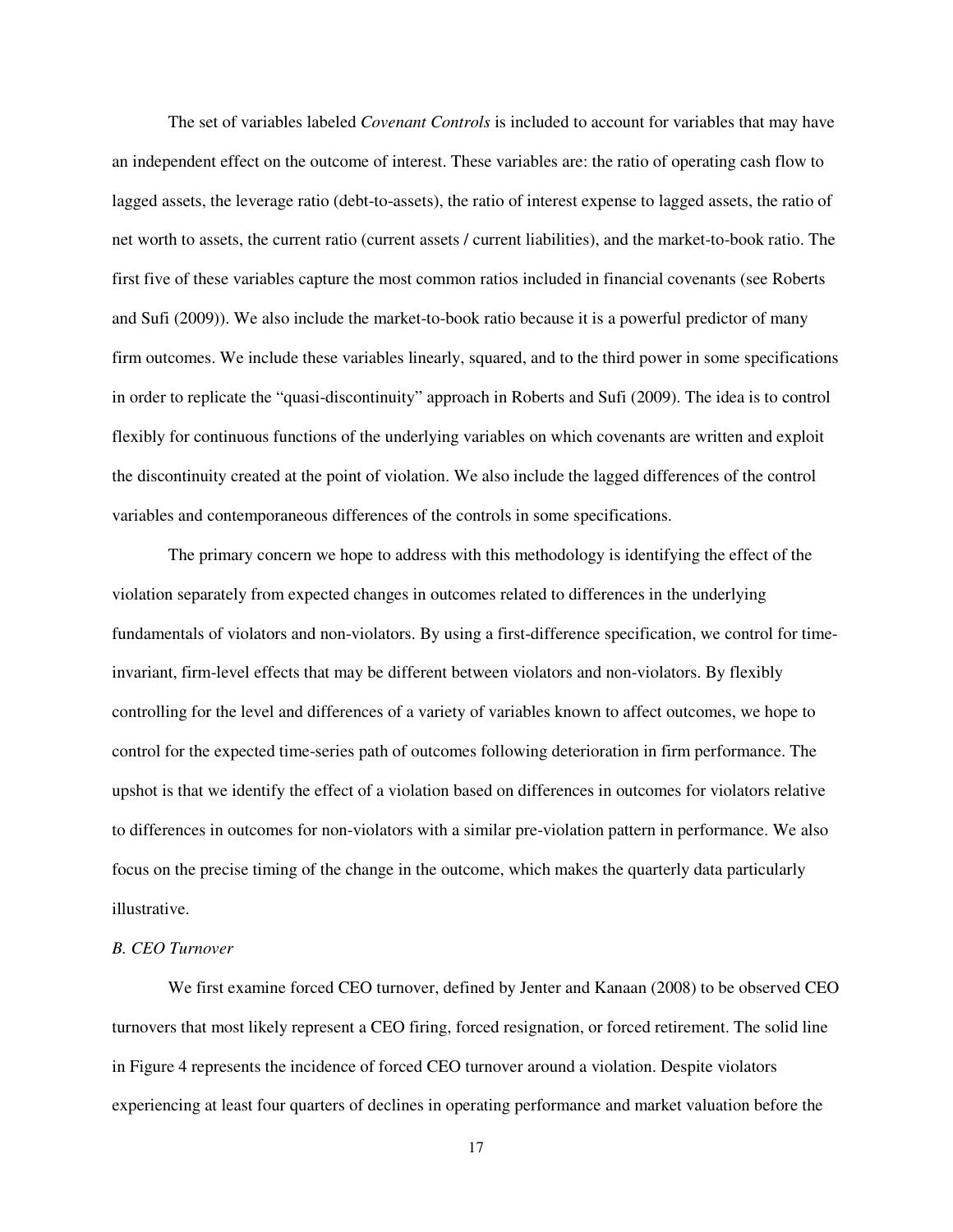violation, as shown in Figure 3, the frequency of forced CEO turnover is nearly constant during the four quarters before the violation. In contrast, during the quarter of the violation (between -1 and 0) and the quarter immediately following the violation (between  $0$  and  $+1$ ), the incidence of forced CEO turnovers increases sharply. The frequency doubles from 1.5 percent per quarter before the violation to 3 percent in the quarter of the violation, and then peaks in the quarter after the violation at nearly 4 percent. Over the two quarters following the violation, the likelihood of observing a CEO being fired increases to roughly seven percent, a sharp increase from the year before the violation.

The pattern in CEO turnover is not isolated to violators with the worst financial condition. The dotted line in Figure 4 plots a similar pattern in the incidence of forced CEO turnover for firms that are above the median market-to-book ratio within the set of violators. The pattern of forced CEO turnover is quite similar, meaning that even violating firms that are the furthest from insolvency experience a sharp increase in forced CEO turnover in the quarters immediately after a covenant violation.

An obvious concern with the interpretation that violations lead to CEO turnover is that firm experiences consecutive declines in performance prior to the violation, which likely increases the probability of a forced CEO turnover even in the absence of the violation itself. In addition to again highlighting that the turnover is concentrated in the quarters immediately following the violation, we also estimate regressions to control for firm performance, as shown in Table VI. We estimate by maximum likelihood a series of probit models that relate the one-year probability of a forced CEO turnover to a new financial covenant violation and a host of controls. The exact specification is similar to equation (1), except the left hand side variable is the probability of a CEO turnover within a year, and the probit specification is estimated via maximum likelihood.

Column 1 of Table VI shows that, unconditionally, a CEO experiences a 6.6 percent probability of being fired within a year of a violation, which is a very significant probability. By comparison, the univariate effect on CEO turnover of large declines in the market-to-book ratio or the ratio of operating cash flow to lagged assets is much smaller than the effect from a violation. For example, a two standard deviation decrease in the market-to-book ratio leads to a 2 percentage point increase in the probability of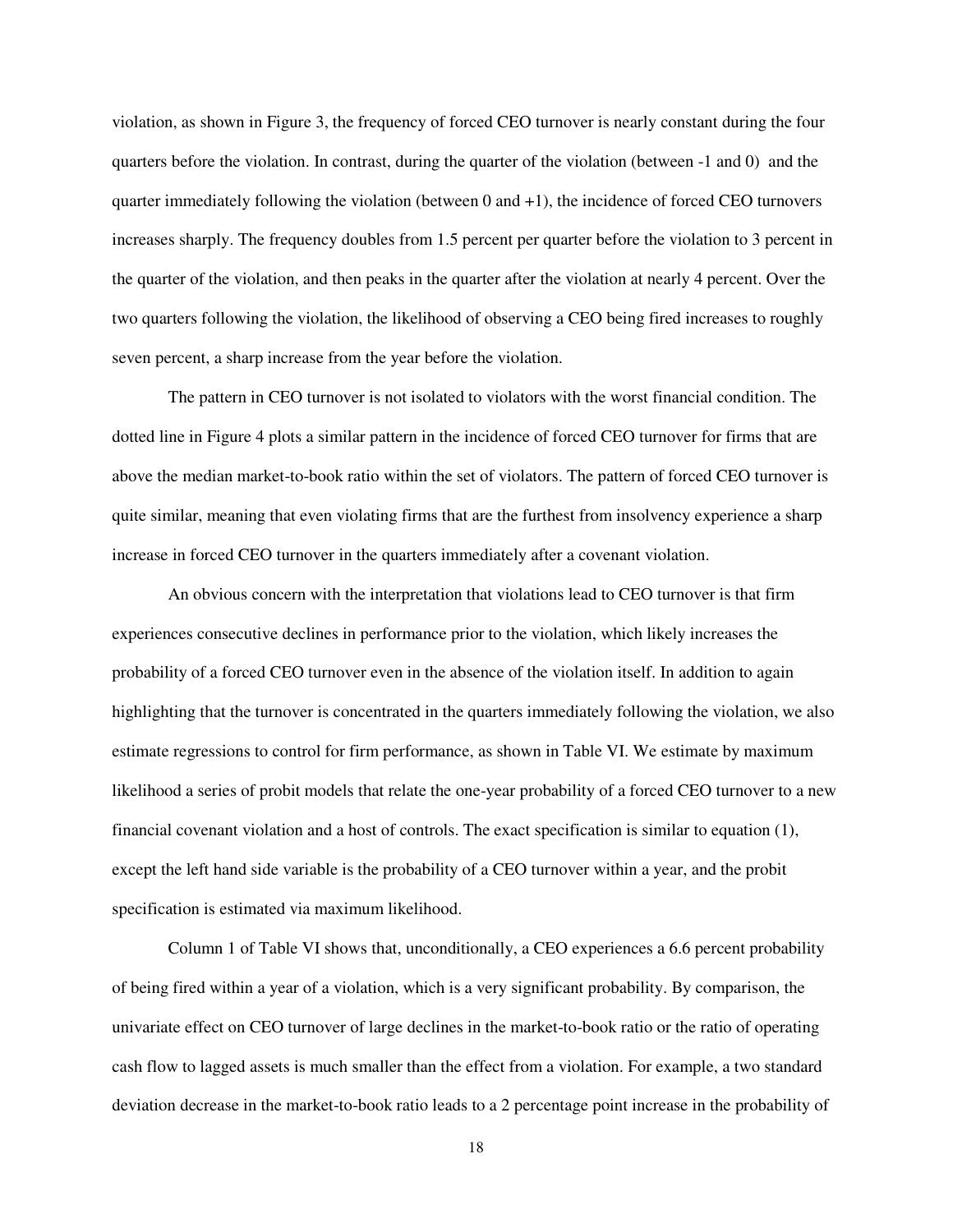forced CEO turnover, and a two standard deviation decrease in operating cash flow scaled by lagged assets leads to a 2.2 percentage point increase in the probability of a force CEO turnover. The impact of a covenant violation is roughly three-times larger than a two standard deviation change in these standard measures of performance.

The specifications shown in columns 2 through 5 include the additional covenant control variables, which reduce the marginal impact of a violation to slightly less than 4 percent. Thus, even with the inclusion of a rigorous set of controls for variables that affect the probability of forced CEO turnover, we still find a very large effect of a violation.

#### *C. Hiring of Turnaround and Restructuring Firms*

As mentioned in Section I, anecdotal evidence from the law literature, as well as through our own discussion with corporate lawyers and loan investors, suggest that creditors influence decisions over the dismissal of CEOs through quid pro quo suggestions made during negotiations for a waiver. Often, these discussions appear to be less about whether management should be fired, per se, but about how best to manage the company moving forward. A primary emphasis in managing through the violation involves bringing in outside resources, when needed, with expertise in turning around companies experiencing a drop in performance.

Baird and Rasmussen (2006) document the case of Warnaco Group, Inc., who hired a Chief Restructuring Officer at the behest of creditors following a debt restructuring. Warnaco hired a principal from Alvarez & Marsal, a consulting firm that specializes in advising both creditors and debtors during significant financial and operating restructuring events. As Baird and Rasmussen state:

[Alverez enables] bank groups, bondholders and other investors to clearly evaluate the risks and opportunities associated with a distressed company's business plan … [The firm] helps stabilize operations, address liquidity concerns, and position the company for successful financial or operational restructuring… As the firm itself puts it, "A&M's involvement reassures creditors that the company is taking important steps to address its problems and maximize its value." When Alvarez is in place, the banks have as their war-time general someone whose loyalties are not tied to the existing managers.

To attempt to learn more about the incidence of the employment of turnaround and restructuring management firms such as Alvarez & Marsal following a covenant violation, we examine SEC filings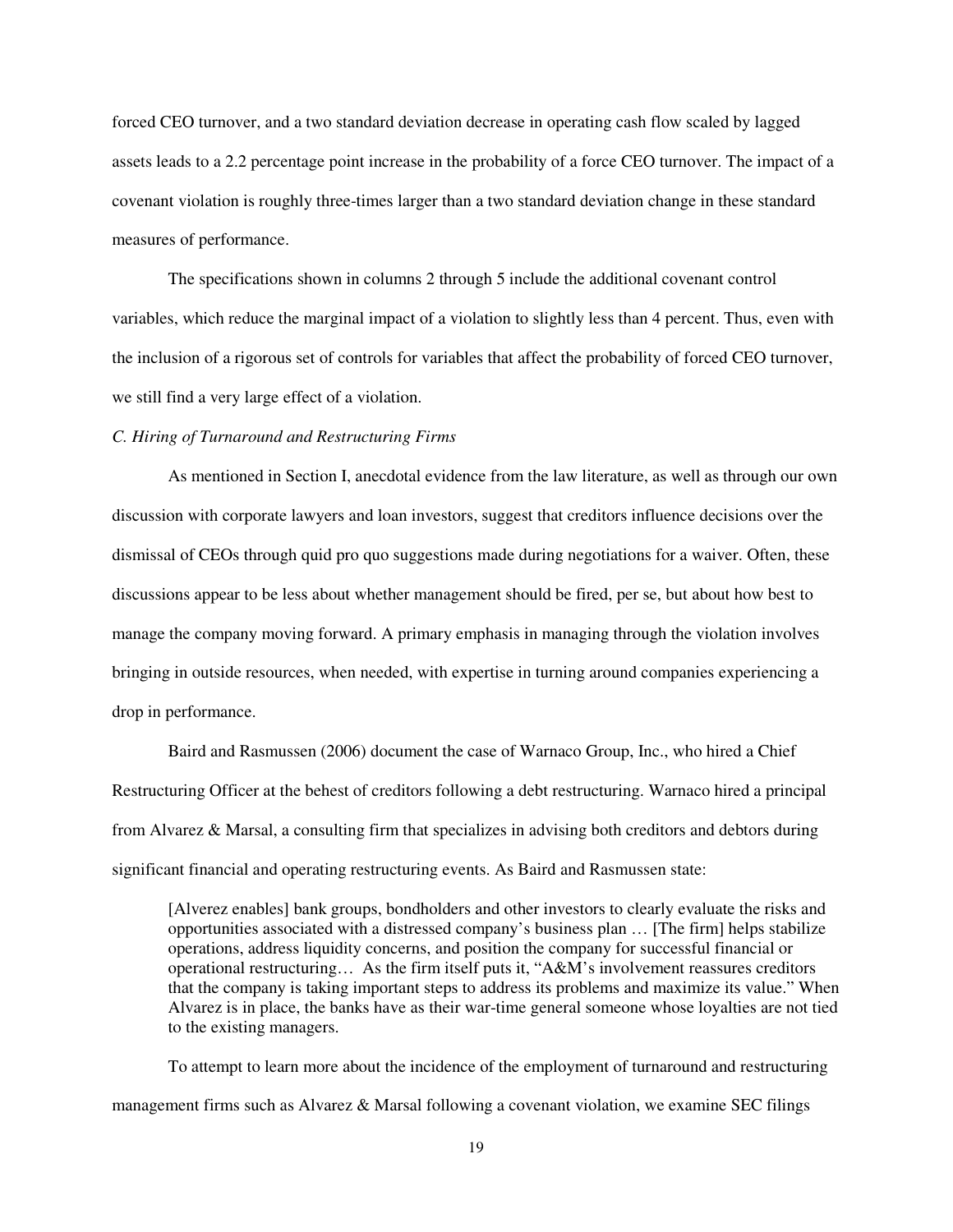using word-search algorithms similar to those that identify financial covenant violations. We perform two searches of the same set of 10-K and 10-Q filings that we discuss in section II and the data appendix, limited to filings through 2007. In the first search, we look for mention of any of the specific phrases: "turnaround firm," "restructuring firm," "turnaround advisor," "restructuring advisor," "turnaround consultant," and "restructuring consultant." In the second search, we look for any mention of either the word "turnaround" or the word "restructuring."

The advantage of the first search is that it precisely measures the hiring of restructuring firms. However, the disadvantage is that it severely understates the influence of these restructuring specialists given that specificity of the language we search for. In contrast, the second methodology likely contains a large number of false positives. Since these searches provide at best a course indicator of the use of a consulting firm to facilitate a turnaround, we view the evidence as suggestive.

Figure 5 plots the frequency of the two searches during the nine quarters around a new covenant violation. According to both measures, there is a large increase in the hiring of turnaround management firms beginning in the quarter immediately after the violation. The frequency of our indicator remains elevated for the 4 quarters following the violation, likely reflecting that the consultant is put in place for several quarters. However, we take the sharp spike at the time of the violation, which happens several quarters following the onset of deterioration in performance, as evidence supporting the causal impact of the covenant violation. This large sample evidence, combined with the anecdotes highlighted above, confirms that turnaround consultants are one of the mechanisms available to creditors to induce changes in firm behavior.

### *C. Asset Conservatism*

Given the changes in decision-making documented above, we explore the real and financial consequences in the next two subsections. Figure 6 reveals that financial covenant violations are followed by decreases in capital expenditures and cash acquisitions and sharp reductions in the growth rate of total assets and PPE. Violators grow fairly aggressively before the violation, with total assets increasing an average of 10 percent in the year before the violation. Growth levels off in the quarter of the violation and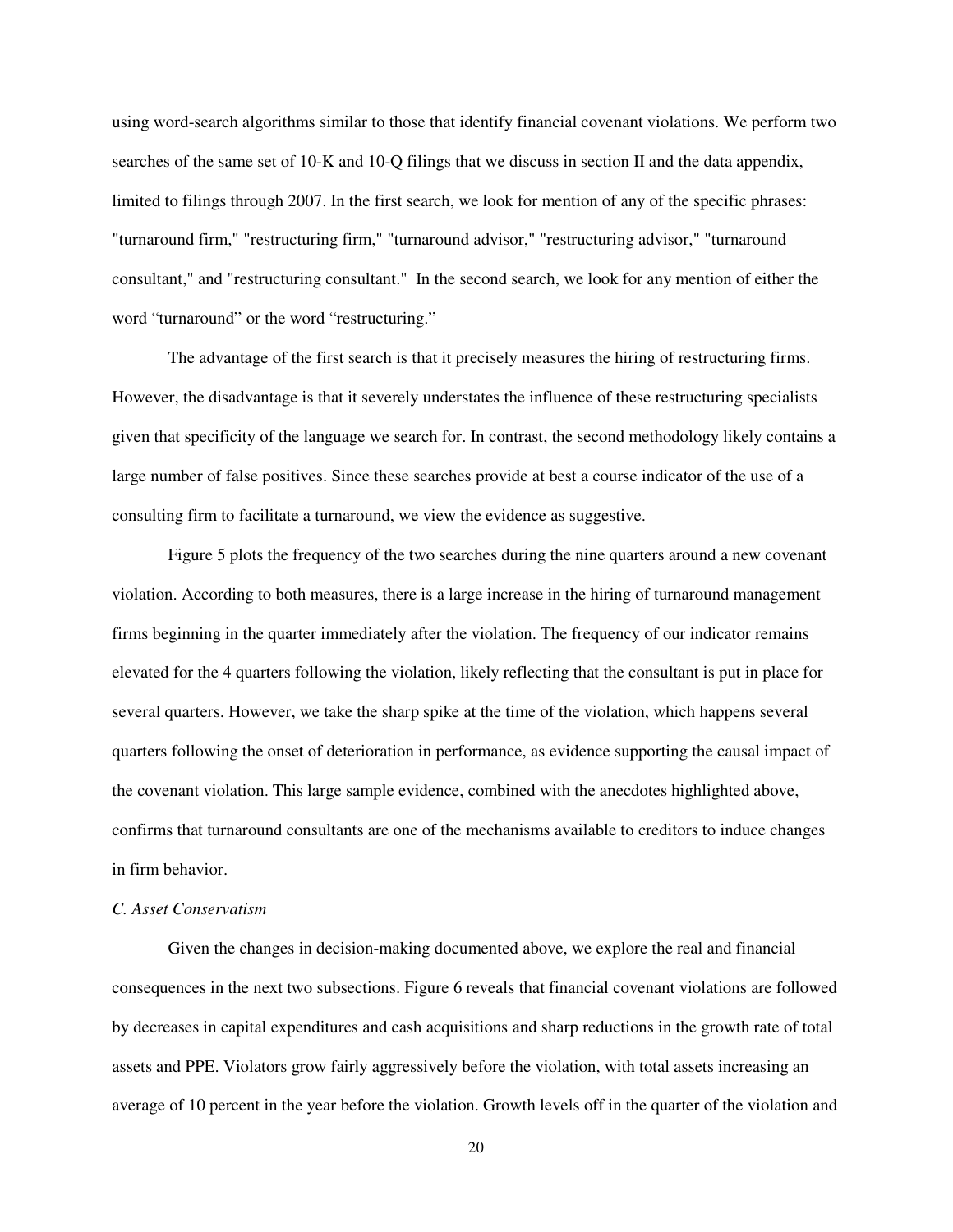reverses in the quarters immediately after the violation. Growth in PPE exhibits a similar pattern. The 10 percent decline in PPE over the year following the violation suggests that violators engage in asset sales and divestitures after a violation.

 Consistent with the evidence in Chava and Roberts (2009) and Nini, Smith, and Sufi (2009), capital expenditures also drop in the quarter after a violation. In contrast to the other outcomes, there is a notable decline in capital expenditures even before the violation. Alternatively, cash acquisitions are fairly stable before the violation but fall markedly in the quarter immediately following the violation. As discussed in Nini, Sufi, and Smith (2009), corporate credit agreements often contain an explicit restriction on capital expenditures and acquisitions, which provides a contractual mechanism for creditors to limit investment following a covenant violation.

 Table VII presents estimates of (1) for these four measures of investment. In all four cases, the estimated effect of a covenant violation remains statistically significant end economically important. The inclusion of control variables tends to reduce the estimated impact, but even in our strictest specifications, covenant violations are estimated to have an important effect on real investment outcomes.

### *D. Financial Conservatism*

Figure 7 investigates changes in financial policy around covenant violations. We explore changes in net debt issuance, total debt outstanding, the ratio of cash and liquid securities to total assets, and total shareholder payouts (including dividends and share repurchases). The evidence suggests a clear increase in financial conservatism following covenant violations, consistent creditors imposing more constraint on the financial policy of firms.

As shown in Roberts and Sufi (2009), net debt issuance falls immediately following the covenant violation and stays low up to a year afterwards. This translates into a reduction in the stock of debt outstanding for violators; however the reduction only partially reverses the large run-up in debt before the violation. The liquidity of violators, proxied by the ratio of cash-to-assets, declines sharply in the quarters before the violation but levels off around the violation and begins to increase subsequently. At least part of the build-up in cash can be attributed to a reduction in payouts to shareholders, as total shareholder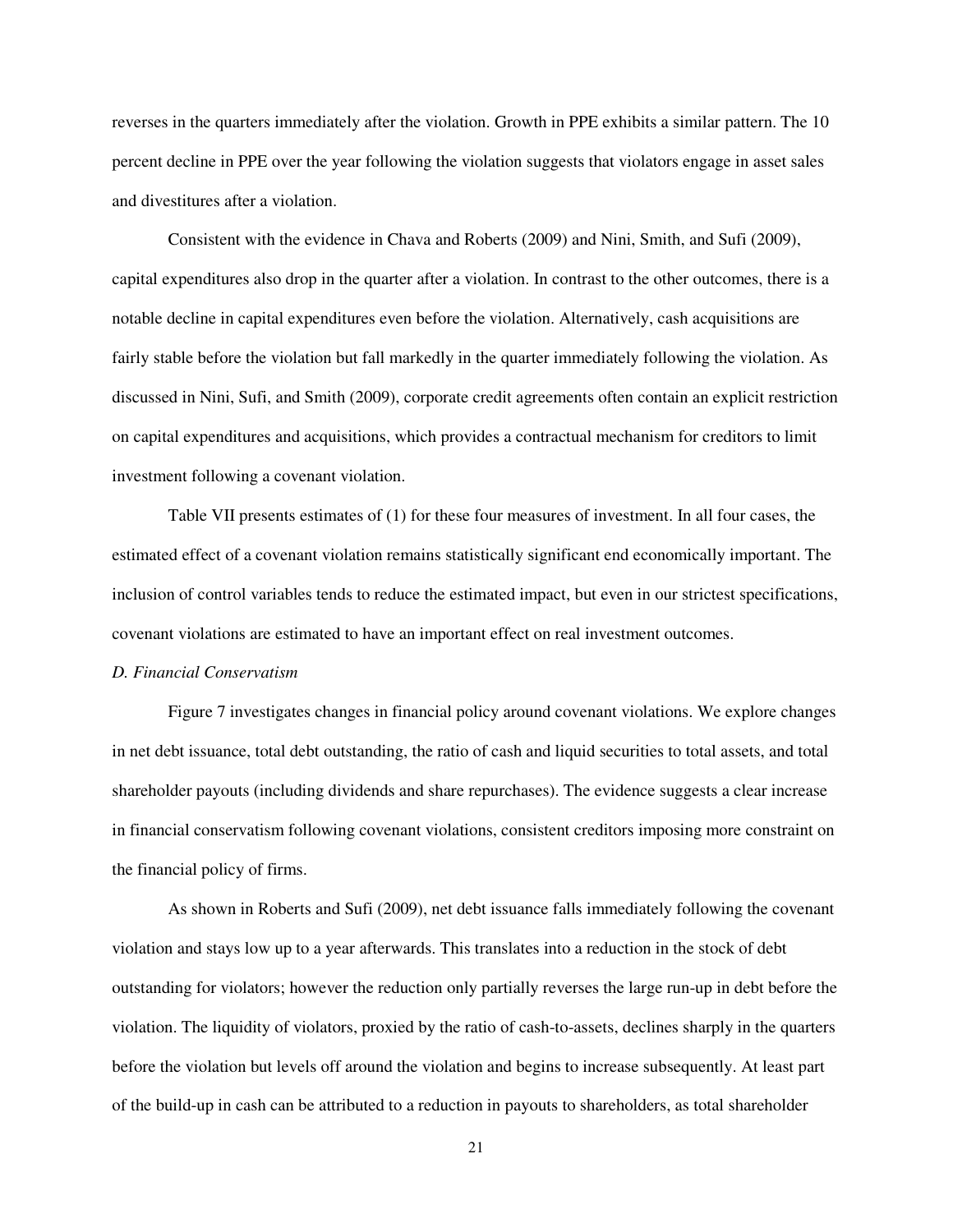payouts decline sharply in the quarter after the violation and stay low for at least a year following the violation.

Table VIII presents estimates of (1) for these four measures of firm financial policy. Including control variables lowers the estimated impact of covenant violations but leaves the qualitative conclusion unchanged. Covenant violations are associated with at least an 8 percent reduction in total debt and a 4 percent reduction in shareholder payouts, although the latter is estimated with considerable error. Net debt issuance also falls, and violators' cash-to-assets ratio increases by about 1 percentage point. This effect is relatively small but reflects a sharp reversal from the trend during the year before the violation, when violators burn through about one-quarter of the cash on their balance sheets.

In sum, the data suggest that creditors impose significant financial and operating conservatism on borrowers following covenant violations. In all likelihood, this largely reflects creditors' ability to protect the value of their financial claim by limiting resources from being diverted to other investors. However, combined with the asset conservatism identified in section C, this likely also reflects a turnaround in operating efficiency, including cost reductions, cuts in wasteful spending, and renewed focus on projects producing the highest return. The next section explores further the plausibility and magnitude of this second effect by examining measures of corporate value around covenant violations.

#### **V. The Value Implications of Creditor Intervention**

The previous sections show that creditors influence the behavior and governance of companies that violate financial covenants, even when these companies are relatively healthy and unlikely to default on debt payments. In this section, we study how creditor intervention impacts firm value by examining changes in operating and stock price performance around the violation of a covenant.

There are a number of reasons why increased creditor control might lead to declines in the value of the borrowing firm. Classic conflicts between equity-holders and debt-holders create incentives for creditors to constrain financing and investment in risky projects, even when the projects are positive NPV and increase firm value (Jensen and Meckling (1976); Gorton and Kahn (2000)). Worse yet, creditor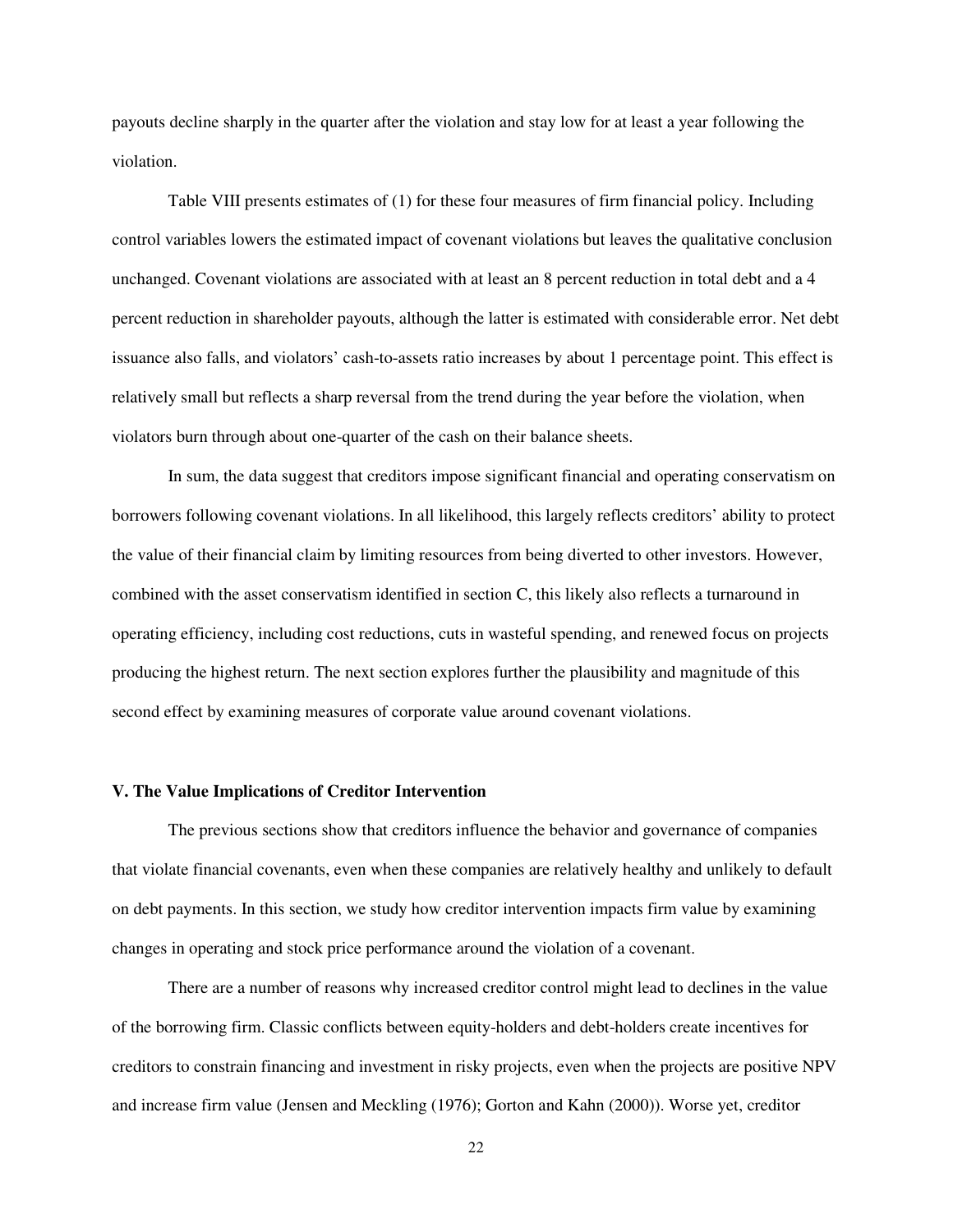preferences towards conservatism could force firms to sell illiquid assets backing profitable projects in favor of holding more liquid assets. Creditors can also "hold up" financing following a covenant violation to extract surplus from the borrower via amendment fees and increased interest charges; such transfers of wealth can have negative effects on managerial effort (Rajan (1992)). Moreover, increased monitoring and renegotiations that follow covenant violations can create large deadweight costs. These costs include fees paid to lawyers and financial advisors, opportunities foregone while bargaining, and reductions in effort and morale created by the presence of intrusive lenders.

However, a number of theories suggest that creditor interventions may increase firm value, and even benefit shareholders, by constraining value-reducing managerial behavior and affecting a turnaround following poor performance. These theories tend to view potential agency conflicts arising not between equity-holders and debt-holders, but between external investors (equity-holders and debt-holders) and management.

The classic treatment is in Jensen (1986), who studies a firm in which information or contracting frictions prevent firm owners from controlling managerial discretion over company free cash flows. Forcing management to raise debt to fund new investments induces efficient accept/reject decisions when management jobs are threatened by default. DeAngelo, DeAngelo, and Wruck (2002) pick up on the intuition of Jensen (1986) to argue that it is creditor control through covenants that keeps a check on management desires to spend wastefully. In a similar vein, Aghion and Bolton (1992) and Dewatripont and Tirole (1994) study security design models in which contracts are written so that decision rights optimally shift from current management to an external creditor when private benefits are most likely to distort the manager into inefficient decisions. In these models, control shifts to creditors following poor firm performance, but well before bankruptcy.

In Smith (1993), lenders use covenants as tripwires to flexibly monitor borrower performance. A covenant violation leads to a re-evaluation by the lender of borrower payment ability and the setting of new restrictions on borrower behavior conditional on the evaluation. Lenders use this dynamic covenantsetting strategy to manage a borrower through a turnaround in performance.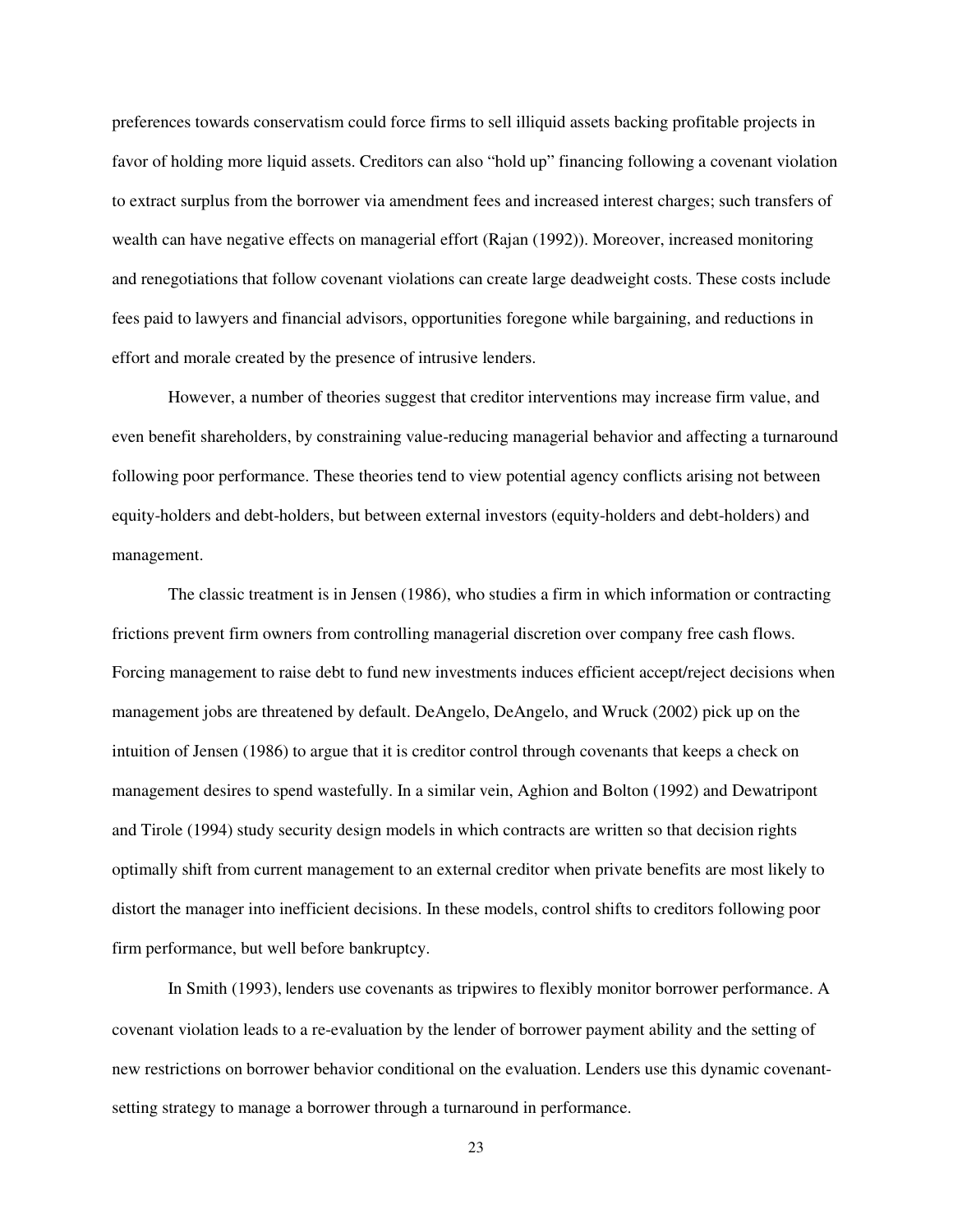The studies by Jensen (1986), DeAngelo, DeAngelo, and Wruck (2002), Aghion and Bolton (1992), Dewatripont and Tirole (1994), and Smith (1993) share in common the idea that equity-holder and debt-holder incentives can be "congruent," in the sense that creditor actions can lead to wealth improvements for both themselves and the residual claimants on the firm.

We estimate the impact of the covenant violation on firm value using two measures of financial performance: (1) operating cash flow scaled by lagged assets, and (2) event-study abnormal equity returns. Figure 8 graphs the two performance estimates in the quarters surrounding the covenant violation. The left panel reproduces the swift pre-violation decline in operating cash flows from Figure 3, but now also includes the mean and median operating performance of covenant violators following the violation. The results are striking: both the mean and median violating firm begins to turn around operating cash flows in the quarter immediately following the violation. For instance, within one year of the violation, median operating cash flow recovers to 6 percent of lagged assets, compared with a median of about 3 percent in the quarter of the violation.

The right panel graphs the average monthly and cumulative abnormal stock returns of the 3,699 sample covenant violators with usable stock return data during the period August 1997 to June 2009. The abnormal returns, which are judged relative to the four-factor model described below, mirror the operating performance reported in the left panel. Namely, returns decline precipitously in the months prior to the violation and turn around after the violation. This is evident in both the V-shape of the cumulative abnormal returns and the post-violation jump in the distribution of average monthly returns. The graph shows that an investor that bought the stock of the covenant violator in the month of the SEC violation report would earn 4 percent more than the risk-adjusted benchmark in the first year following the violation, and an 11 percent cumulative abnormal return over the two years following the violation.

Tables IX and X extend and confirm the conclusions taken from from Figure 8. Table IX reports estimates of equation (1) using changes in the ratio of operating cash flow to lagged assets as the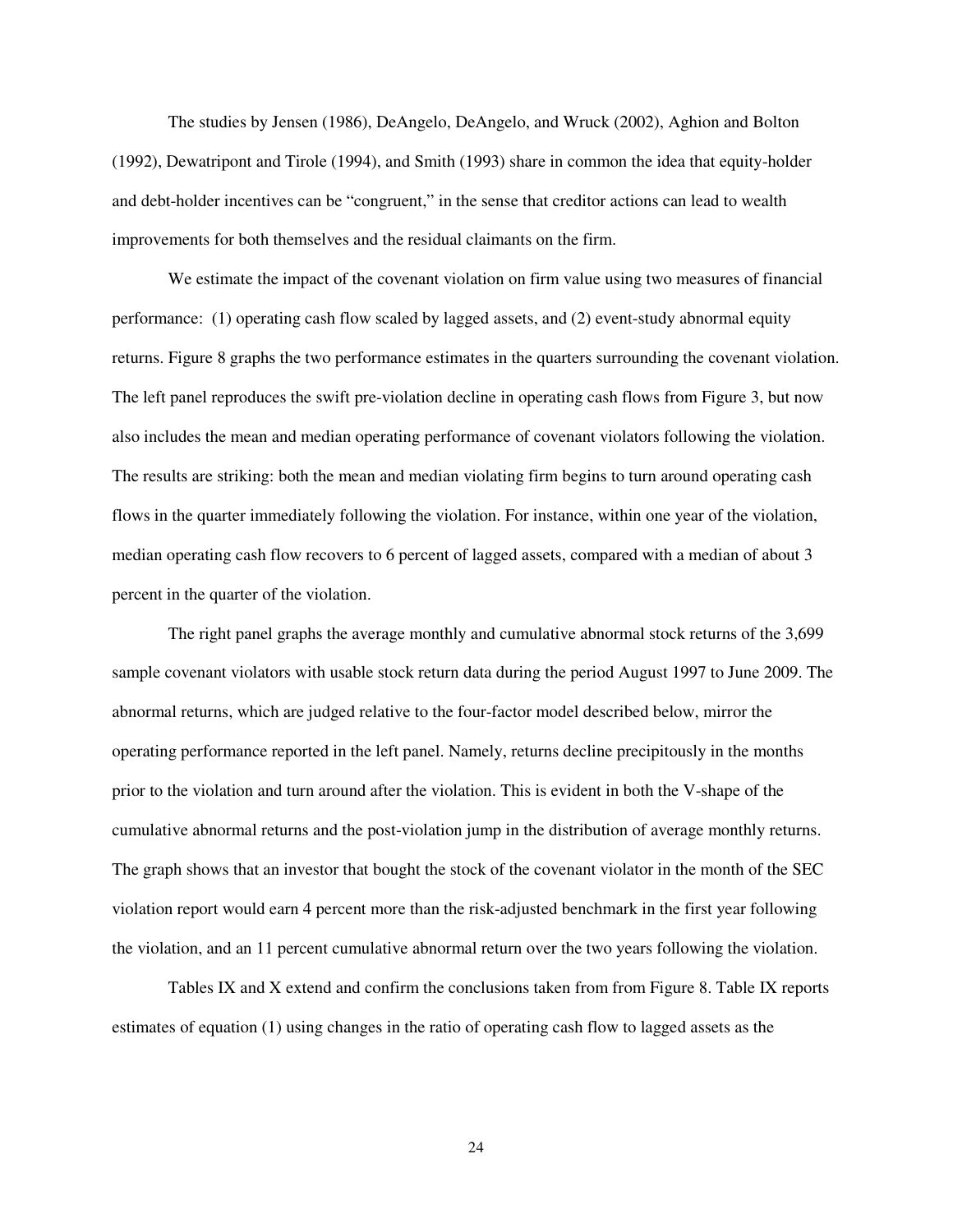dependent variable.<sup>10</sup> The new financial covenant violation dummy enters all of the regressions with a positive and statistically significant estimate. For instance, Column (4) of Table IX indicates that the operating cash flow/lagged assets of firms violating a covenant are 2.7 percentage points higher in the year following the violation, compared with the set of control firms that have experienced similar drops in operating performance. This represents a near doubling in the median level of operating cash flow/lagged assets from the quarter of the violation (2.8 percent) and an increase equivalent to 28 percent of the cash flow/lagged assets of the median Compustat firm (9.4 percent).

Table X reports the average monthly abnormal stock return estimates for the covenant violators over a variety of event windows. We construct the abnormal return estimates using the multiple regression format developed by Thompson (1985) and Sefcik and Thompson (1986):

$$
r_i = a_i + X' B_i + \Delta'_i \Gamma_i + \varepsilon_i, i = 1, 2, \dots, N. \tag{2}
$$

In (2), the *T* x 1 vector of monthly stock returns in excess of the one-month treasury bill rate for covenant violator *i*,  $r_i$ , is regressed on an intercept, a T x 4 set of benchmark monthly return factors X, and a T x ( $k_0$ ) *+ k1 + 1)* matrix of dummy variables that identify the *k<sup>0</sup>* months prior to the event, the event month, and the  $k_I$  months after the event. We define the event month to be the month in which a firm reports a new covenant violation to the SEC. The coefficients  $B_i$  are a set of loadings on the *m* factors, and the coefficients  $\Gamma_i$  are the  $k_0 + k_1 + 1$  monthly abnormal returns around firm *i*'s report of a violation. The intercept  $a_i$  measures firm  $i$ 's abnormal return in the non-event period.

We include four risk factors in our benchmark model, including the three factors from Fama and French (1993), as well as a momentum factor. Specifically the factor returns are: (1) the monthly return on the equally weighted average index of NYSE/AMEX and NASDAQ stocks, measured in excess of the

 $\overline{a}$ 

<sup>&</sup>lt;sup>10</sup> As in earlier regressions, the regressions in Table IX include the one-year lagged value of operating cash flow/lagged assets. This is especially important here because Barber and Lyon (1996) show that cash flow-based measures of operating performance exhibit strong mean reversion, so we would bias our estimates of the impact of a violation upward by not properly controlling for performance prior to the violation. The specification in column 4 controls for the lagged first difference of operating cash flow and the third order polynomial of operating cash flow at the time of the violation.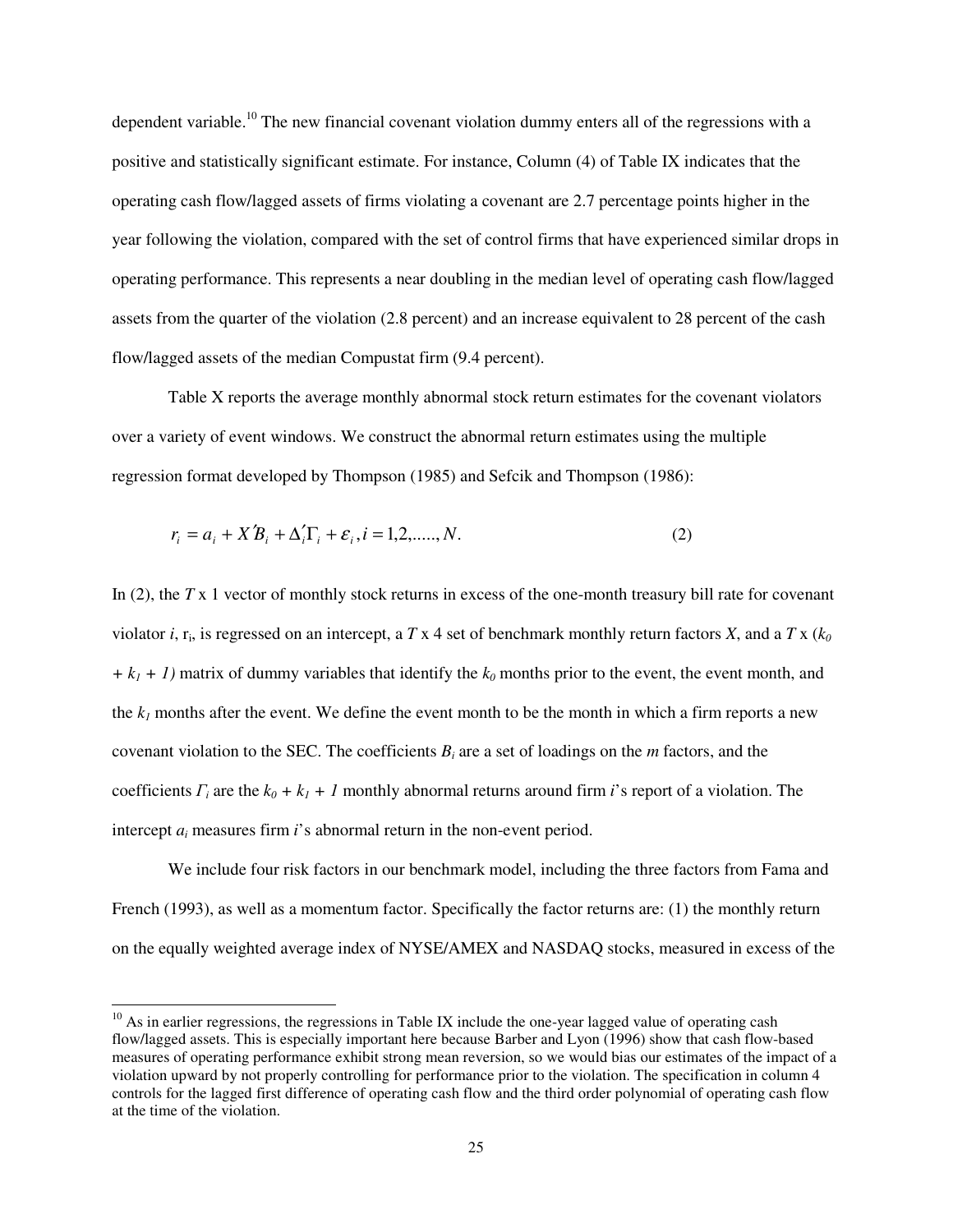one-month treasury bill rate, (2) the average return on a small capitalization portfolio minus the average return on a large capitalization portfolio, (3) the average return on a value (high book-to-market) minus the return on a growth (low book-to-market) portfolio, and (4) the difference in the monthly return of stocks with high returns over the trailing 11 months and stocks with low returns over the trailing 11 months. All four monthly series are downloaded from Kenneth French's web-based data library.<sup>11</sup>

For each violating firm, we estimate the parameters of equation (2) using all monthly return observations between August 1997 and June 2009. To be included in the event study regressions, we require that a covenant violator firm have at least 24 months of useable return observations. We account for firms that delist over this period by assuming that the delisting firm pays out the CRSP delisting amount *(dlamt)* in the month of the delisting.<sup>12</sup> The delisting amount is the value of the delisting share following an exchange or merger offer, or if no such information exists, the price of the stock on its last trading day.

We judge the statistical significance of the positive post-event CARs using both cross-sectional averages of individual standard error estimates and time-series standards errors that are robust to clustering within a month.<sup>13</sup> To calculate the clustering-robust standard errors, we first group the covenant violator-level CAR estimates by month and calculate the mean CAR within the month. We then compute the standard error of the monthly CARs, weighted by the number of covenant violators within the month. This method provides a conservative adjustment for clustering since it excludes any information obtainable from within-month variation in CARs across covenant violators.

The first thing to note in Table X is that the AR estimate from the event month is negative and statistically significant. This finding is not necessarily surprising, as the event-month AR will incorporate information both about the events leading to the covenant violation and the violation itself. Moreover, evidence from Beneish and Press (1995) that documents a decline in stock prices in the days around the

 $\overline{\phantom{0}}$ 

<sup>&</sup>lt;sup>11</sup> http://mba.tuck.dartmouth.edu/pages/faculty/ken.french/data\_library.html.

<sup>&</sup>lt;sup>12</sup> The average stock of a firm that violates a covenant and later delists because of a merger earns 2.0% in its last month on the exchange. The average stock of firm that violates a covenant and later delists because of financial distress experiences an average return in the last month of trading of -28%.

 $13$  See Campbell, Lo, and MacKinlay (1997), pp 160-161.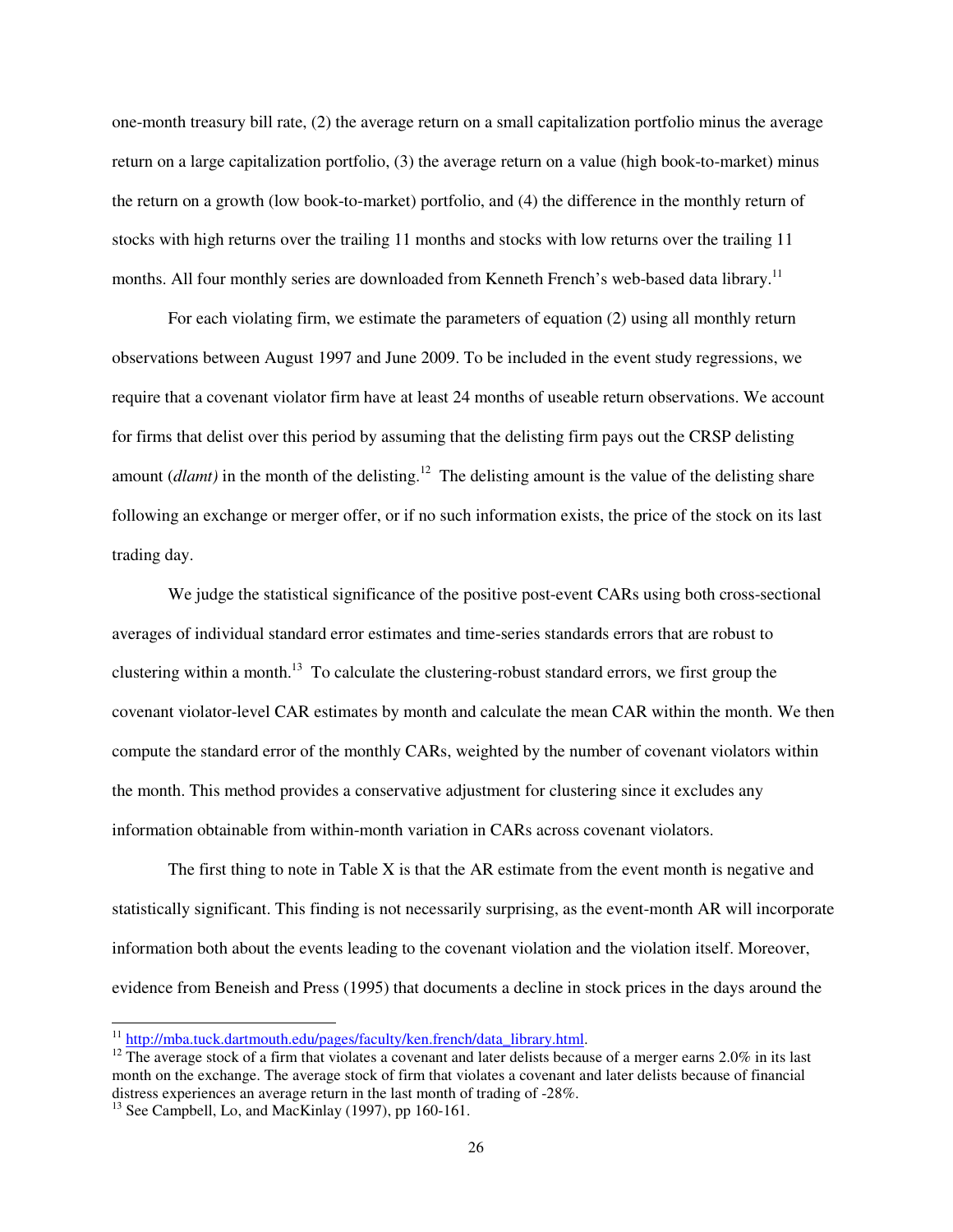announcement of a covenant violation suggests that investors do not immediately impound future performance improvements into the stock price of a violator once a violation becomes public.<sup>14</sup>

However, following the event month, CAR estimates are positive. Within 12 months of the violation report, violating firms are earning an average positive CAR of 0.32% (3.84% per year); these estimates are significant at the 5% level using the cross-sectional standard errors, and marginally insignificant using the pooled time-series standard errors. By 24 months out, the violators earn an average abnormal return of 0.45% per month (5.4% per year) that is statistically significant at the 1% level using either standard error estimate. Abnormal returns begin to level off beyond two years following the violation; the cumulative abnormal return at month 60, though positive, is indistinguishable from zero. This reflects the inclusion of a large number of months with near zero abnormal returns, suggesting that the impact of the violation does not persist past two years.

Taken together, the operating and financial results imply that violating firms, on average, increase in value following a covenant violation. Holding the value of the creditors' claims constant, the event study methodology measures the *abnormal performance of the firm*, since equity-holders are the residual claimants on firm cash flows. Of course, observed changes in shareholder wealth are a function both of the value of the firm and the value of debt-holder claims. Because it is unlikely that creditors will act in a way that reduces the value of their claims following a violation, concerns of confounding changes in firm value with changes in shareholder value would only arise if equity returns fell in response to the violation. We show that the value of equity claims actually rise after the violation.

We check the robustness of our performance results along two dimensions that we leave unreported here. First, we examine the patterns of quarterly market to book ratios and find the similar Vshaped pattern around the violation quarter exists in the market to book ratios. Second, we examine

 $\overline{a}$ 

<sup>&</sup>lt;sup>14</sup> Our performance and valuation results stand in contrast to existing accounting studies of the consequences of loan covenant violations. Sweeney (1994), DeFond and Jimabalvo (1994), and Beneish and Press (1993, 1995a, 1995b) find that violations are associated with greater subsequent accounting manipulation, poorer loan terms for the borrower, increased financial distress, and declines in borrower wealth. These papers emphasize some of the costs of covenant violations, but do not account for the possibility that the violations also force actions that improve borrower performance. Importantly, the investigations of the impact of the violation focus only on the days around the announcement of the event.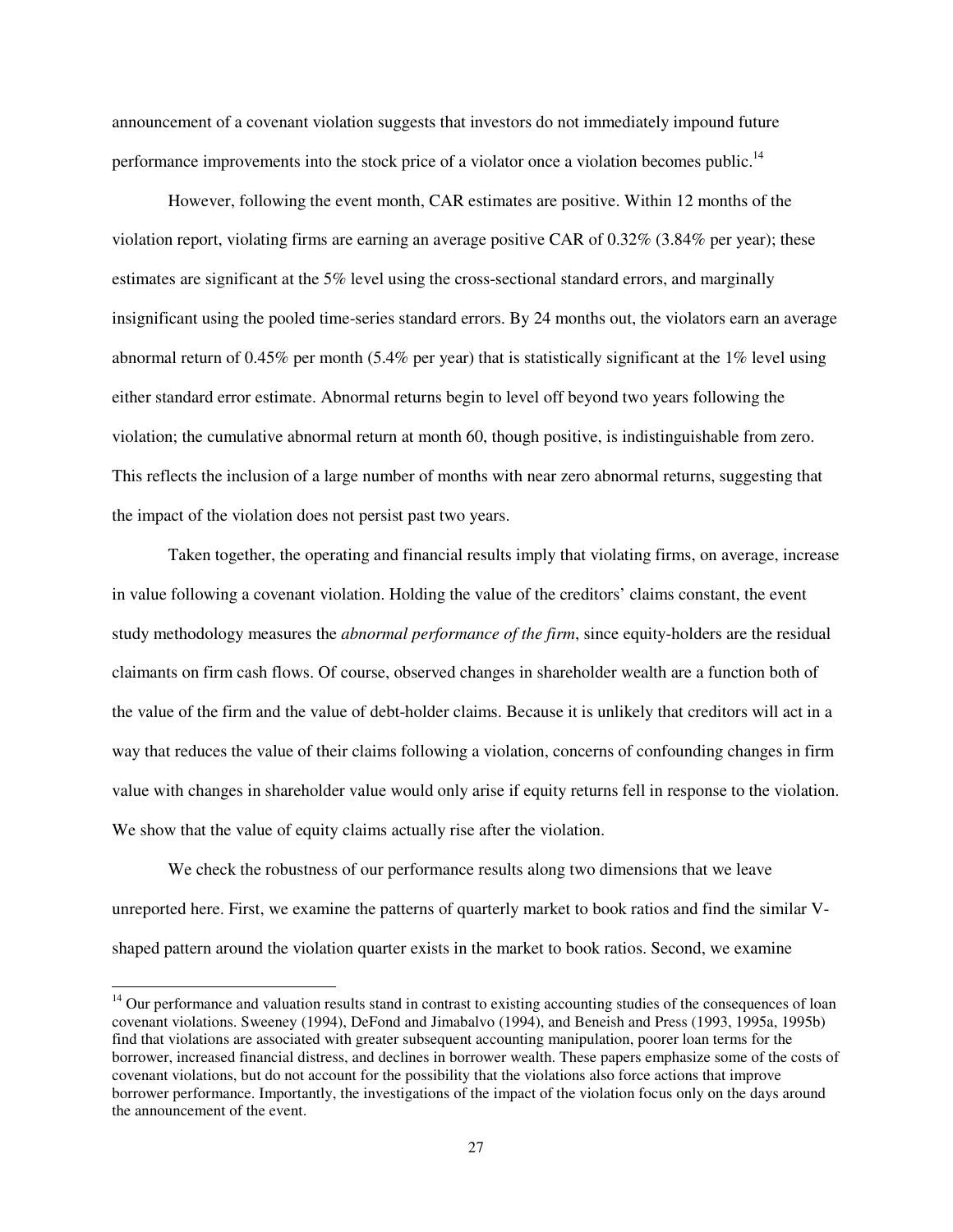calendar-time estimates of stock return performance by estimating Jensen's alpha on a portfolio that buys stocks each month following the report of a covenant violation and holds the stocks for a fixed period. We find that this portfolio begins to beat a four-factor risk benchmark shortly after the start of our sample in 1997. By June 2009 – following the financial crisis -- the violator portfolio has earned a cumulative 72% since 1997, compared with a return of only 21% on the benchmark portfolio. However, the Jensen's alpha estimates are somewhat noisy relative to the event study estimates.

A potential concern with our performance results is that it may reflect sample selection rather than a causal impact of credit intervention. It could be that creditors quickly liquidate very poor performing firms and let continue those with a brighter outlook. However, as discussed in Section III above, a covenant violation is associated with only a 4 percentage point increase in the probability of exit within a year, and this effect is reduced to 1 percentage point when we include basic controls for ex-ante performance. Almost all violators survive for at least one year following a violation, and it is over this year where we see improvements in average performance.

In sum, our performance estimates suggest that creditor interventions following covenant violations are associated with improvements in firm value. These findings are consistent with the idea that increases in creditor influence on the governance of the firm represents an optimal shift in control rights to the party that has the most incentive to monitor and influence the firm when it is performing poorly. This control shift has a positive knock-on effect that benefits equity-holders even as the creditors move to protect their own claims.

### **VI. Conclusions**

We offer evidence that firms in violation of a covenant in a private debt agreement change senior management, become more conservative in their financial and investment policy, and improve performance. Given the well-documented set of control rights given to creditors following a covenant violation, we interpret the evidence as suggesting that creditors serve a corporate governance role that helps increase the value of the firm. These changes occur despite the fact that violators are not on the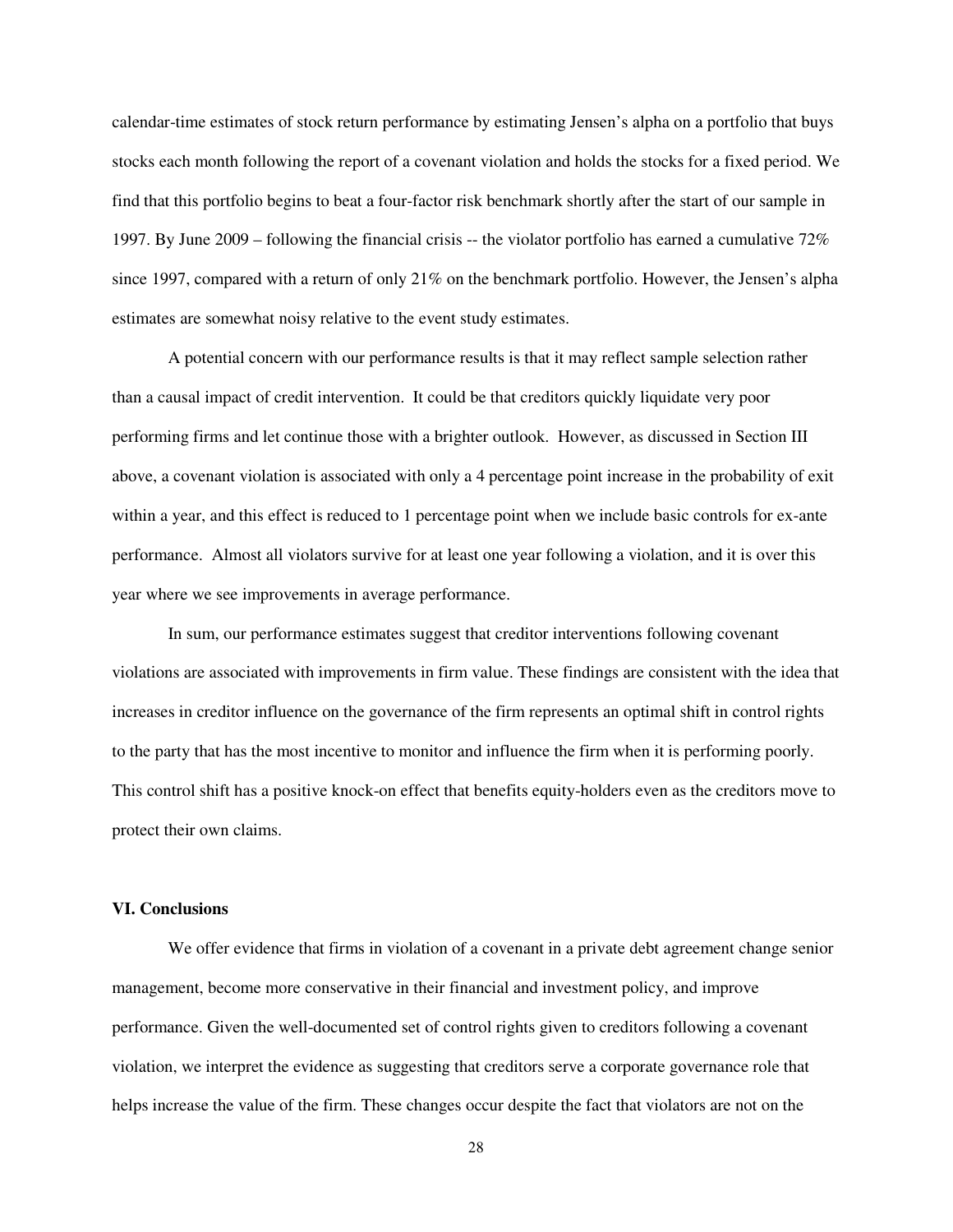verge of bankruptcy or payment default. In other words, creditors play an important corporate governance role even outside of payment default states. Taken together, our results provide a look into an aspect of corporate governance that has been largely overlooked by the traditional corporate governance literature.

We strengthen the ex tant evidence of Roberts and Sufi (2008) and Nini, Smith, and Sufi (2009), who find that contract terms can become more restrictive following a covenant violation, and that the new restrictions influence firm behavior. We also present evidence that creditors can influence behavior through behind-the-scenes pressure on managers through restructuring firms and forced CEO turnover. We also demonstrate that creditor influence extends beyond affecting debt issuance and capital expenditures—violations of financial covenants lead to important changes in virtually every dimension of investment and financing by firms.

These results are consistent with the extensive literature showing that financial intermediaries are valuable as delegated monitors, especially when there are unresolved conflicts of interest between managers and equity-holders in public companies. A fruitful area for future empirical research would be to document the full set of control rights that creditors can use to discipline management and how they interact with the tools available to equity-holders. On the theoretical side, models of corporate governance should recognize the control rights available to creditors in the optimal governance structure.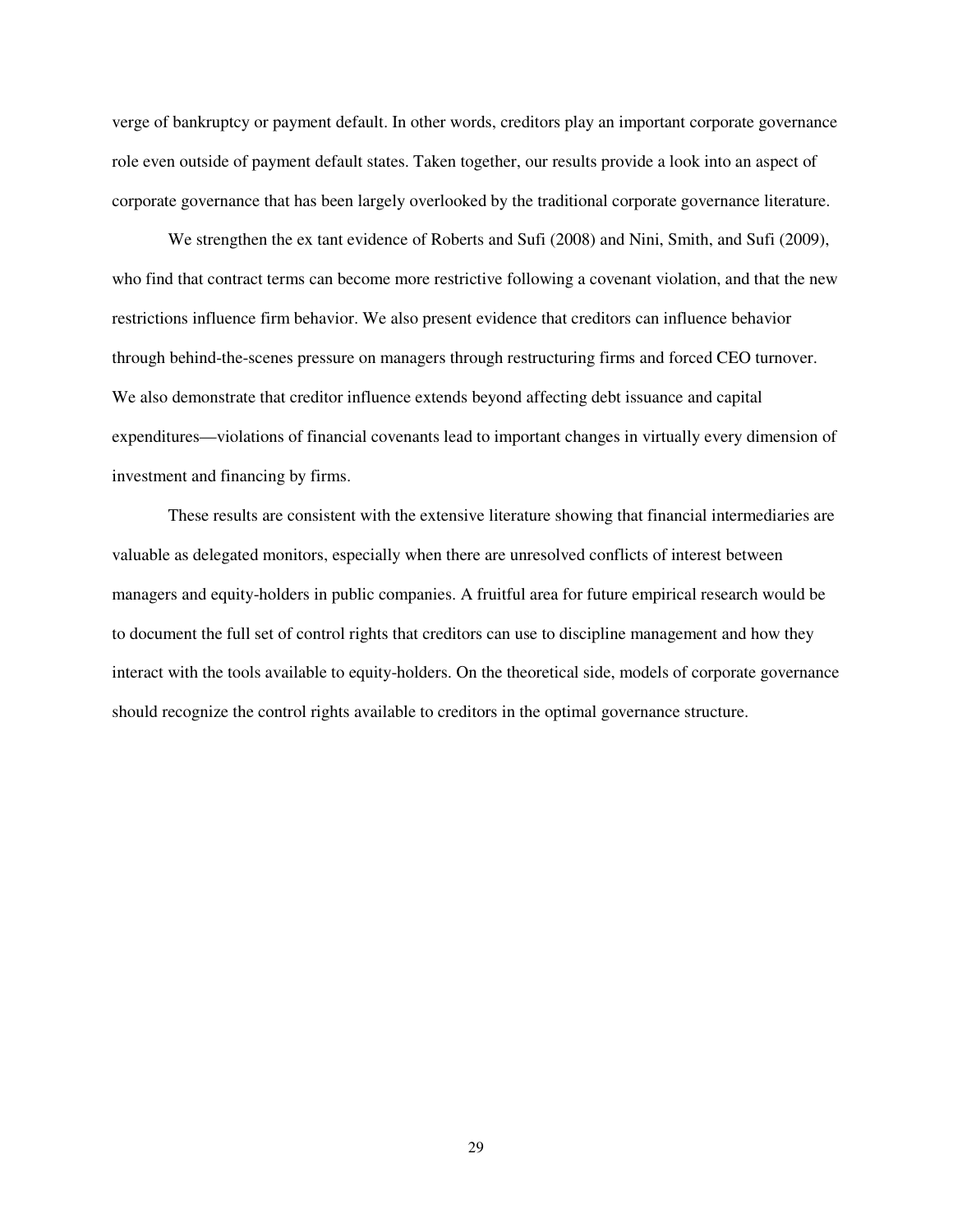#### **References**

Adams, Renee, Benjamin Hermalin, and Michael Weisbach, 2009. The role of boards of directors in corporate governance: A conceptual framework and survey, *Journal of Economic Literature*, forthcoming.

Aghion, Philippe and Bolton, Patrick, 1992. An incomplete contracts approach to financial contracting, *Review of Economic Studies* 59: 473-94.

Baird, Douglas and Robert Rasmussen, 2006, Private debt and the missing lever of corporate governance," *University of Pennsylvania Law Review* 154: 1209-.

Beneish, Messod and Eric Press, 1993. Costs of technical violation of accounting-based debt covenants," *The Accounting Review* 68: 233-257.

Beneish, Messod and Eric Press, 1995a. The resolution of technical default, *The Accounting Review* 70: 337-353.

Beneish, Messod and Eric Press, 1995b. Interrelation among events of default, *Contemporary Accounting Research* 12: 57-84.

Bebchuk, Lucien, 2007. The myth of the shareholder franchise. *Virginia Law Review* 93, 675-732.

Bebchuk, Lucien, Alma Cohen, and Allen Ferrell, 2009. What matters in Corporate Governance? *Review of Financial Studies* 22, 783-827.

Bhagat, Sanjai and Bernard S. Black, 2002. The non-correlation between board independence and longterm firm performance, *Journal of Corporation Law* 27, 231-273.

Bhagat, Sanjai. and B. Bolton. 2008. Corporate governance and firm performance. *Journal of Corporate Finance*, 14, 257-273.

Chava, Sundheer and Michael Roberts, 2008. How does financing impact investment? The role of debt covenants, *Journal of Finance* 63:2085-2121.

Chen, Kevin and John Wei,1993. Creditors' decisions to waive violations of accounting-based debt covenants, *The Accounting Review* 68: 218–232.

Daniels, Ronald and George Triantis, 1995. The role of debt in interactive corporate governance, *California Law Review* 83: 1073-1113.

DeAngelo, Harry, Linda DeAngelo, and Karen Wruck, 2002. Asset liquidity, debt covenants, and managerial discretion: the collapse of L.A. Gear, *Journal of Financial Economics*, 64, 3-34.

DeFond, M., Jiambalvo, J., 1994. Debt covenant violation and manipulation of accruals, *Journal of Accounting and Economics* 17: 145-176.

Dewatripont, Mathias and Jean Tirole, 1994. A theory of debt and equity: diversity of securities and manager-shareholder congruence, *Quarterly Journal of Economics* 109: 1027-1054.

Dichev, Ilia D. and Douglas J. Skinner, 2002. Large sample evidence on the debt covenant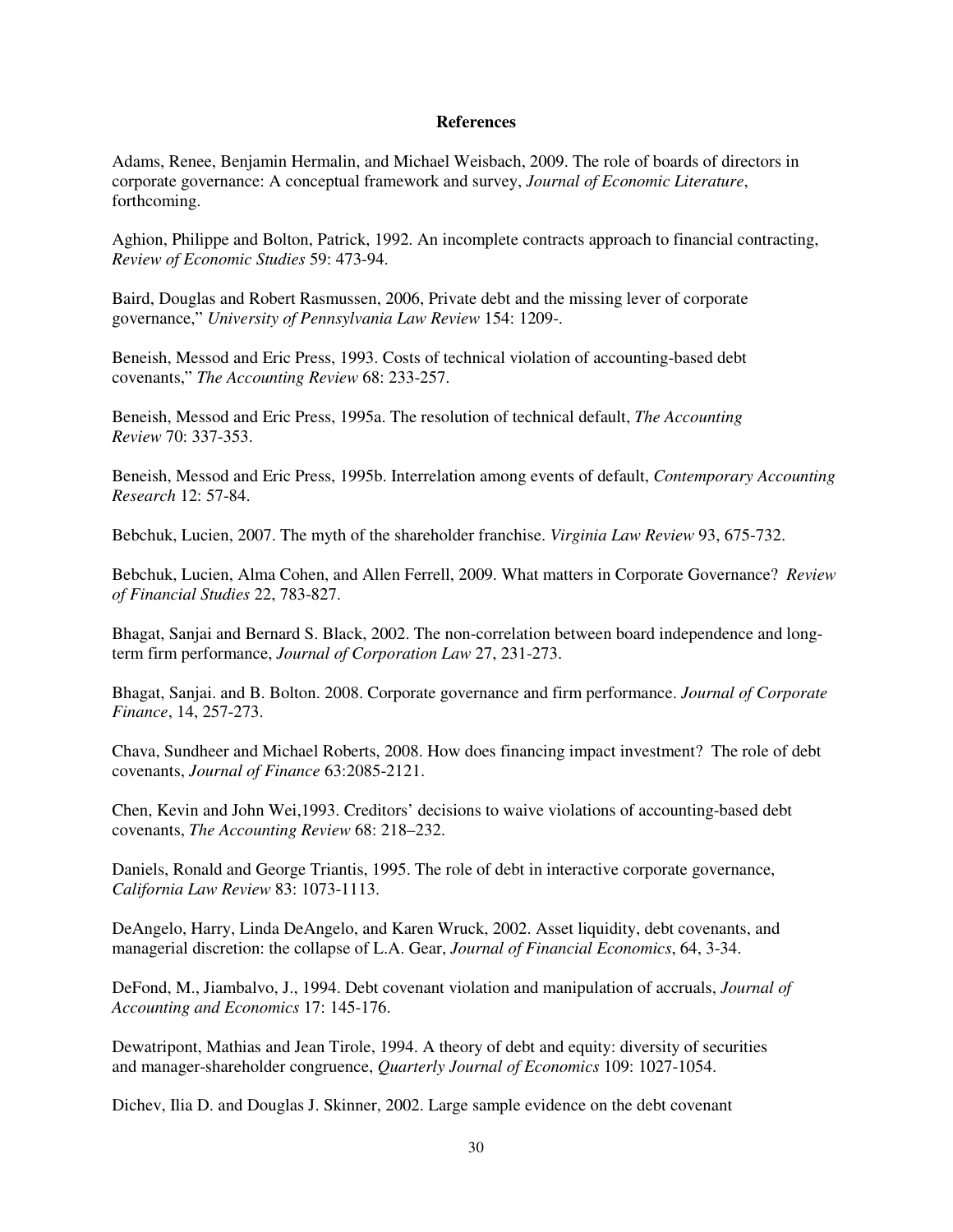hypothesis, *Journal of Accounting Research* 40: 1091 – 1123.

Fazzari, S.M., R.Glenn. Hubbard and Bruce.C. Petersen, 1988. Financing constraints and corporate investment. *Brookings Papers on Economic Activity*, pp. 141–195.

Gale, Douglas and Martin Hellwig, 1985. Incentive-Compatible Debt Contracts: The oneperiod problem, *Review of Economic Studies* 52: 647–663.

Gilson, Stuart, 1990. Bankruptcy, boards, banks, and blockholders: Evidence on changes in corporate ownership and control when firms default, *Journal of Financial Economics* 27: 355-387.

Gompers, P., J. Ishii, and A. Metrick. 2003. Corporate governance and equity Prices, *Quarterly Journal of Economics*, 118, 107-155.

Hermalin, Benjamin and Michael Weisbach, 2003. Boards of directors as an endogenously determined institution: a survey of the economic literature, *Economic Policy Review* 9: 7-26.

Ivashina, Victoria, Vinay Nair, Anthony Saunders, Nadia Massoud, and Roger Stover, 2008. Bank debt and corporate governance, *Review of Financial Studies* 22(1): 41-77.

Jensen, Michael, 1986. Agency costs of free cash flow, *American Economic Review* **76,** 323–329.

Jensen, Michael C. and William H. Meckling, 1976. Theory of the firm: Managerial behavior, agency costs, and capital structure, *Journal of Financial Economics* 3:305-360.

Jensen, Michael C. and Kevin J. Murphy, 1990. Performance Pay and Top-Management Incentives. *Journal of Political Economy* 98, 225-263.

Jenter, Dirk and Fadi Kanaan, 2008. CEO turnover and relative performance evaluation," working paper.

Kahan, Marcel and Bruce Tuckman, 1993. Private vs. public lending: Evidence from covenants, Working paper, Anderson Graduate School of Management, UCLA.

Kang, Jun-Koo and Anil Shivdasani, 1995. Firm performance, corporate governance, and top executive turnover in Japan", *Journal of Financial Economics* 38(1): 29-58.

Kaplan, Steven N. and Bernadette Minton, 1994. Appointments of outsiders to Japanese boards: Determinants and implications for managers" *Journal of Financial Economics* 36: 225-258.

Murphy, Kevin J., 1999. Executive compensation. USC Working paper.

Nini, Greg, David C. Smith, and Amir Sufi, 2009. Creditor control rights and firm investment policy, *Journal of Financial Economics* 92: 400-420.

Perry, Todd and Anil Shivdasani, 2005. Do Boards Affect Performance? Evidence from Corporate Restructuring. *Journal of Business* 78, 1403-1431.

Rajan, Raghuram, 1992. Insiders and outsiders: The choice between informed and arm's length debt, *Journal of Finance* 47: 1367-1400.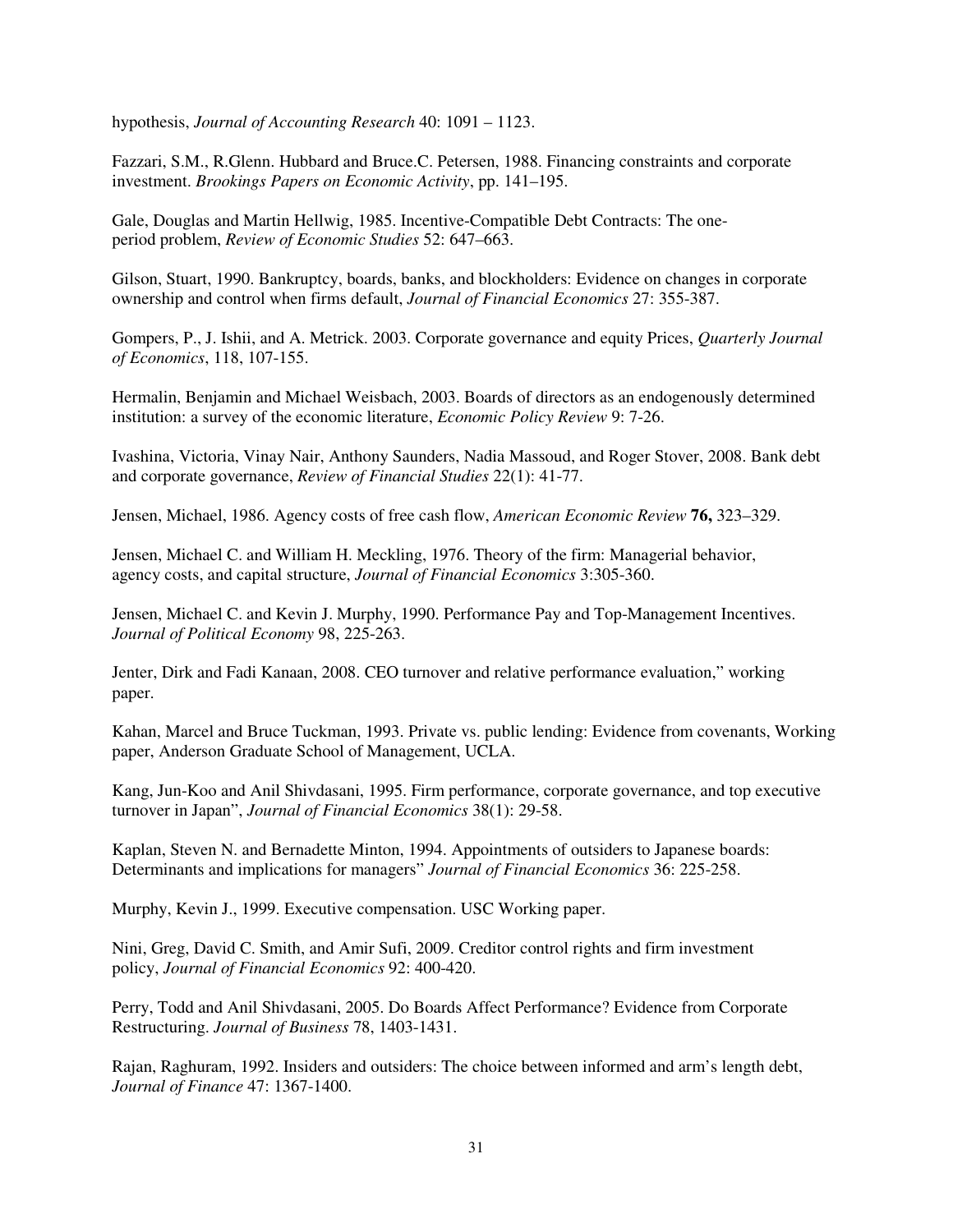Roberts, Michael and Amir Sufi, 2009. Control rights and capital structure: An empirical investigation, *Journal of Finance*, forthcoming*.* 

Sansone, Allison and Alicia Taylor, 2007. *The Handbook of Loan Syndications and Trading*, McGraw-Hill.

Santos, Joao and Adrienne Rumble, 2006. The American keiretsu and universal banks: Investing, voting and sitting on nonfinancials' corporate boards, *Journal of Financial Economics* 80:419-454.

SEC, 2003. "Interpretation: Commission guidance regarding management's discussion and analysis of financial condition and results of operations," available at: http://www.sec.gov/rules/interp/33-8350.htm

Shleifer, Andre and Robert Vishny, 1997. A survey of corporate governance," *Journal of Finance* 52(2): 737-783.

Smith, C., 1993. A perspective on accounting-based debt covenant violations. The Accounting Review 68, 289-303.

Sufi, Amir, 2009. Bank lines of credit in corporate finance: An empirical analysis, *Review of Financial Studies* 22(3): 1057-1088.

Sweeney, Amy, 1994. Debt covenant violations and managers' accounting responses, *Journal of Accounting and Economics* 17: 281-308.

Townsend, Robert, 1979. Optimal contracts and competitive markets with costly state verification," *Journal of Economic Theory* 20: 265–293.

Verde, Mariarosa, 1999. Loan preserve: The value of covenants, FitchIBCA loan products special report, available at www.fitchibca.com

Wruck, Karen, 1990. Financial distress, reorganization, and organizational efficiency, *Journal of Financial Economics* 27: 419-444.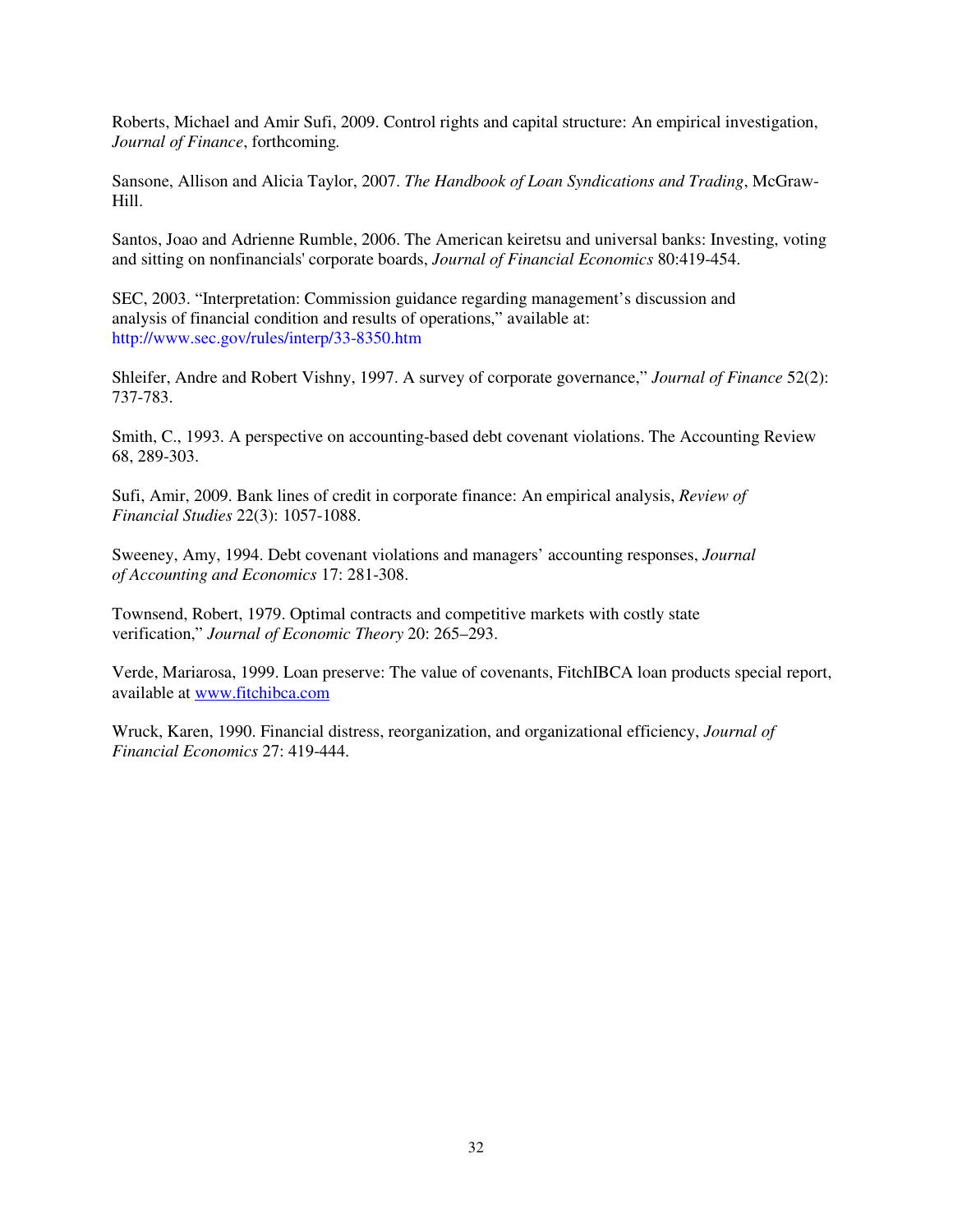# **Data Appendix for Creditor Control Rights, Corporate Governance, and Firm Value\***

Greg Nini David C. Smith Amir Sufi

The first part of this appendix describes the process of collecting covenant violation data from 10-K and 10-Q SEC quarterly filings for the universe of Compustat non-financial firms from 1996 to 2008. The second defines all main variables used in the analysis.

We are providing two data sets, described below, for public use. We only make three requests of researchers that use the data. First, please read this document carefully. We have worked hard to describe exactly how these data are collected. Second, please acknowledge somewhere in your research the source of the data. Third, please refer readers to this appendix for more information on the data.

# **A. Covenant Violation Data**

The initial sample of firm-quarter observations includes any U.S. firm (*fic* = "USA") outside of the financial industry (*sic* outside of 6000 to 6999) and firm-quarter observations with nonmissing information on total assets (*atq*), total sales (*saleq)*, common shares outstanding (*cshoq*), closing share price (*prccq*), and the exact calendar quarter (*datacqtr*). We make these deletions because the availability of these five variables almost always predicts the existence of an SEC filing corresponding to the observation in question.

1. Matching Compustat quarterly observations to Edgar websites

The first step in our data collection process is matching each quarterly observation to the SEC filing that generates the *Compustat* data. Our starting point is the SEC Edgar website that contains indices of every filing submitted to the commission. It is located here: http://www.sec.gov/cgi-bin/edgar\_archive\_indices.

Using these index files, we create a list of every 10-Q and 10-K filing by any firm. We use a *Perl* script that pulls identifying information for each filing from the corresponding EDGAR website where the filing is located. Every SEC filing has a standard header which contains important information including firm name, firm address, the central index key (CIK), and the IRS tax number. We extract all of this information to form an SEC matching file.

We then match Compustat observations to this file. We do three iterations. First, we merge based on the central index key (CIK) which is in both data sets. For any unmatched observations, we match on the IRS tax identification number. This variable is *ein* in Compustat and is included only in the annual version. Finally, we hand match the remaining observations. All matching is done by firm-quarter. Using this process, we are able to match 98% of Compustat firm-quarter observations.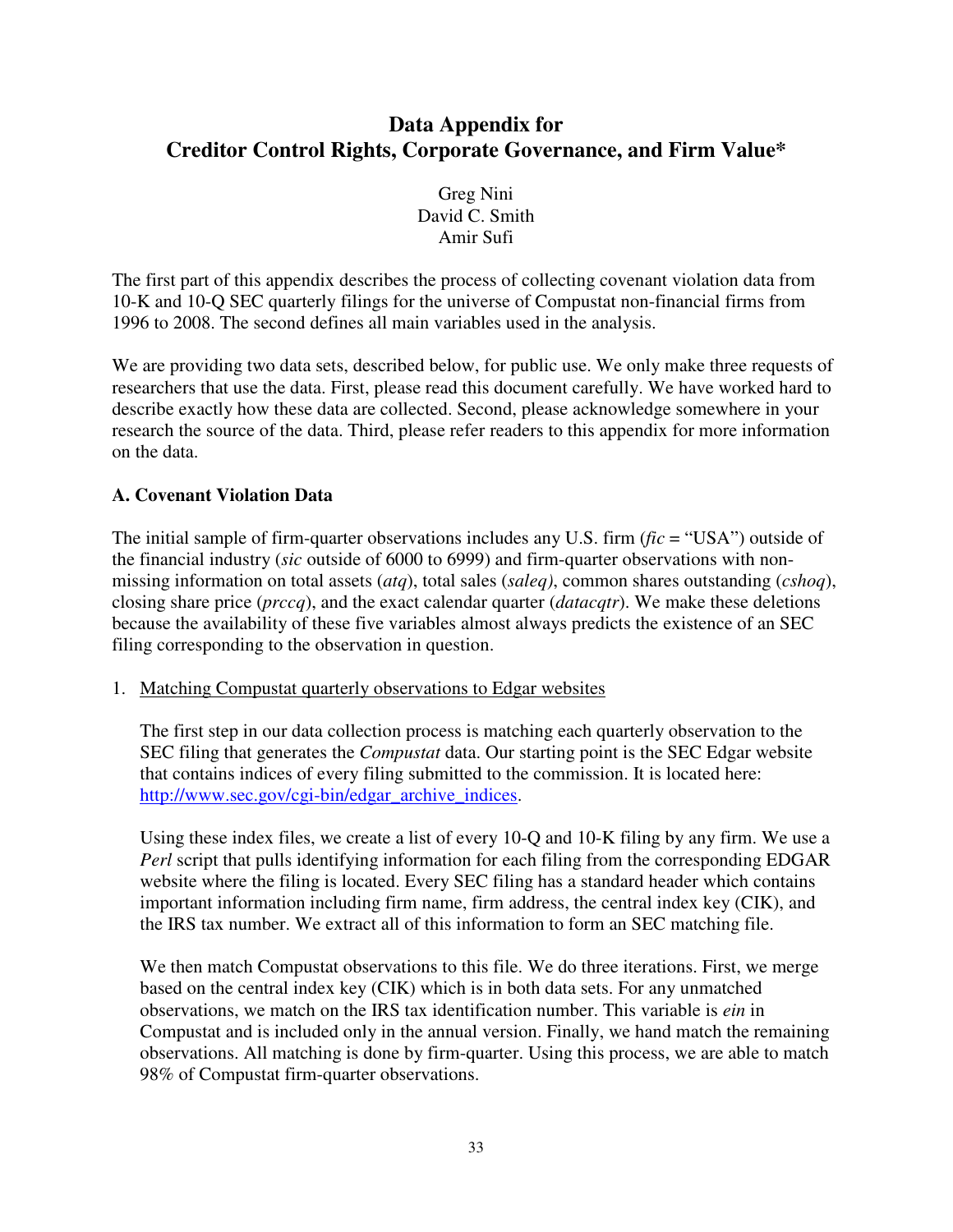The resulting file, *CSTATSEC\_NSS\_20090701.dta*, can be matched to Compustat using the two variables *gvkey datacqtr*. It is available at:

http://faculty.chicagobooth.edu/amir.sufi/*CSTATSEC\_NSS\_20090701.dta*

 This data set includes several valuable pieces of information: the website of the filing associated with the quarterly observation, the exact date of report and date of filing, the exact name of the firm at the time of the filing, and the filing type (i.e., 10-K or 10-Q). As opposed to the firm name variable in Compustat (*conm*), the company name in this filing is not backfilled. It represents the exact firm name at the time of the filing. This can be very useful for matching historical data to other data sets based on name.

Using a perl script, we then download all of the 10-K/10-Q filings for observations in *CSTATSEC\_NSS\_20091005.dta*. The perl script visits the website listed in the variable *websiteSEC*, and downloads the filing. Some filings are in .html format, which makes text searching difficult. We utilize an html to text converter to get rid of html tags.

# 2. Searching for violations

In order to create the best text-searching algorithm to find reported violations in SEC filings, we first create a random sample of 1,000 firm-year observations using the SEC 10-K filings. We manually search these filings to find any mention of a violation. For these 1,000 observations, we know exactly whether the firm is in violation of a covenant or not. We then use this "true" violation data set to test our text-search algorithm. For the 1,000 firm-year observations, we find 105 violations. The number of violations in this sample is larger than in the sample employed in the paper because we examine only the 10-K filings, which have a higher incidence of reported violations.

After several attempts, we find that the best text-search algorithm for finding violations is the following. If the algorithm finds the word "covenant," it then searches for the following five terms within three lines above or below the line containing "covenant": "waiv," "viol," "in default," "modif," and "not in compliance." This particular search methodology finds 94 of the 105 violations. In comparison, the methodology used in Roberts and Sufi (2009) and Nini, Smith, and Sufi (2009) when applied to this sample finds only 66 of the 105 violations.

While the text-search algorithm finds almost 90% of all actual reported violations, it also produces a large number of false positives. In the sample of 1,000 firm-year observations, we find 117 false positives. Given the large number of false positives, when we apply the textsearch algorithm to the universe of all filings, we manually inspect the paragraphs around each "hit" to ensure the proposed violation is an actual violation.

One important note on our methodology is warranted. As discussed in Dichev and Skinner (2004) and Roberts and Sufi (2009), information on firm covenant violations is available given SEC Regulation S-X, which requires that "any breach of a covenant of  $a[n]$  ... indenture or agreement which … exist[s] at the date of the most recent balance sheet being filed and which has not been subsequently cured, shall be stated in the notes to the financial statements" (SEC (1988), as quoted by Beneish and Press (1993)). As Sufi (2007b) notes, the SEC has reinforced this requirement in recent interpretations: "companies that are, or are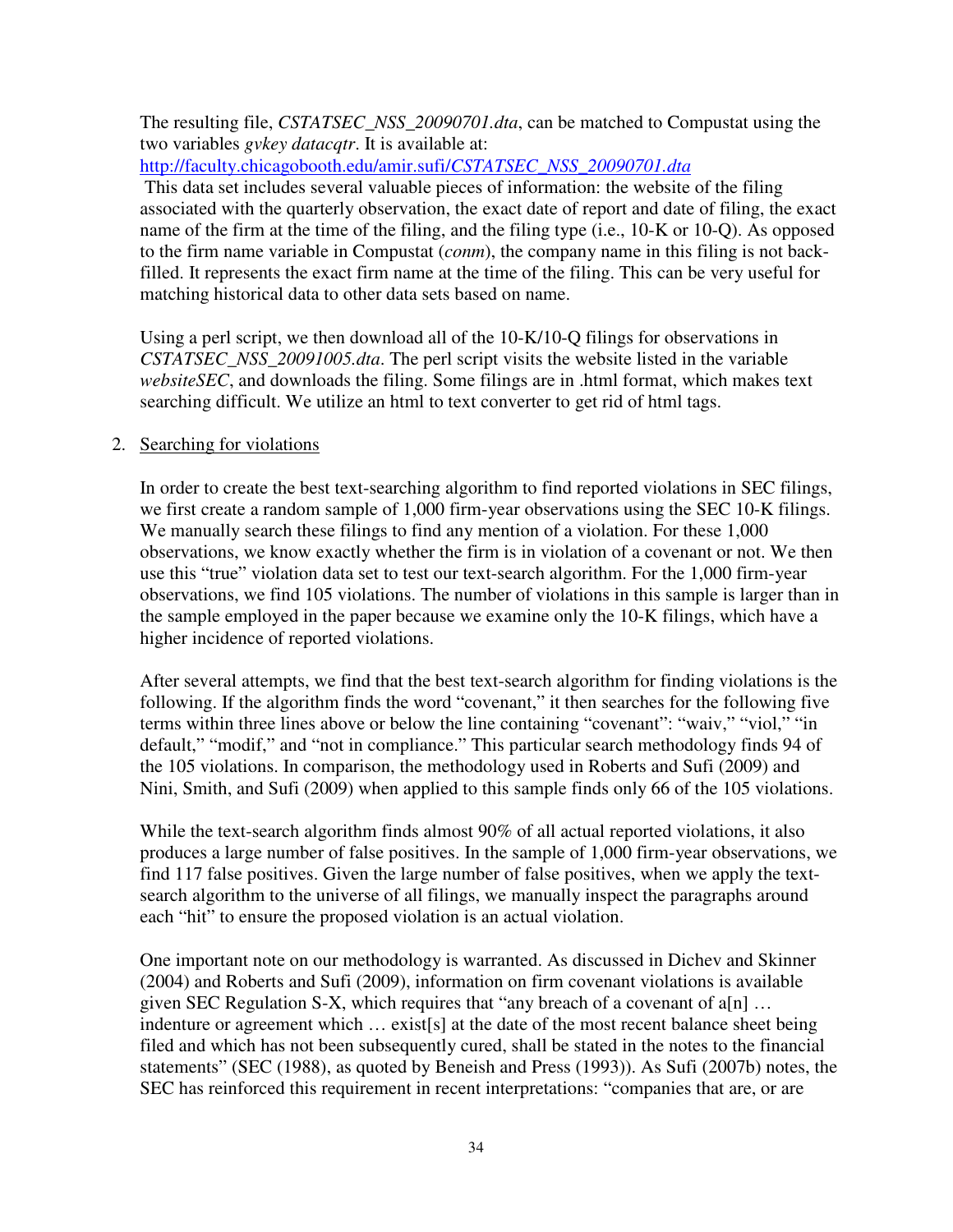reasonably likely to be, in breach of such covenants must disclose material information about that breach and analyze the impact on the company if material (SEC (2003))."

As Roberts and Sufi (2009) note: "…financial covenant violations that are reported by firms in their SEC filings likely represent situations in which they were unable to obtain an amendment or waiver to cure the violation by the end of the reporting period. While this is in general correct, it is important to note that many of the violations reported in SEC filings are violations that are waived before the reporting period ends. In these cases, the firm voluntarily reports that it was in violation during the reporting period even though it has ured the violation by the end of the reporting period. One potential concern is that the reported violations tracked in our data represent, on average, more serious violations than violations that could be cured before the end of the reporting period. However, a comparison of observable measures of credit quality and investment around the initial reported covenant violation in our sample versus the initial violation in previous studies reveals very similar patterns. For example, cash flow and capital expenditures show patterns around the first reported violation in our sample that are almost identical to those found in studies by Dichev and Skinner (2002) and Chava and Roberts (2008), which suggests that initial reported violations in our sample correspond closely to initial actual violations."

To be more specific, many of the reported violations in our sample are waivers that are obtained to avoid a violation. We use the criteria to count these waivers as violations if the firm indicates that it would have been in violation had the waiver not been obtained.

Covenant violations through 2007 are available in *CSTATVIOLATIONS\_NSS\_20090701.dta*, which can be matched to Compustat using the two variables *gvkey* and *datadate*. The variable of interest is viol, which is an indicator variable that is equal to one if we find a covenant violation. The data set is available at: http://faculty.chicagobooth.edu/amir.sufi/*CSTATVIOLATIONS\_NSS\_20090701.dta* In the current version of the paper (November 2009), we have updated the violations through 2008. We will soon make the additional year available publicly.

3. Additional notes

There are a few additional notes worth mentioning. First, we collect the covenant violation data for the 10-Ks and 10-Qs separately. When we collect the data for the 10-Ks, we record as a violation any violation that occurred at any point during the fiscal year. We do this because the 10-K filing is often a "catch-all" where the firm reports information that it avoids reporting in the typically shorter 10-Q filing. Violations on 10-Qs are only recorded if the violation takes place in the fiscal quarter in question.

Second, the incidence of repeat covenant violations is quite high in the data. This is most likely due to two factors. First, the violation data for 10-Ks represents a violation at any point in the fiscal year. If the firm repeats information on the violation in both a 10-Q and the 10-K in the same fiscal year, it will be counted twice. Second, there is high serial correlation in violations given that waivers are not always granted immediately. For both of these reasons,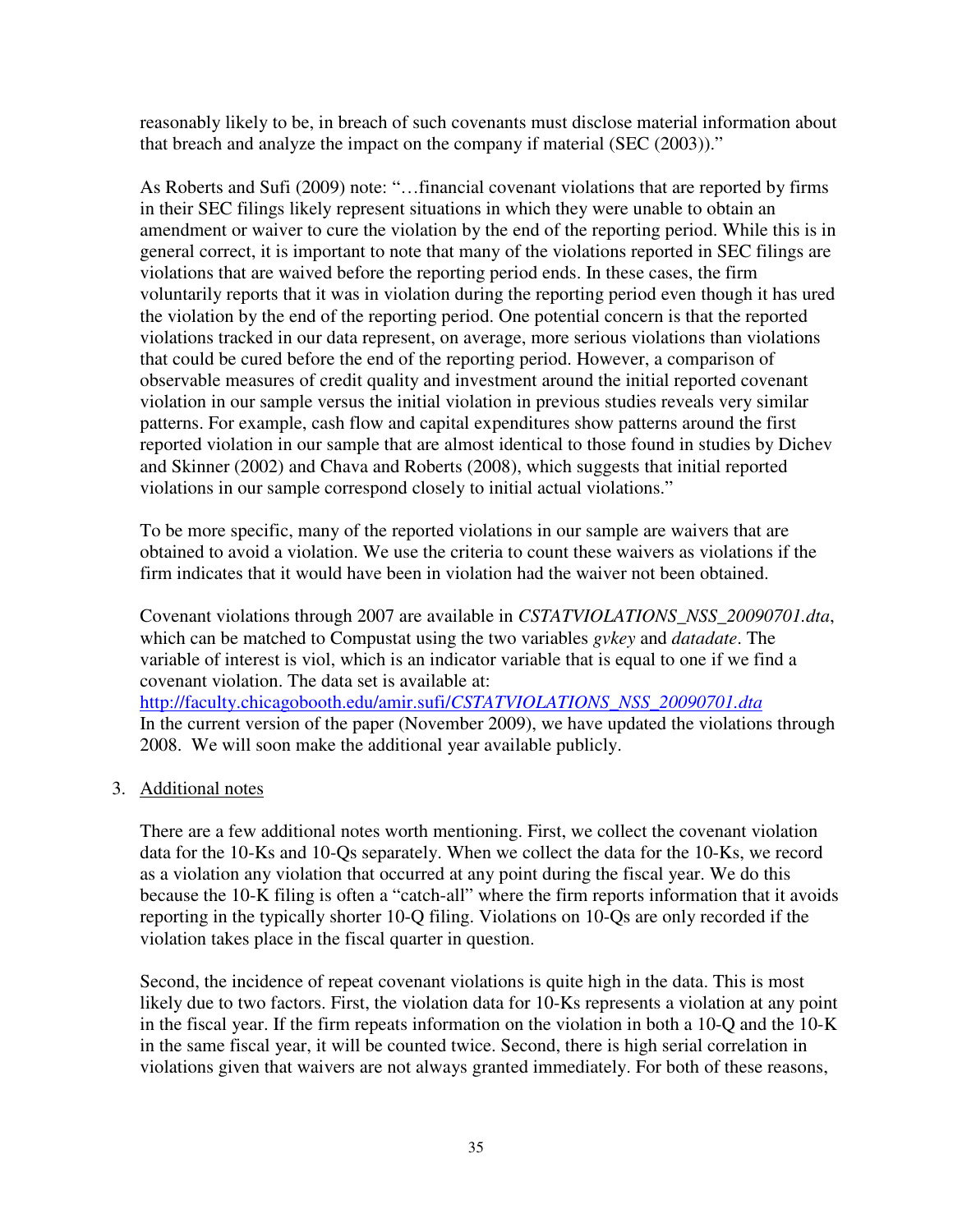we believe the most useful information in the data is for *new violations*, which we define as violations by a firm that has not reported a violation for the past four quarters.

Third, we do not collect violations of non-financial covenants, such as limits on capital expenditures or acquisitions.

Fourth, we strongly advocate that all users of the data investigate the exact language firms use when reporting violations. We would advocate picking 5 to 10 violations and examining the 10-K or 10-Q filing that corresponds to the violation. This will give the user a better sense of the advantages and disadvantages of the data.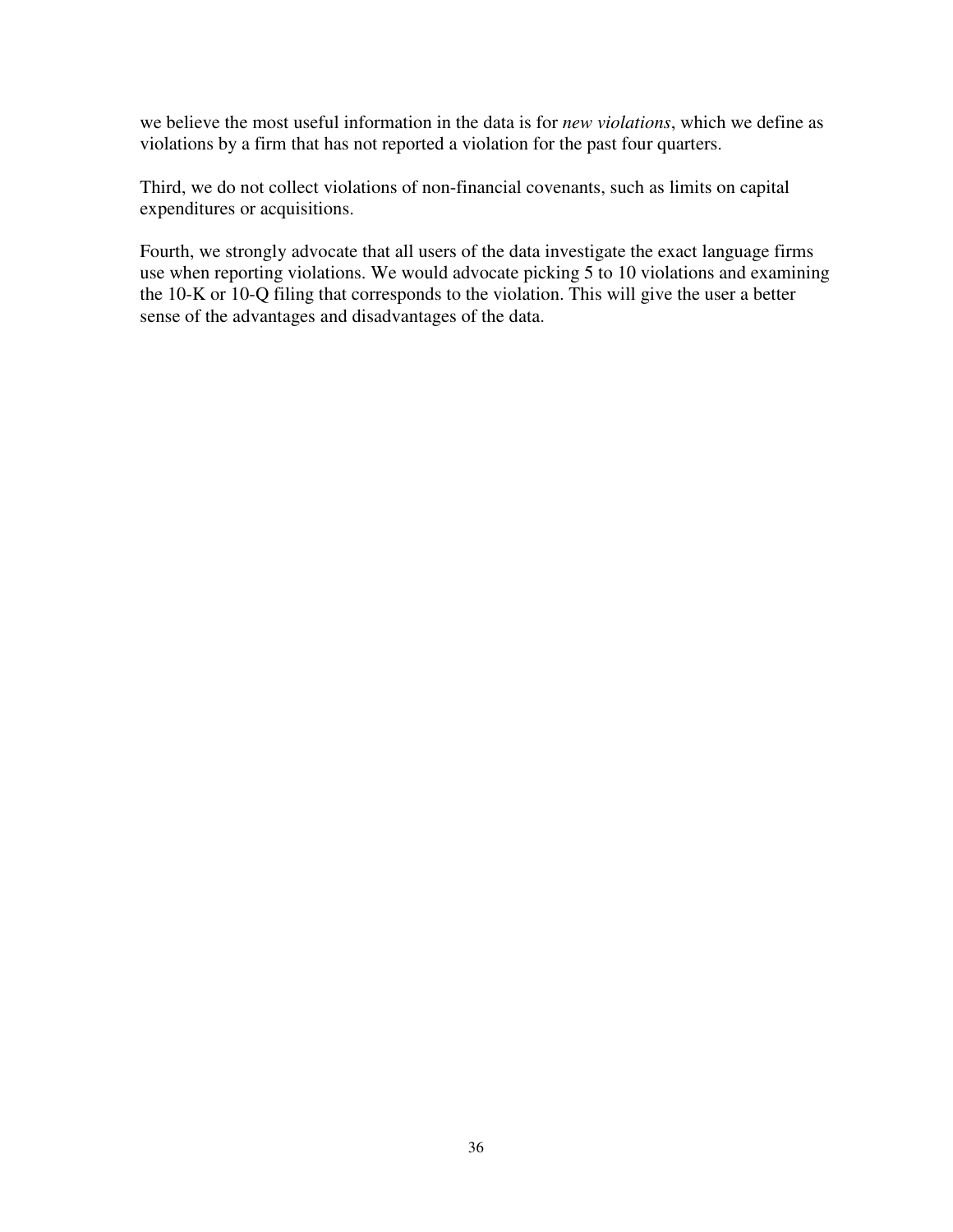### **B. Variable Definitions**

Total assets  $=$  atq Market-to-book-ratio = Market value/Total assets where Market value = Market value of equity – book value of equity + total assets Market value of equity =  $\text{prccq} * \text{cshoq}$ Book value of equity = Total assets  $-$  ltq + txditcq Total debt  $=$  dltcq  $+$  dlttq Leverage ratio = Total debt/Total assets Net worth scaled by assets ratio = seqq/Total assets Current ratio = actq/lctq PPE scaled by assets = ppentq/Total assets Cash scaled by assets  $=$  cheq/Total assets Shareholder payout =  $prstkcq + d\nuq$ Operating income scaled by lagged assets = oibdpq/Lagged total assets Interest expense scaled by lagged assets = xintq/Lagged total assets Capital expenditures quarterly  $=$  capxy adjusted for fiscal quarter accumulation Cash acquisitions quarterly  $=$  aqcy adjusted for fiscal quarter accumulation Capital expenditures scaled by lagged assets = Capital expenditures quarterly/Lagged total assets Cash acquisitions scaled by lagged assets  $=$  Cash acquisitions quarterly/Lagged total assets Net debt issuance = (Total debt – Total lagged debt)/Lagged total assets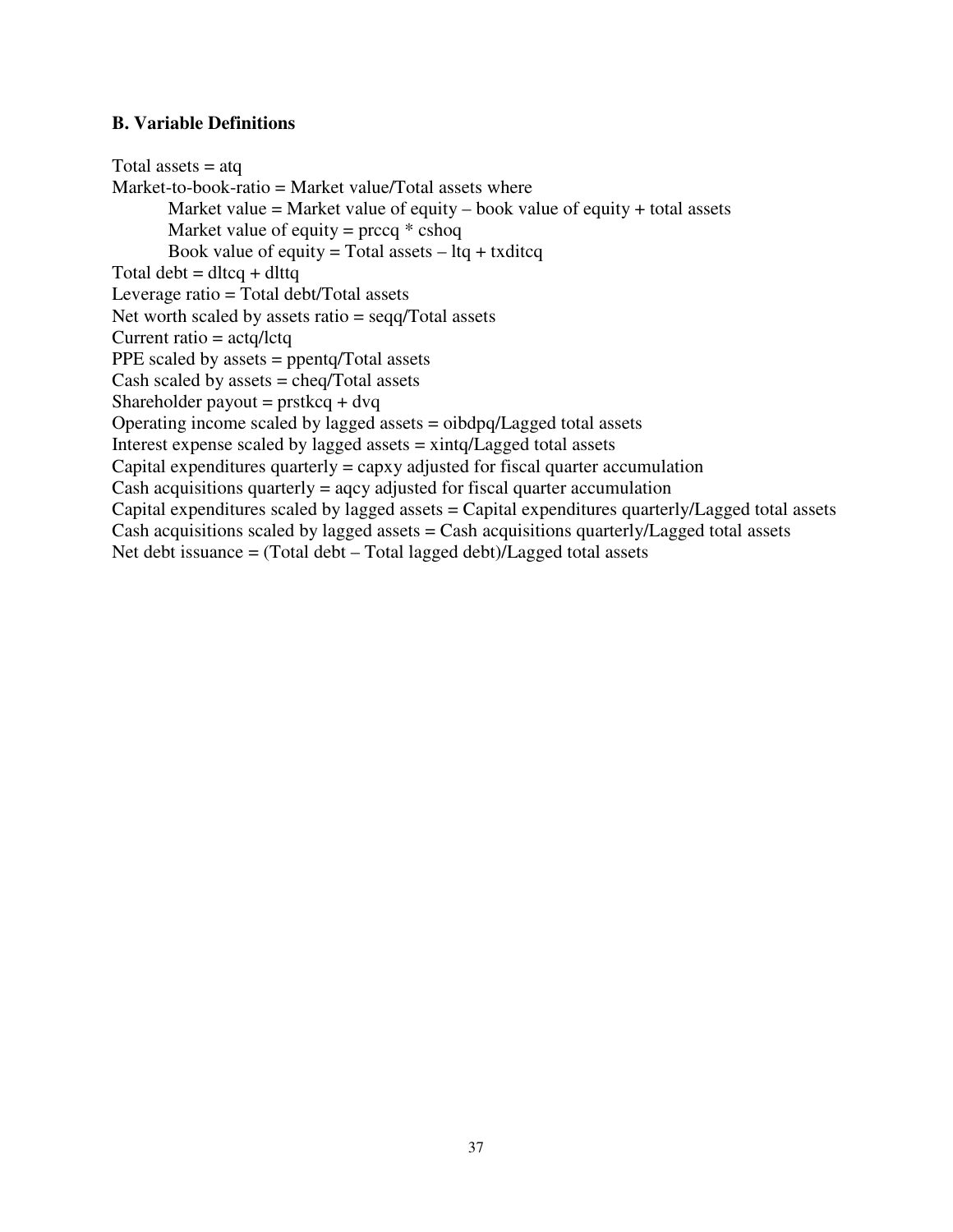### **Table I Changes in Contract Terms After Violation**

This table presents sample means of loan characteristics for a sample of lines of credit from LPCs *DealScan* database. The sample includes all loans preceding a covenant violation ("Before") that can be matched to loans to the same borrower following a new covenant violation ("After"), where the after loan initiates before the maturity of the before loan. The sample of borrowers includes firms for which we have available information on violations in SEC filings for the four quarters prior to the before loan. A *new covenant violation* is a financial covenant violation by a firm that has not experienced a violation for the previous four quarters. Interest rate spread is the contractual spread over a LIBOR base rate; total fees is the cost of all fees amortized over the life of the loan; performance pricing indicates that the interest rate spread changes with some observable characteristic of the borrower; borrowing base indicates that borrowing is limited by some fraction of assets; some sweep provision indicates that the loan contains at least one of an asset sales, debt issuance, equity issuance, or insurance proceeds sweep.

|                                         | N   | <b>Before</b> | After | Difference |
|-----------------------------------------|-----|---------------|-------|------------|
| Major loan terms                        |     |               |       |            |
| Loan size (\$M)                         | 239 | 318           | 289   | $-29$      |
| Interest rate spread (bps)              | 239 | 174           | 213   | $39**$     |
| Total fees (bps)                        | 239 | 22            | 32    | $10*$      |
| Tenor (years)                           | 239 | 3.7           | 3.1   | $-0.6**$   |
| Syndicate size (number)                 | 239 | 7.2           | 6.5   | $-0.7*$    |
| Incidence of additional non-price terms |     |               |       |            |
| Secured                                 | 149 | 0.78          | 0.89  | $0.11**$   |
| Performance pricing                     | 149 | 0.76          | 0.62  | $-0.14**$  |
| Borrowing base                          | 149 | 0.31          | 0.45  | $0.14**$   |
| Some sweep provision                    | 65  | 0.77          | 0.95  | $0.18**$   |
| Dividend restriction                    | 149 | 0.89          | 0.89  | 0.01       |
| Incidence of other covenants            |     |               |       |            |
| Maximum capital expenditures            | 239 | 0.22          | 0.32  | $0.10**$   |
| Minimum EBITDA                          | 239 | 0.08          | 0.17  | $0.09**$   |
| Maximum debt-to-EBITDA                  | 239 | 0.50          | 0.36  | $-0.15**$  |
| Minimum interest coverage               | 239 | 0.32          | 0.23  | $-0.09**$  |
| Levels various covenants                |     |               |       |            |
| Maximum capital expenditures (\$M)      | 28  | 44            | 30    | $-14*$     |
| Minimum EBITDA (\$M)                    | 9   | 25            | 22    | $-3$       |
| Maximum debt-to-EBITDA                  | 55  | 4.0           | 4.4   | $0.4*$     |
| Minimum interest coverage               | 37  | 2.7           | 2.3   | $-0.4**$   |

\*,\*\* Difference significantly distinct from 0 at the 5% and 1% level, respectively.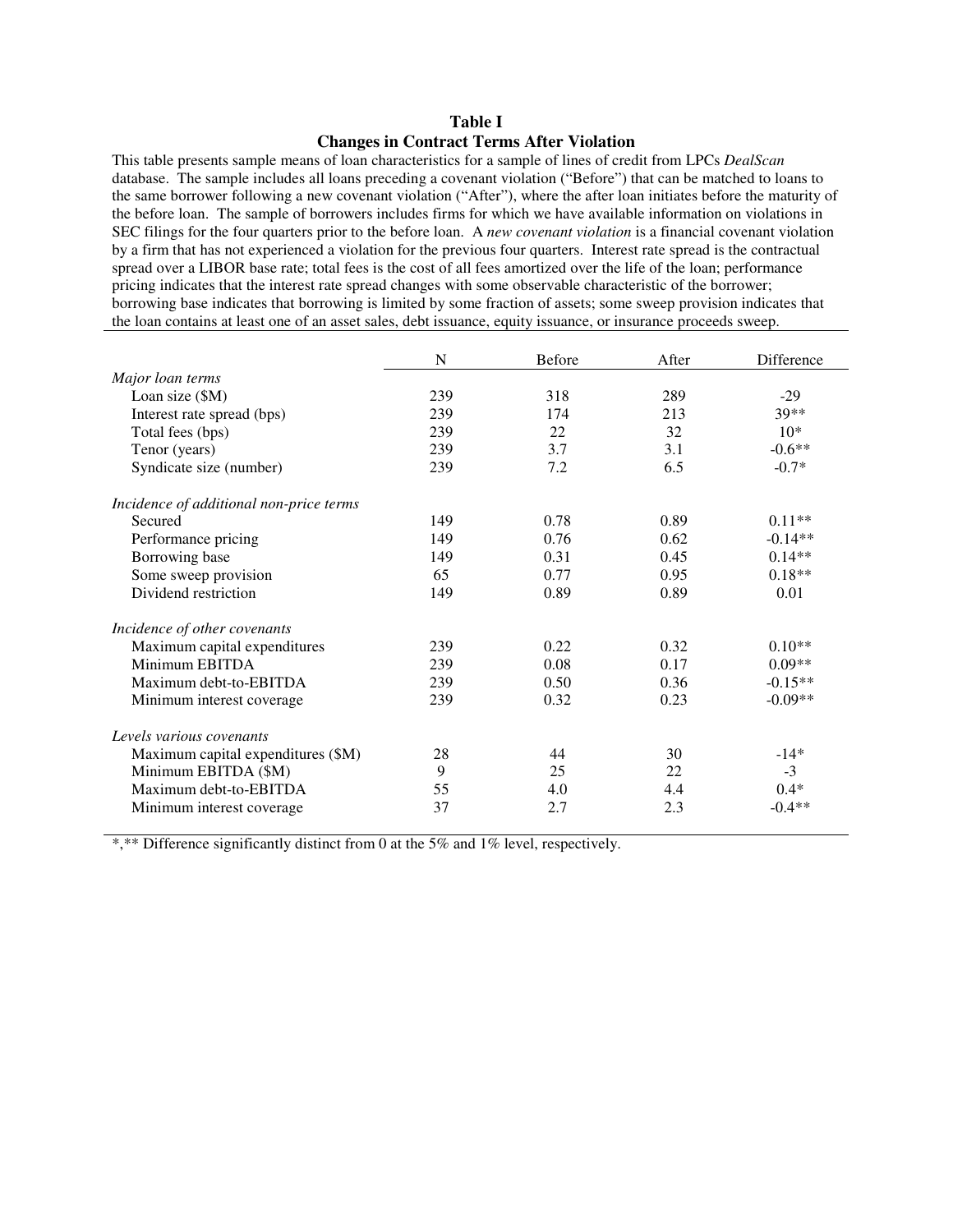### **Table II Financial Covenant Violations**

This table presents the percentage of firms that report a financial covenant violation in 10-K or 10-Q SEC filings at some point between 1997 and 2008. The sample includes firm-year quarters for which we have available information on violations in SEC filings for the previous four quarters. A *new covenant violation* is a financial covenant violation by a firm that has not experienced a violation for the previous four quarters. The sample includes 8,945 firms and 220,778 firm-quarter observations.

|                                                                   | Violator<br>Percentage |
|-------------------------------------------------------------------|------------------------|
| Fraction of firms ever reporting covenant violation               | 39.6%                  |
| Fraction of firm-quarter observations with covenant violation     | $6.9\%$                |
| Fraction of firm-quarter observations with new covenant violation | 2.0%                   |
| By <i>industry</i>                                                |                        |
| Agriculture, minerals, construction                               | 39.1%                  |
| Manufacturing                                                     | 39.8%                  |
| Transportation, communication, and utilities                      | 37.9%                  |
| Trade—wholesale                                                   | 53.4%                  |
| Trade-retail                                                      | 41.5%                  |
| Services                                                          | $37.1\%$               |
| By size (book assets)                                             |                        |
| Less than \$100M                                                  | 41.3%                  |
| \$100M to \$250M                                                  | 42.8%                  |
| \$250M to \$500M                                                  | 42.9%                  |
| \$500M to \$1,000M                                                | 36.4%                  |
| \$1,000M to \$2,500M                                              | 34.0%                  |
| \$2,500M to \$5,000M                                              | 27.4%                  |
| Greater than \$5,000M                                             | $25.1\%$               |
| Borrower does not have credit rating                              | 39.2%                  |
| Borrower has credit rating                                        | 40.9%                  |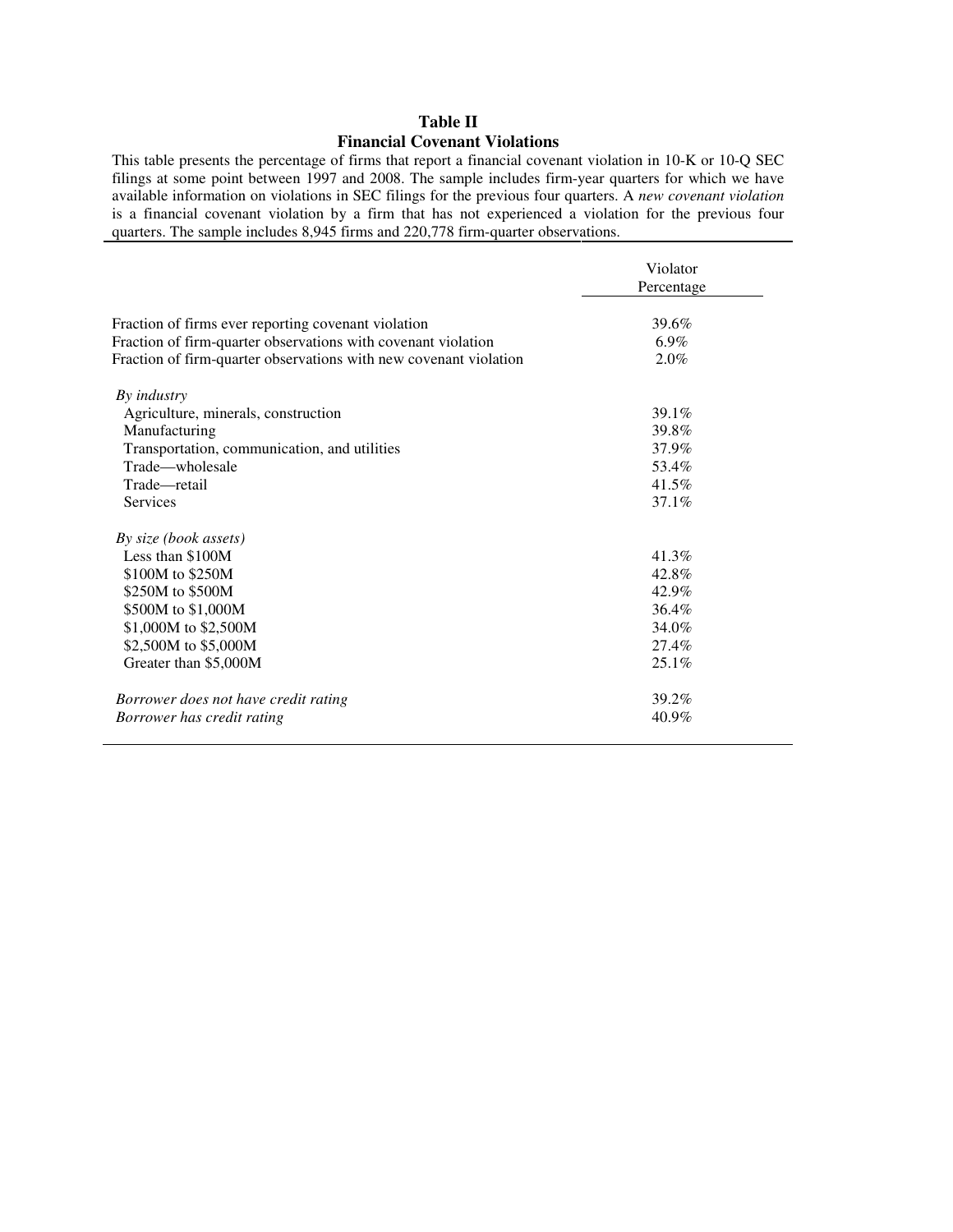# **Table III Summary Statistics for non-Violation Variables**

This table presents summary statistics for the sample of 8,945 firms and 220,778 firm-quarter observations from 1997 to 2008. The sample includes firm-year quarters for which we have available information on violations in SEC filings for the previous four quarters. All flow variables (operating cash flow, interest expense, capital expenditures, cash acquisitions, and net debt issuance) are annualized with the exception of shareholder payouts. Shareholder payouts include cash dividends and share repurchases.

|                                                   | N       | Mean  | <b>SD</b> | $10^{\text{th}}$ | Median | 90 <sup>th</sup> |
|---------------------------------------------------|---------|-------|-----------|------------------|--------|------------------|
|                                                   |         |       |           |                  |        |                  |
| Operating cash flow/lagged assets                 | 217,068 | 0.013 | 0.338     | $-0.312$         | 0.094  | 0.263            |
| Leverage ratio                                    | 213,890 | 0.254 | 0.280     | 0.000            | 0.195  | 0.572            |
| Interest expense/lagged assets                    | 208,329 | 0.024 | 0.041     | 0.000            | 0.013  | 0.056            |
| Net worth/assets                                  | 220,574 | 0.443 | 0.421     | 0.102            | 0.496  | 0.840            |
| Current ratio                                     | 215,211 | 2.926 | 3.428     | 0.722            | 1.919  | 5.824            |
| Market-to-book ratio                              | 220,562 | 2.230 | 2.457     | 0.842            | 1.459  | 4.137            |
| Assets (\$M)                                      | 220,778 | 2,079 | 13,485    | 11               | 152    | 3,045            |
| Property, plants, and equipment (\$M)             | 220,219 | 677   | 3,544     | 1                | 25     | 965              |
| Debt (\$M)                                        | 214,082 | 601   | 5,591     | $\Omega$         | 15     | 915              |
| Capital expenditures/lagged assets                | 215,277 | 0.060 | 0.087     | 0.003            | 0.032  | 0.140            |
| Cash acquisitions/lagged assets                   | 211,758 | 0.026 | 0.117     | 0.000            | 0.000  | 0.025            |
| Net debt issuance/lagged assets                   | 211,825 | 0.036 | 0.335     | $-0.142$         | 0.000  | 0.220            |
| Cash/assets                                       | 220,524 | 0.193 | 0.235     | 0.006            | 0.086  | 0.571            |
| Natural log of $(1 + \text{sharedolder payouts})$ | 193,336 | 1.134 | 1.951     | 0.000            | 0.000  | 4.356            |
| Forced CEO turnover                               | 62,632  | 0.009 | 0.097     | 0.000            | 0.000  | 0.000            |
| Unforced CEO turnover                             | 62,632  | 0.020 | 0.139     | 0.000            | 0.000  | 0.000            |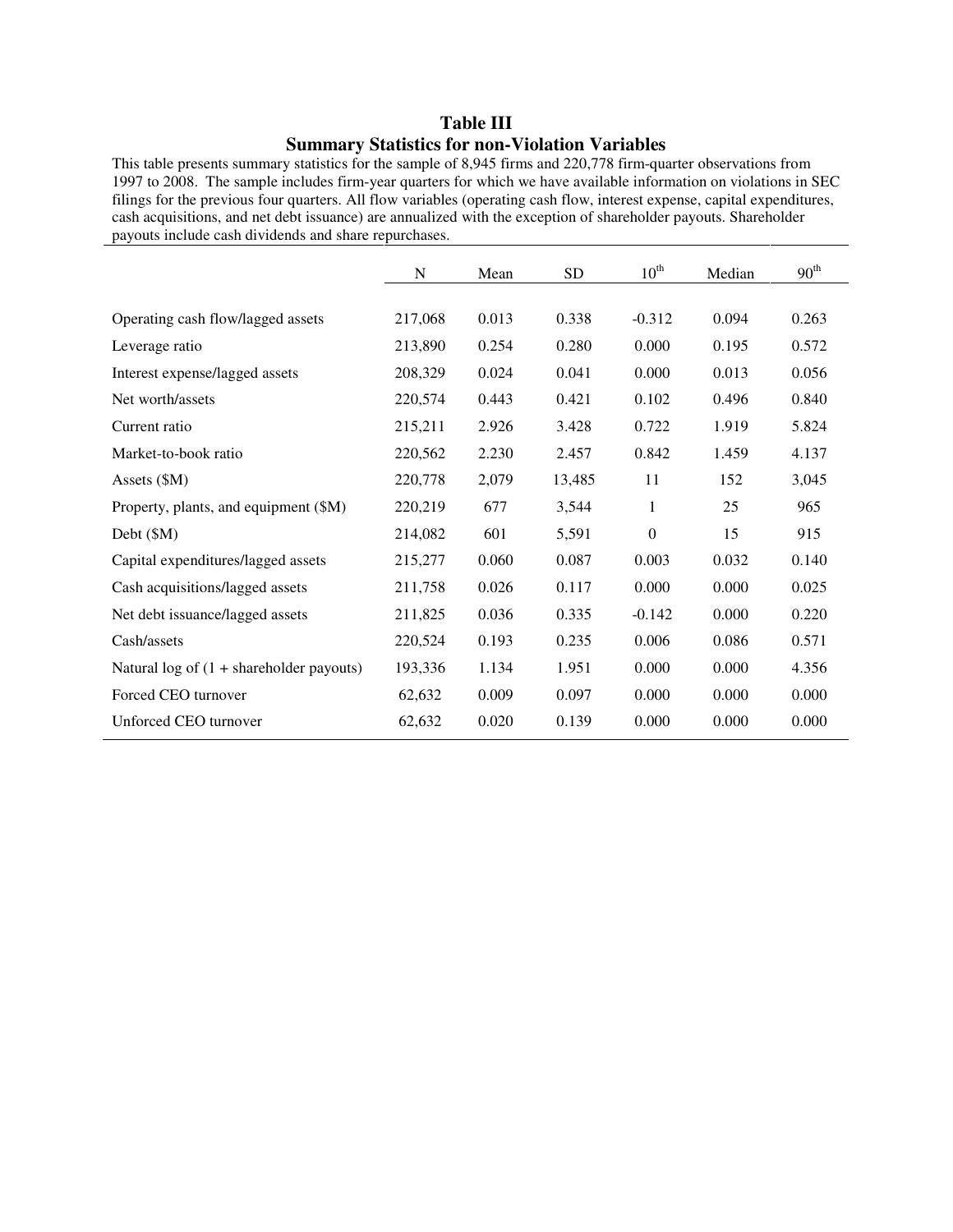### **Table IV Covenant Violations and Proximity to Payment Default**

Panel A shows the distribution of variables for new covenant violators at the time of violation. A new covenant violation is a financial covenant violation for a firm that has not experienced a financial covenant violation in the previous four quarters. Panel B presents the probability of exit from the sample within four quarters for new violators and for non-violators, where the latter group represents firms that do not violate any covenant for the current or future three quarters. The reasons for exit are obtained from a combination of *Compustat* and *CRSP*. To take into account delayed filings at the end of the sample, any firm that survives until the fourth quarter of 2007 is assumed to be surviving even if there are missing observations from 2008Q1 to 2009Q2.

|                                   | N     | $10^{\text{th}}$ | $25^{\text{th}}$ | Median    | $75^{\text{th}}$ | 90 <sup>th</sup> |
|-----------------------------------|-------|------------------|------------------|-----------|------------------|------------------|
| Net worth/assets                  | 4,412 | 0.037            | 0.229            | 0.401     | 0.572            | 0.715            |
| Current ratio                     | 4.299 | 0.595            | 0.985            | 1.470     | 2.283            | 3.436            |
| Leverage ratio                    | 4,300 | 0.030            | 0.143            | 0.302     | 0.472            | 0.650            |
| Market-to-book ratio              | 4,412 | 0.768            | 0.926            | 1.176     | 1.656            | 2.569            |
| S&P Issuer Credit Rating          | 783   | <b>BBB</b>       | <b>BB</b>        | <b>BB</b> | B                | B                |
| Operating cash flow/lagged assets | 4,349 | $-0.321$         | $-0.099$         | 0.028     | 0.103            | 0.172            |

#### **Panel A: Distribution of variables for new violators**

#### **Panel B: Probability of exit from sample within four quarters**

|                                        | New violators | Non-violators |
|----------------------------------------|---------------|---------------|
| Any exit                               | 0.112         | 0.083         |
| Non-distress related exit.             | 0.053         | 0.054         |
| Acquired                               | 0.052         | 0.053         |
| Goes private                           | 0.002         | 0.001         |
| Distress-related exit                  | 0.066         | 0.029         |
| Bankrupt                               | 0.009         | 0.002         |
| Liquidated                             | 0.002         | 0.002         |
| Dropped from stock exchange            | 0.019         | 0.006         |
| Data are missing                       | 0.016         | 0.001         |
| Stop filing with SEC for other reasons | 0.041         | 0.018         |
|                                        |               |               |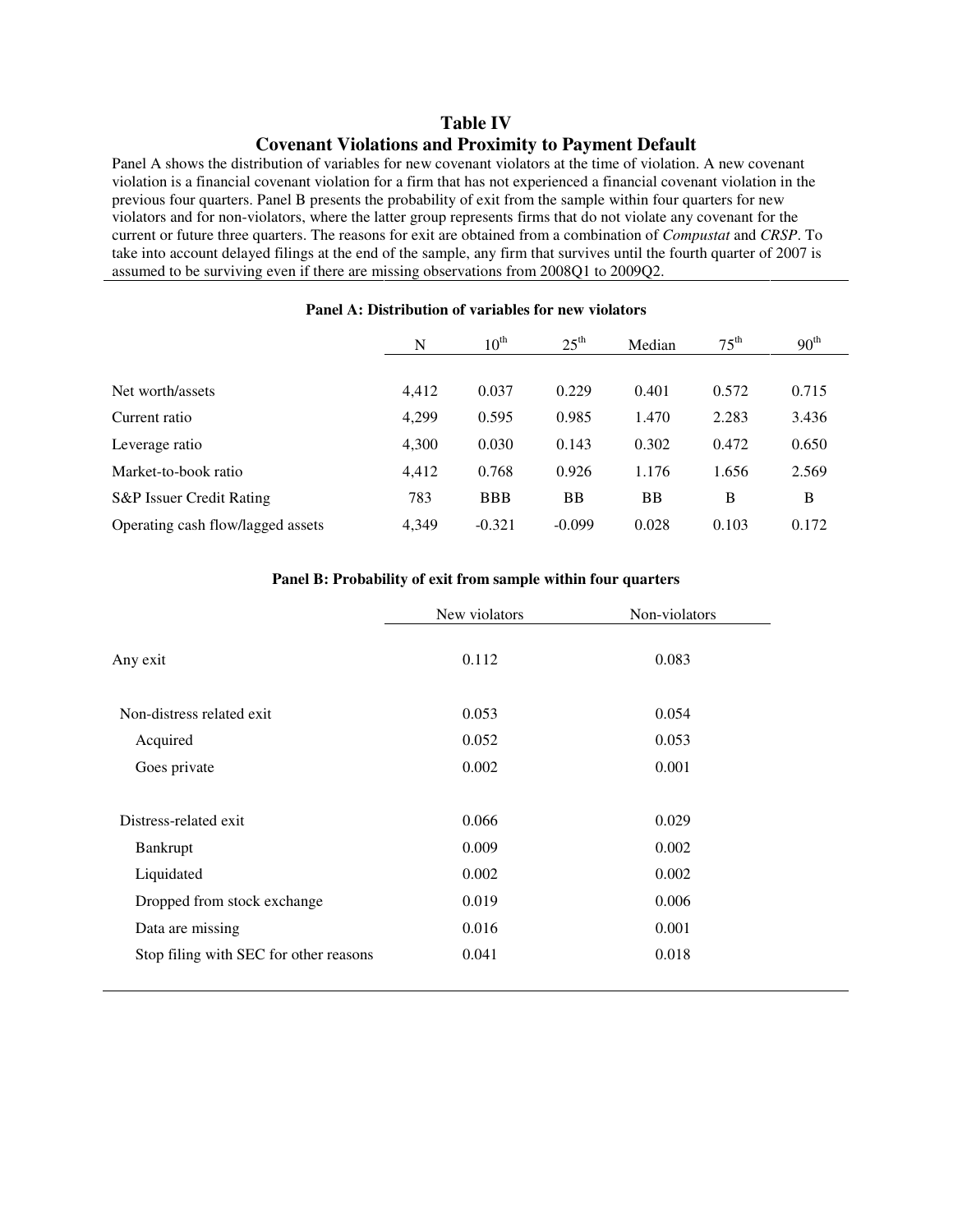### **Table V The Effect of Financial Covenant Violations on Exit Probability**

 This table presents estimates of the marginal effect of a covenant violation on firm exit in the next four quarters using a probit specification. Covenant control variables include operating cash flow scaled by lagged assets, the leverage ratio, interest expense scaled by lagged assets, net worth scaled by assets, the current ratio, and the market-to-book ratio. Lagged first difference covenant control variables are differences from four quarters ago to the present quarter of each of these variables. Higher order covenant control variables are covenant control variables raised to the second and third power. All specifications include industry, year, and fiscal quarter fixed effects. The sample is limited to firms-quarter observations in the fourth quarter of each year. Panel A shows the marginal effect of a violation, and Panel B shows the effect of a violation interacted with each of the covenant control variables. Standard errors are clustered by firm.

|                                   | (1)<br>Any exit | (2)<br>Non-distressed | (3)<br>Distressed | (4)<br>Distressed | (5)<br>Distressed | (6)<br>Distressed |
|-----------------------------------|-----------------|-----------------------|-------------------|-------------------|-------------------|-------------------|
|                                   |                 | exit                  | exit              | exit              | exit              | exit              |
| New financial covenant violation  | $0.037**$       | $-0.003$              | $0.040**$         | $0.014**$         | $0.015**$         | $0.010**$         |
|                                   | (0.008)         | (0.005)               | (0.006)           | (0.003)           | (0.003)           | (0.003)           |
| Ln(assets)                        |                 |                       |                   | $-0.004**$        | $-0.004**$        | $-0.003**$        |
|                                   |                 |                       |                   | (0.000)           | (0.000)           | (0.000)           |
| Operating cash flow/lagged assets |                 |                       |                   | $-0.015**$        | $-0.015**$        | $-0.023**$        |
|                                   |                 |                       |                   | (0.001)           | (0.002)           | (0.002)           |
| Leverage ratio                    |                 |                       |                   | 0.002             | 0.002             | $-0.031**$        |
|                                   |                 |                       |                   | (0.002)           | (0.003)           | (0.007)           |
| Interest expense/lagged assets    |                 |                       |                   | $0.035**$         | $0.032*$          | $0.321**$         |
|                                   |                 |                       |                   | (0.010)           | (0.013)           | (0.053)           |
| Net worth/assets                  |                 |                       |                   | $-0.014**$        | $-0.014**$        | $-0.016**$        |
|                                   |                 |                       |                   | (0.002)           | (0.002)           | (0.002)           |
| Current ratio                     |                 |                       |                   | $-0.000*$         | $-0.000$          | $-0.003**$        |
|                                   |                 |                       |                   | (0.000)           | (0.000)           | (0.001)           |
| Market-to-book ratio              |                 |                       |                   | $-0.005**$        | $-0.005**$        | $-0.003**$        |
|                                   |                 |                       |                   | (0.000)           | (0.000)           | (0.000)           |
| Other control variables           |                 |                       |                   |                   | Lagged first      | Lagged first      |
|                                   |                 |                       |                   |                   | difference        | difference        |
|                                   |                 |                       |                   |                   | controls          | controls, Higher  |
|                                   |                 |                       |                   |                   |                   | order controls    |
| $\overline{N}$                    | 55,293          | 55,293                | 55,293            | 49,927            | 47,366            | 47,366            |
| Pseudo $R^2$                      | 0.03            | 0.03                  | 0.04              | 0.20              | 0.20              | 0.23              |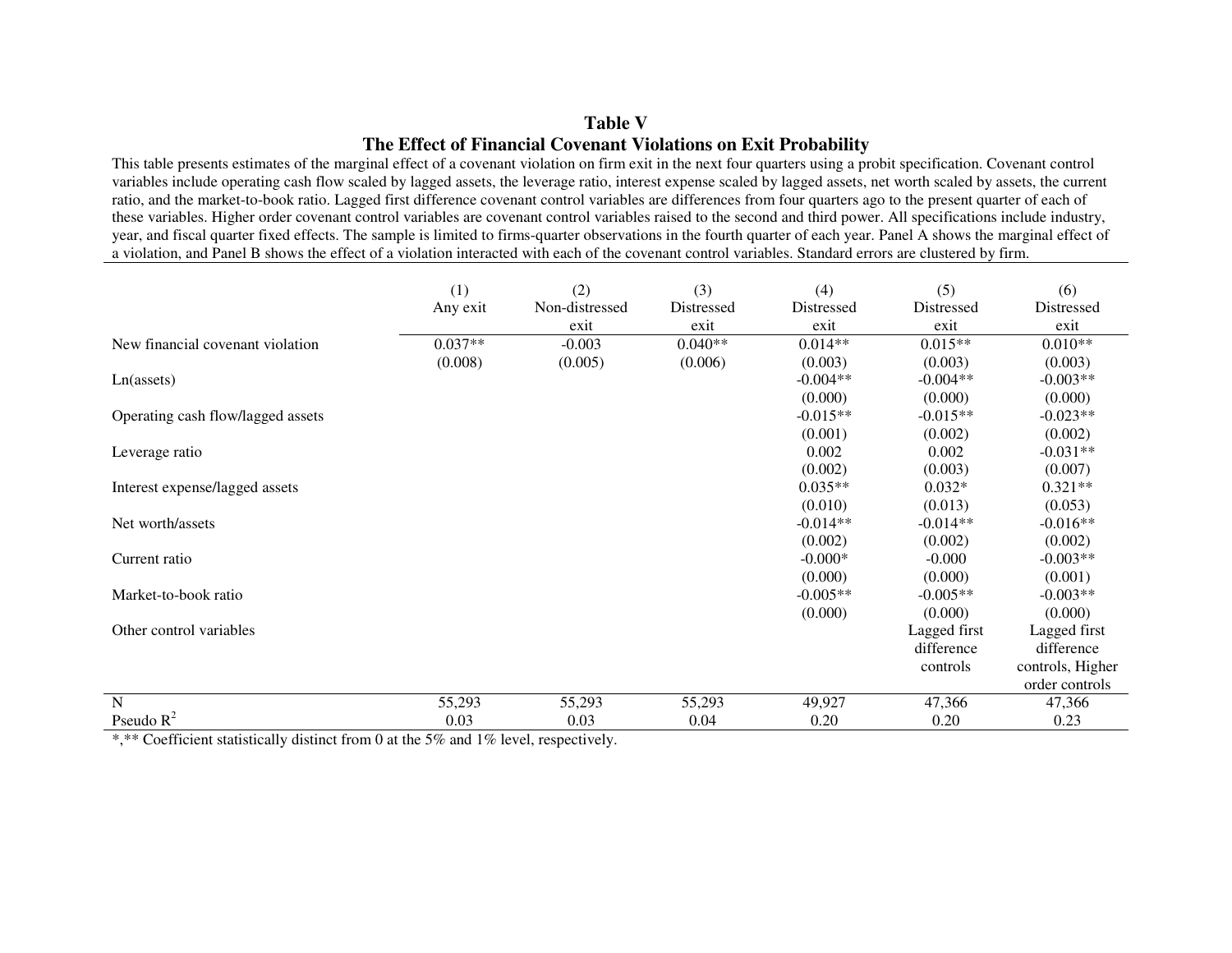### **Table VI The Effect of Financial Covenant Violations on Forced CEO Turnover**

 This table presents estimates of the marginal effect of a covenant violation on forced CEO turnover in the quarter of the violation to three quarters after the violation using a probit specification. Covenant control variables include operating cash flow scaled by lagged assets, the leverage ratio, interest expense scaled by lagged assets, net worth scaled by assets, the current ratio, and the market-to-book ratio. Lagged first difference covenant control variables are differences from four quarters ago to the present quarter of each of these variables. Firm difference covenant control variables are differences from the quarter of the violation to four quarters after the violation. Higher order covenant control variables are covenant control variables raised to the second and third power. All specifications include industry, year, and fiscal quarter fixed effects. The sample is limited to firms-quarter observations in the fourth quarter of each year. Standard errors are clustered by firm.

|                                   | <b>Probability of Forced CEO Turnover</b> |            |                     |                      |                      |  |  |
|-----------------------------------|-------------------------------------------|------------|---------------------|----------------------|----------------------|--|--|
|                                   | (1)                                       | (2)        | (3)                 | (4)                  | (5)                  |  |  |
| New financial covenant violation  | $0.066**$                                 | $0.040*$   | $0.039*$            | $0.037*$             | $0.034*$             |  |  |
|                                   | (0.020)                                   | (0.016)    | (0.016)             | (0.016)              | (0.016)              |  |  |
| Ln(assets)                        |                                           | 0.000      | $-0.000$            | 0.000                | 0.001                |  |  |
|                                   |                                           | (0.001)    | (0.001)             | (0.001)              | (0.001)              |  |  |
| Operating cash flow/lagged assets |                                           | $-0.071**$ | $-0.057**$          | $-0.056**$           | $-0.069**$           |  |  |
|                                   |                                           | (0.009)    | (0.010)             | (0.012)              | (0.013)              |  |  |
| Leverage ratio                    |                                           | $-0.024$   | $-0.024$            | $-0.041*$            | $-0.160**$           |  |  |
|                                   |                                           | (0.015)    | (0.017)             | (0.020)              | (0.053)              |  |  |
| Interest expense/lagged assets    |                                           | $-0.058$   | $-0.008$            | 0.097                | $1.052*$             |  |  |
|                                   |                                           | (0.120)    | (0.147)             | (0.181)              | (0.432)              |  |  |
| Net worth/assets                  |                                           | $-0.028**$ | $-0.028*$           | $-0.032*$            | $-0.023$             |  |  |
|                                   |                                           | (0.010)    | (0.012)             | (0.013)              | (0.018)              |  |  |
| Current ratio                     |                                           | 0.001      | 0.001               | 0.001                | 0.003                |  |  |
|                                   |                                           | (0.001)    | (0.001)             | (0.001)              | (0.004)              |  |  |
| Market-to-book ratio              |                                           | $-0.004**$ | $-0.004**$          | $-0.005**$           | $-0.006**$           |  |  |
|                                   |                                           | (0.001)    | (0.001)             | (0.001)              | (0.002)              |  |  |
| Other control variables           |                                           |            | Lagged first        | Lagged first         | Lagged first         |  |  |
|                                   |                                           |            | difference controls | difference controls, | difference controls, |  |  |
|                                   |                                           |            |                     | First difference     | First difference     |  |  |
|                                   |                                           |            |                     | controls             | control, Higher      |  |  |
|                                   |                                           |            |                     |                      | order controls       |  |  |
| $\overline{N}$                    | 14,310                                    | 13,091     | 12,637              | 12,323               | 12,323               |  |  |
| Pseudo $R^2$                      | 0.02                                      | 0.04       | 0.05                | 0.06                 | 0.07                 |  |  |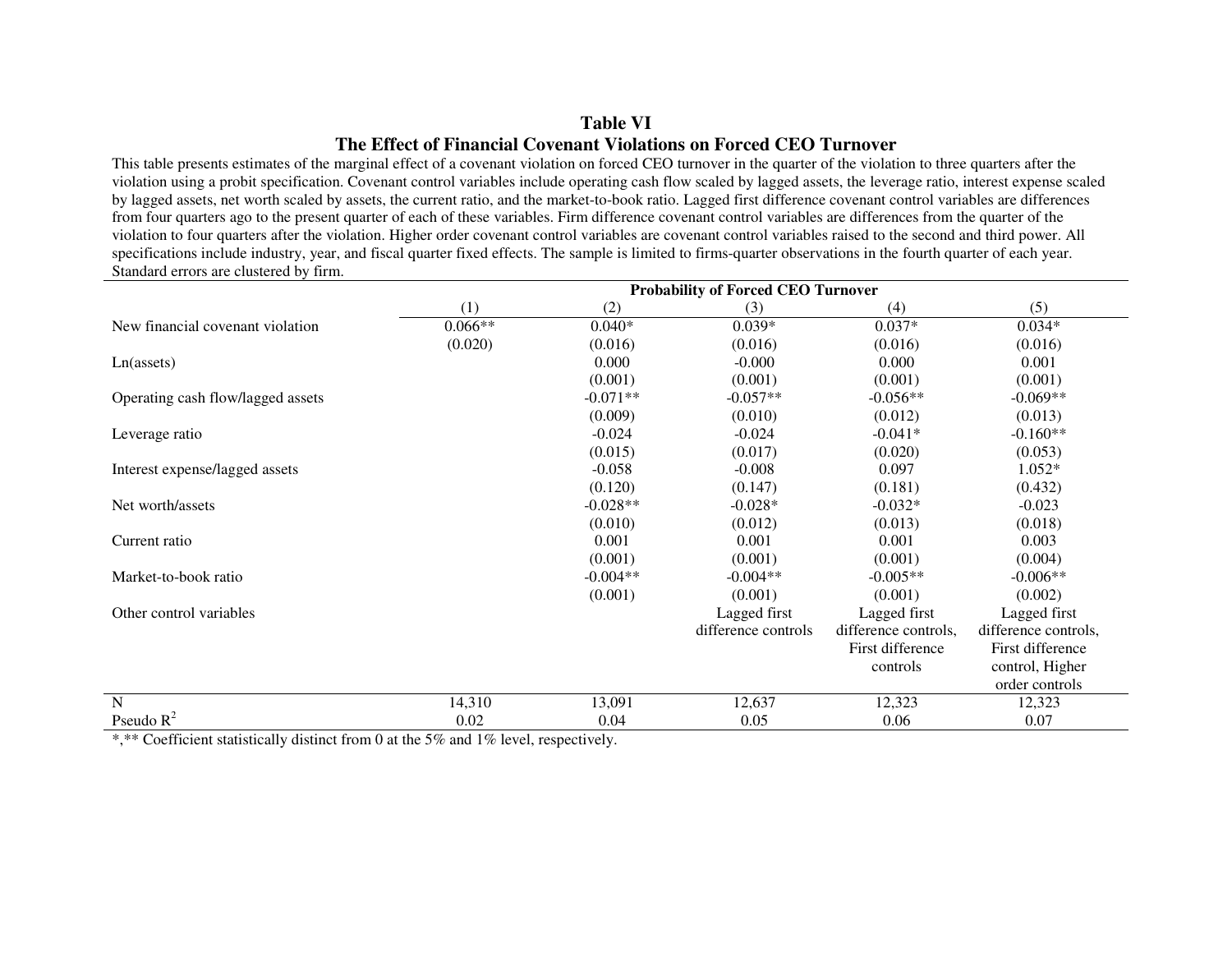### **Table VII Financial Covenant Violations and Asset Conservatism**

 This table presents first difference estimates of the marginal effect of a covenant violation on investment behavior from the quarter of the violation to 4 quarters after the violation. Panel A examines asset growth, Panel B examines PPE growth, Pable C examines capital expenditures scaled by lagged assets, and Panel C examines cash acquisitions scaled by lagged assets. Covenant control variables include operating cash flow scaled by lagged assets, the leverage ratio, interest expense scaled by lagged assets, net worth scaled by assets, the current ratio, and the market-to-book ratio. Lagged first difference covenant control variables are differences from four quarters ago to the present quarter of each of these variables. First difference covenant control variables are differences from the quarter of the violation to four quarters after the violation. Higher order covenant control variables are covenant control variables raised to the second and third power. All specifications include industry, year, and fiscal quarter fixed effects. The sample is limited to firms-quarter observations in the fourth quarter of each year. Standard errors are clustered by firm.

|                                   | Table VII, Panel A: $Ln(Assetst+4) - Ln(Assetst)$ |            |                     |                      |                      |  |  |
|-----------------------------------|---------------------------------------------------|------------|---------------------|----------------------|----------------------|--|--|
|                                   | (1)                                               | (2)        | (3)                 | (4)                  | (5)                  |  |  |
| New financial covenant violation  | $-0.115**$                                        | $-0.048**$ | $-0.054**$          | $-0.056**$           | $-0.045**$           |  |  |
|                                   | (0.011)                                           | (0.011)    | (0.011)             | (0.010)              | (0.010)              |  |  |
| Operating cash flow/lagged assets |                                                   | $0.221**$  | $0.219**$           | $0.229**$            | $0.334**$            |  |  |
|                                   |                                                   | (0.015)    | (0.016)             | (0.014)              | (0.016)              |  |  |
| Leverage ratio                    |                                                   | $-0.055$   | $-0.077*$           | 0.005                | 0.038                |  |  |
|                                   |                                                   | (0.031)    | (0.036)             | (0.027)              | (0.064)              |  |  |
| Interest expense/lagged assets    |                                                   | 0.316      | 0.245               | $0.937**$            | 2.005**              |  |  |
|                                   |                                                   | (0.219)    | (0.291)             | (0.231)              | (0.625)              |  |  |
| Net worth/assets                  |                                                   | 0.022      | $-0.003$            | $0.136**$            | $0.227**$            |  |  |
|                                   |                                                   | (0.025)    | (0.029)             | (0.020)              | (0.029)              |  |  |
| Current ratio                     |                                                   | $-0.004**$ | $-0.003**$          | $-0.002*$            | 0.002                |  |  |
|                                   |                                                   | (0.001)    | (0.001)             | (0.001)              | (0.005)              |  |  |
| Market-to-book ratio              |                                                   | $0.065**$  | $0.058**$           | $0.040**$            | $0.032**$            |  |  |
|                                   |                                                   | (0.002)    | (0.003)             | (0.002)              | (0.003)              |  |  |
| Other control variables           |                                                   |            | Lagged first        | Lagged first         | Lagged first         |  |  |
|                                   |                                                   |            | difference controls | difference controls. | difference controls, |  |  |
|                                   |                                                   |            |                     | First difference     | First difference     |  |  |
|                                   |                                                   |            |                     | controls             | control, Higher      |  |  |
|                                   |                                                   |            |                     |                      | order controls       |  |  |
| N                                 | 46,782                                            | 42,310     | 40,088              | 38,455               | 38,455               |  |  |
| $R^2$                             | 0.02                                              | 0.12       | 0.12                | 0.31                 | 0.32                 |  |  |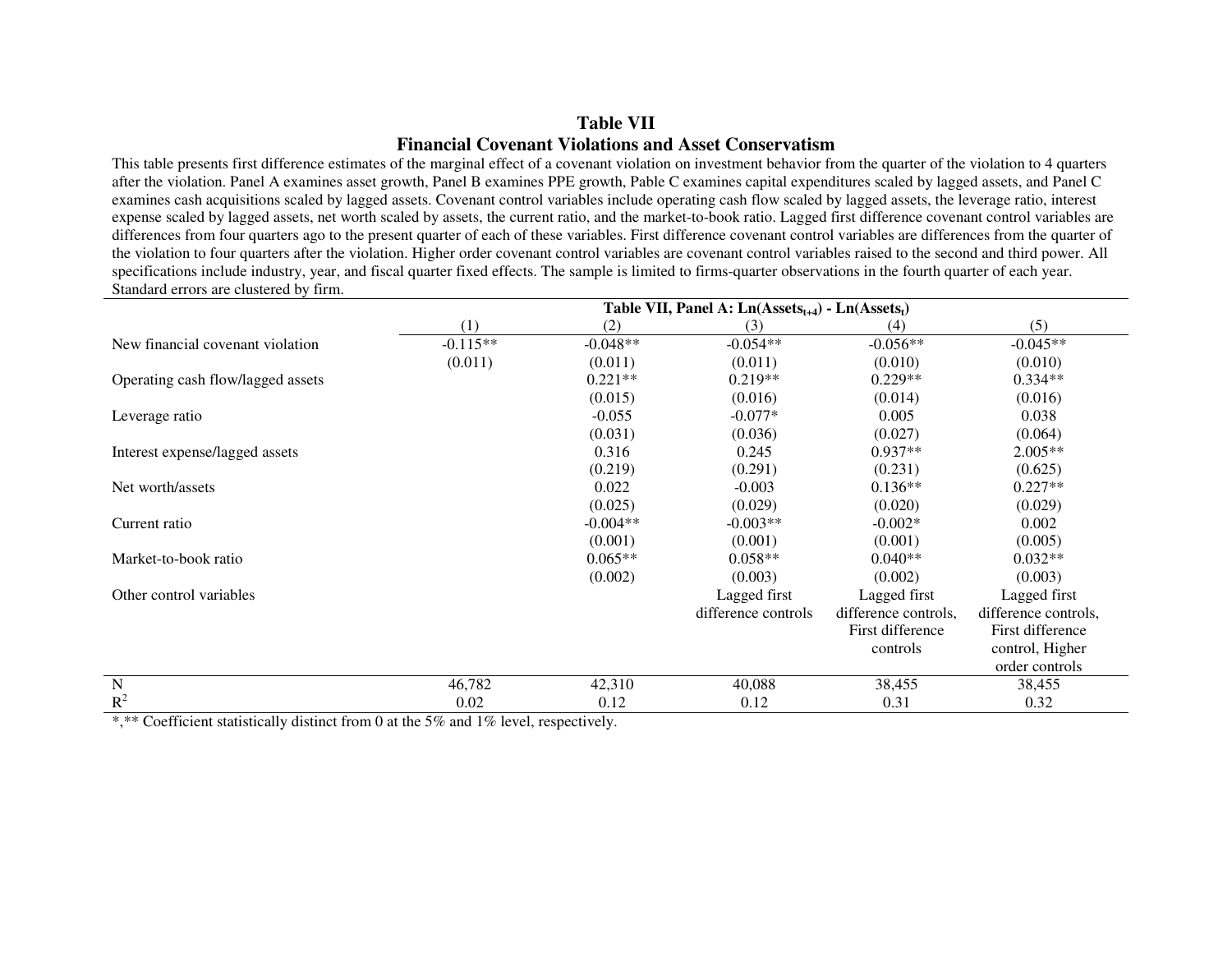| $1$ avit $\overline{11}, \overline{1}$ and $\overline{D}$ . $\overline{D1}$ $\overline{11}$ $\overline{11}$ $\overline{12}$ $\overline{14}$ $\overline{11}$ $\overline{11}$ $\overline{12}$ $\overline{17}$ |            |                     |                      |                      |  |  |
|-------------------------------------------------------------------------------------------------------------------------------------------------------------------------------------------------------------|------------|---------------------|----------------------|----------------------|--|--|
| (1)                                                                                                                                                                                                         | (2)        | (3)                 | (4)                  | (5)                  |  |  |
| $-0.142**$                                                                                                                                                                                                  | $-0.068**$ | $-0.074**$          | $-0.072**$           | $-0.060**$           |  |  |
| (0.018)                                                                                                                                                                                                     | (0.018)    | (0.019)             | (0.018)              | (0.019)              |  |  |
|                                                                                                                                                                                                             | $0.243**$  | $0.258**$           | $0.281**$            | $0.386**$            |  |  |
|                                                                                                                                                                                                             | (0.016)    | (0.017)             | (0.018)              | (0.020)              |  |  |
|                                                                                                                                                                                                             | $-0.020$   | $-0.063$            | 0.041                | 0.026                |  |  |
|                                                                                                                                                                                                             | (0.034)    | (0.037)             | (0.034)              | (0.093)              |  |  |
|                                                                                                                                                                                                             | $0.975**$  | $0.951**$           | $1.015**$            | $2.664**$            |  |  |
|                                                                                                                                                                                                             | (0.231)    | (0.258)             | (0.271)              | (0.841)              |  |  |
|                                                                                                                                                                                                             | $0.164**$  | $0.089**$           | $0.196**$            | $0.246**$            |  |  |
|                                                                                                                                                                                                             | (0.026)    | (0.031)             | (0.028)              | (0.048)              |  |  |
|                                                                                                                                                                                                             | $0.011**$  | $0.010**$           | $-0.003$             | $0.017*$             |  |  |
|                                                                                                                                                                                                             | (0.002)    | (0.002)             | (0.002)              | (0.007)              |  |  |
|                                                                                                                                                                                                             | $0.053**$  | $0.052**$           | $0.044**$            | $0.037**$            |  |  |
|                                                                                                                                                                                                             | (0.003)    | (0.003)             | (0.002)              | (0.003)              |  |  |
|                                                                                                                                                                                                             |            | Lagged first        | Lagged first         | Lagged first         |  |  |
|                                                                                                                                                                                                             |            | difference controls | difference controls, | difference controls, |  |  |
|                                                                                                                                                                                                             |            |                     | First difference     | First difference     |  |  |
|                                                                                                                                                                                                             |            |                     | controls             | control, Higher      |  |  |
|                                                                                                                                                                                                             |            |                     |                      | order controls       |  |  |
| 46,104                                                                                                                                                                                                      | 41,854     | 39,684              | 38,100               | 38,100               |  |  |
| 0.02                                                                                                                                                                                                        | 0.08       | 0.08                | 0.13                 | 0.14                 |  |  |
|                                                                                                                                                                                                             |            |                     |                      |                      |  |  |

 **Table VII, Panel B:**  $Ln(PPE_{t+4}) - Ln(PPE_{t})$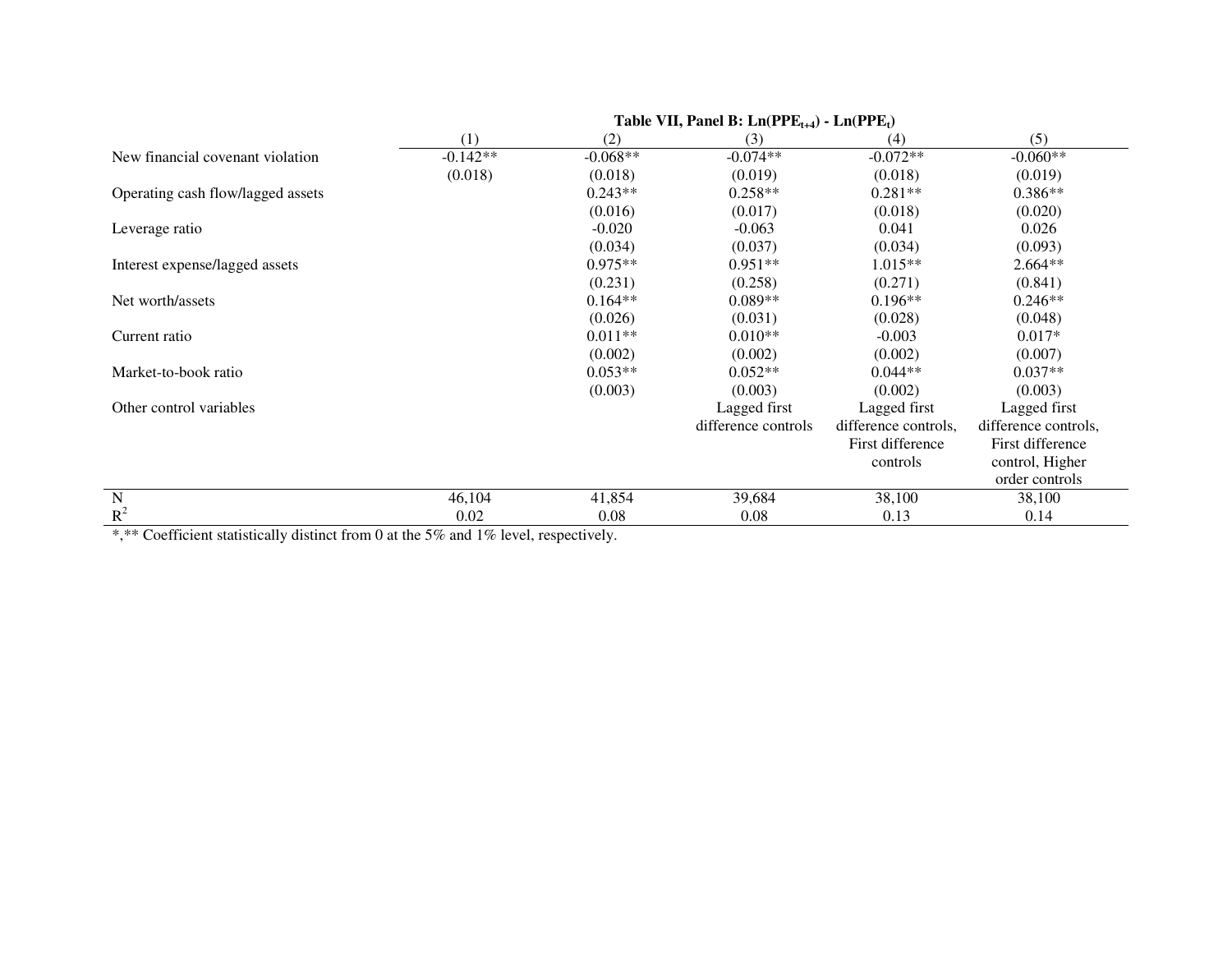|                                   | (1)        | (2)        | (3)                 | (4)                  | (5)                  |
|-----------------------------------|------------|------------|---------------------|----------------------|----------------------|
| New financial covenant violation  | $-0.009**$ | $-0.009**$ | $-0.009**$          | $-0.009**$           | $-0.009**$           |
|                                   | (0.003)    | (0.003)    | (0.003)             | (0.003)              | (0.003)              |
| Operating cash flow/lagged assets |            | 0.003      | $-0.005**$          | 0.000                | $-0.003$             |
|                                   |            | (0.002)    | (0.002)             | (0.002)              | (0.002)              |
| Leverage ratio                    |            | $-0.013**$ | $-0.003$            | $-0.008**$           | $-0.048**$           |
|                                   |            | (0.004)    | (0.003)             | (0.003)              | (0.011)              |
| Interest expense/lagged assets    |            | $-0.037$   | $-0.057*$           | 0.006                | $0.354**$            |
|                                   |            | (0.026)    | (0.027)             | (0.026)              | (0.104)              |
| Net worth/assets                  |            | $-0.016**$ | $-0.009**$          | $-0.005*$            | $-0.007$             |
|                                   |            | (0.002)    | (0.002)             | (0.002)              | (0.004)              |
| Current ratio                     |            | $0.001**$  | $0.001**$           | $0.000**$            | $0.005**$            |
|                                   |            | (0.000)    | (0.000)             | (0.000)              | (0.001)              |
| Market-to-book ratio              |            | $-0.001*$  | $-0.001**$          | 0.000                | $0.001*$             |
|                                   |            | (0.000)    | (0.000)             | (0.000)              | (0.000)              |
| Other control variables           |            |            | Lagged first        | Lagged first         | Lagged first         |
|                                   |            |            | difference controls | difference controls, | difference controls, |
|                                   |            |            |                     | First difference     | First difference     |
|                                   |            |            |                     | controls             | control, Higher      |
|                                   |            |            |                     |                      | order controls       |
| N                                 | 45,175     | 40,960     | 38,821              | 37,330               | 37,330               |
| $R^2$                             | 0.01       | 0.01       | 0.01                | 0.02                 | 0.03                 |

# Table VII, Panel C: (Capital Expenditures/Lagged Assets)<sub>1+4</sub> **• (Capital Expenditures/Lagged Assets)**<sup>t</sup>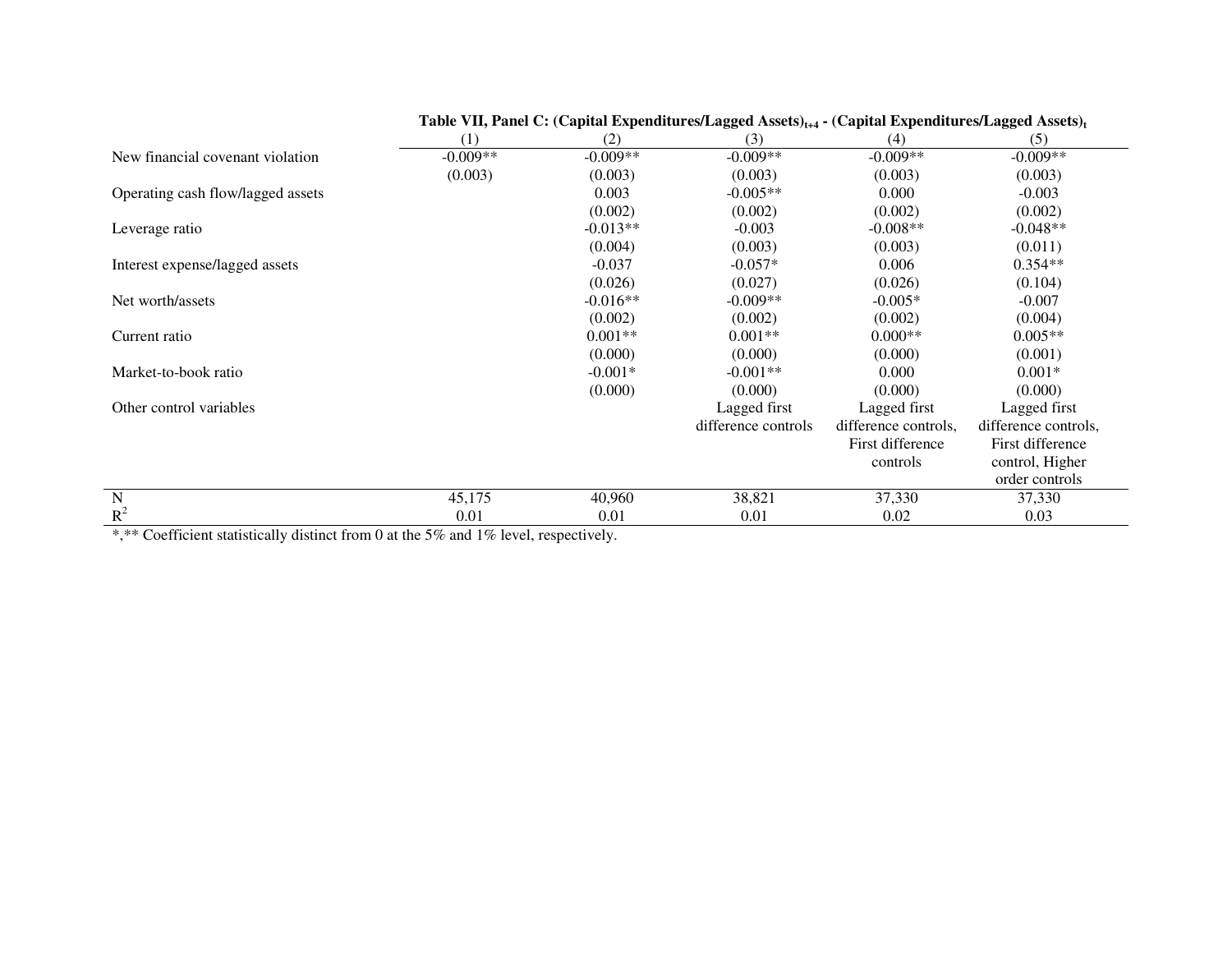|                                   | (1)        | (2)        | (3)                 | (4)                  | (5)                  |
|-----------------------------------|------------|------------|---------------------|----------------------|----------------------|
| New financial covenant violation  | $-0.018**$ | $-0.013**$ | $-0.011*$           | $-0.011*$            | $-0.010*$            |
|                                   | (0.004)    | (0.005)    | (0.005)             | (0.005)              | (0.005)              |
| Operating cash flow/lagged assets |            | 0.004      | $-0.006*$           | 0.003                | $-0.004$             |
|                                   |            | (0.002)    | (0.002)             | (0.002)              | (0.003)              |
| Leverage ratio                    |            | $-0.039**$ | $-0.018**$          | $-0.018**$           | $-0.055**$           |
|                                   |            | (0.005)    | (0.004)             | (0.004)              | (0.019)              |
| Interest expense/lagged assets    |            | $-0.088*$  | $-0.109**$          | $-0.024$             | $-0.122$             |
|                                   |            | (0.039)    | (0.035)             | (0.030)              | (0.193)              |
| Net worth/assets                  |            | $-0.024**$ | $-0.014**$          | $-0.011**$           | $-0.026**$           |
|                                   |            | (0.003)    | (0.003)             | (0.002)              | (0.005)              |
| Current ratio                     |            | $0.001**$  | $0.001**$           | $0.001**$            | $0.005**$            |
|                                   |            | (0.000)    | (0.000)             | (0.000)              | (0.001)              |
| Market-to-book ratio              |            | $0.001**$  | 0.000               | $0.001**$            | 0.000                |
|                                   |            | (0.000)    | (0.000)             | (0.000)              | (0.000)              |
| Other control variables           |            |            | Lagged first        | Lagged first         | Lagged first         |
|                                   |            |            | difference controls | difference controls, | difference controls, |
|                                   |            |            |                     | First difference     | First difference     |
|                                   |            |            |                     | controls             | control, Higher      |
|                                   |            |            |                     |                      | order controls       |
| N                                 | 43,357     | 39,321     | 37,274              | 35,842               | 35,842               |
| Pseudo $R^2$                      | 0.00       | 0.01       | 0.01                | 0.01                 | 0.02                 |

# Table VII, Panel D: (Cash Acquisitions/Lagged Assets)<sub> $t+4$ </sub> **-** (Cash Acquisitions/Lagged Assets)<sub>t</sub>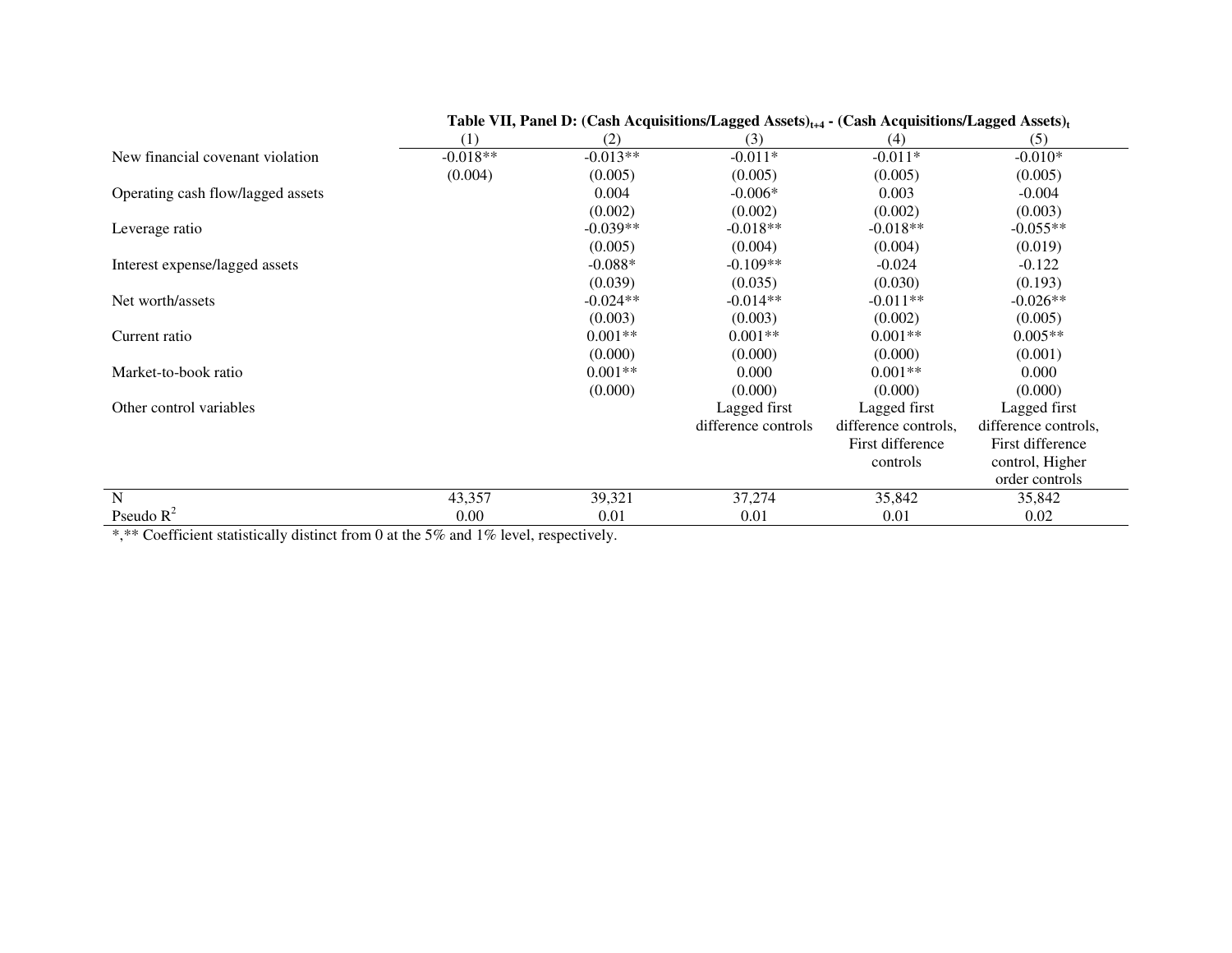### **Table VIII Financial Covenant Violations and Financial Conservatism**

 This table presents first difference estimates of the marginal effect of a covenant violation on debt from the quarter of the violation to 4 quarters after the violation. Panel A examines net debt issuance scaled by lagged assets and Panel B examines debt growth. Panel C examines cash scaled by assets and Panel D examines the shareholder payout growth. Shareholder payout includes both dividend payments and repurchases. Covenant control variables include the logarithm of total assets, operating cash flow scaled by lagged assets, the market-to-book ratio, and PPE scaled by total assets. Lagged first difference covenant control variables are differences from four quarters ago to the present quarter of each of these variables. First difference covenant control variables are differences from the quarter of the violation to four quarters after the violation. Higher order covenant control variables are covenant control variables raised to the second and third power. All specifications include industry, year, and fiscal quarter fixed effects. The sample is limited to firms-quarter observations in the fourth quarter of each year. Standard errors are clustered by firm.

|                                   | Table VIII, Panel A: (NDI/Lagged Assets) $_{t+4}$ – (NDI/Lagged Assets) $_t$ |            |                     |                      |                      |  |  |
|-----------------------------------|------------------------------------------------------------------------------|------------|---------------------|----------------------|----------------------|--|--|
|                                   | (1)                                                                          | (2)        | (3)                 | (4)                  | (5)                  |  |  |
| New financial covenant violation  | $-0.057**$                                                                   | $-0.055**$ | $-0.048**$          | $-0.031*$            | $-0.033*$            |  |  |
|                                   | (0.013)                                                                      | (0.014)    | (0.013)             | (0.013)              | (0.013)              |  |  |
| Ln(asserts)                       |                                                                              | $-0.010**$ | $-0.005**$          | $-0.002**$           | $0.038**$            |  |  |
|                                   |                                                                              | (0.001)    | (0.001)             | (0.001)              | (0.010)              |  |  |
| Operating cash flow/lagged assets |                                                                              | $0.053**$  | $0.063**$           | 0.001                | $-0.044**$           |  |  |
|                                   |                                                                              | (0.010)    | (0.009)             | (0.009)              | (0.012)              |  |  |
| Market-to-book ratio              |                                                                              | $0.006**$  | $0.009**$           | $0.004**$            | $0.021**$            |  |  |
|                                   |                                                                              | (0.001)    | (0.001)             | (0.001)              | (0.006)              |  |  |
| PPE/Assets                        |                                                                              | 0.005      | $-0.006$            | 0.000                | $-0.204**$           |  |  |
|                                   |                                                                              | (0.008)    | (0.007)             | (0.006)              | (0.065)              |  |  |
| Other control variables           |                                                                              |            | Lagged first        | Lagged first         | Lagged first         |  |  |
|                                   |                                                                              |            | difference controls | difference controls. | difference controls. |  |  |
|                                   |                                                                              |            |                     | First difference     | First difference     |  |  |
|                                   |                                                                              |            |                     | controls             | control, Higher      |  |  |
|                                   |                                                                              |            |                     |                      | order controls       |  |  |
| $\mathbf N$                       | 44,318                                                                       | 43,759     | 42,838              | 42,295               | 42,295               |  |  |
| $R^2$                             | 0.00                                                                         | 0.00       | 0.02                | 0.04                 | 0.04                 |  |  |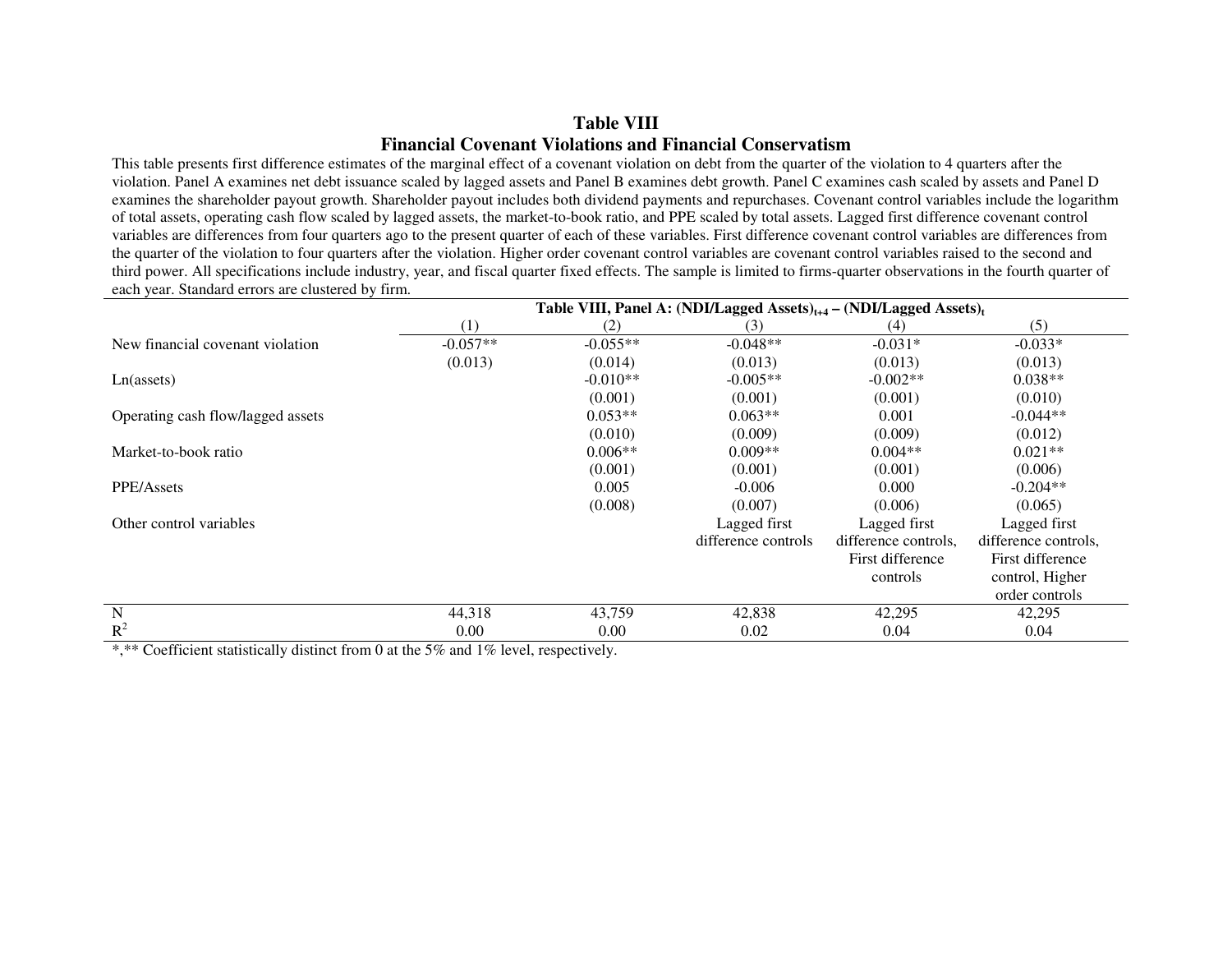|                                   | Table VIII, Panel B: $Ln(Debt_{t+4}) - Ln(Debt_t)$ |            |                     |                      |                      |  |
|-----------------------------------|----------------------------------------------------|------------|---------------------|----------------------|----------------------|--|
|                                   | (1)                                                | (2)        | (3)                 | (4)                  | (5)                  |  |
| New financial covenant violation  | $-0.167**$                                         | $-0.148**$ | $-0.166**$          | $-0.088**$           | $-0.085**$           |  |
|                                   | (0.027)                                            | (0.027)    | (0.027)             | (0.025)              | (0.025)              |  |
| Ln(asserts)                       |                                                    | 0.001      | $-0.004*$           | $0.007**$            | $0.089**$            |  |
|                                   |                                                    | (0.002)    | (0.002)             | (0.002)              | (0.028)              |  |
| Operating cash flow/lagged assets |                                                    | $0.079**$  | $0.116**$           | $-0.235**$           | $-0.288**$           |  |
|                                   |                                                    | (0.025)    | (0.027)             | (0.031)              | (0.040)              |  |
| Market-to-book ratio              |                                                    | $0.034**$  | $0.033**$           | $-0.017**$           | $0.041*$             |  |
|                                   |                                                    | (0.004)    | (0.005)             | (0.005)              | (0.020)              |  |
| PPE/Assets                        |                                                    | $0.077**$  | $0.061**$           | $0.077**$            | 0.069                |  |
|                                   |                                                    | (0.021)    | (0.021)             | (0.019)              | (0.177)              |  |
| Other control variables           |                                                    |            | Lagged first        | Lagged first         | Lagged first         |  |
|                                   |                                                    |            | difference controls | difference controls, | difference controls, |  |
|                                   |                                                    |            |                     | First difference     | First difference     |  |
|                                   |                                                    |            |                     | controls             | control, Higher      |  |
|                                   |                                                    |            |                     |                      | order controls       |  |
| $\mathbf N$                       | 36,481                                             | 35,890     | 35,131              | 34,638               | 34,638               |  |
| $\mathbb{R}^2$                    | 0.01                                               | 0.01       | 0.02                | 0.11                 | 0.12                 |  |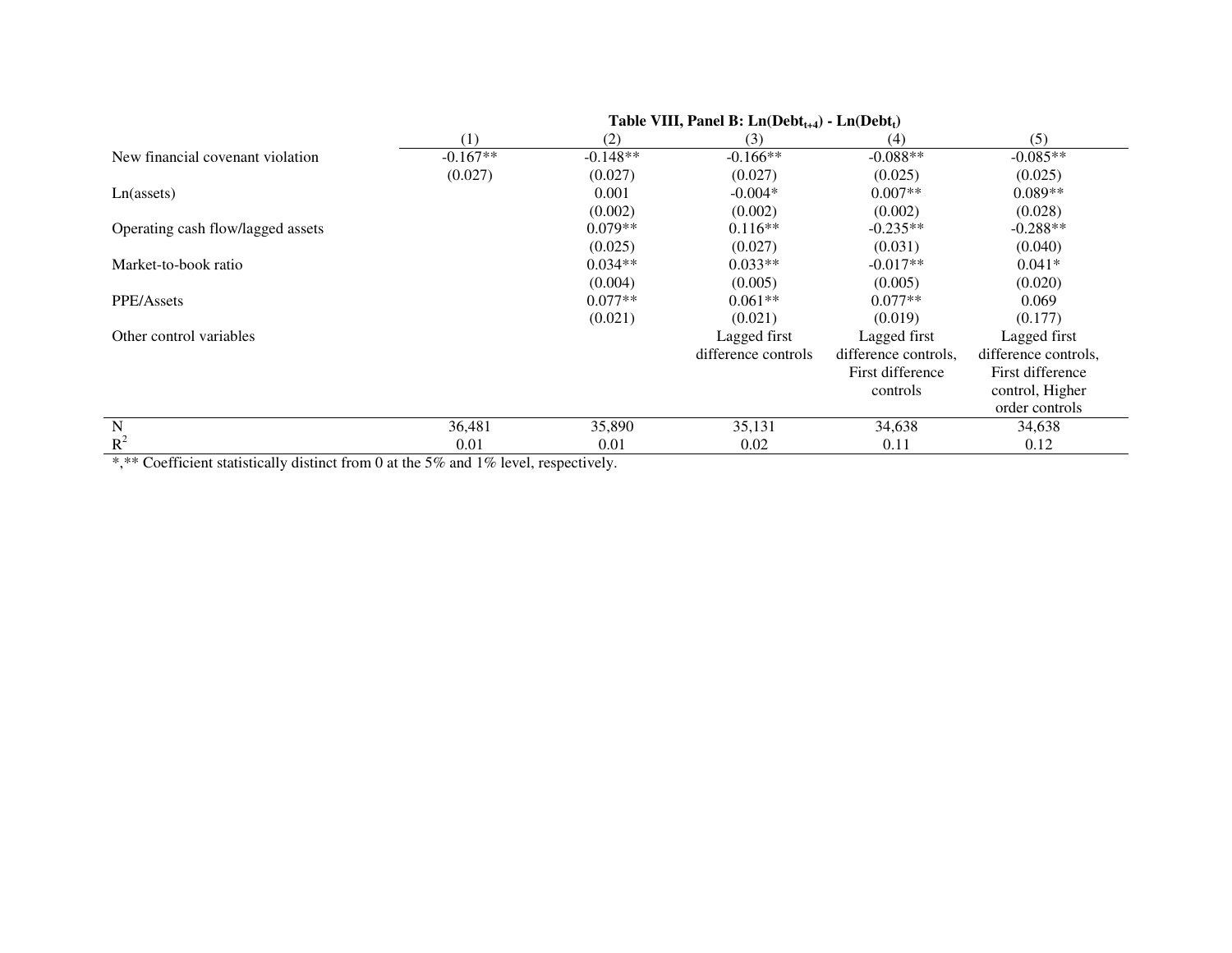| (1)       | (2)        | (3)                 | (4)                  | (5)                  |  |
|-----------|------------|---------------------|----------------------|----------------------|--|
| $0.012**$ | $0.011**$  | $0.011**$           | $0.009**$            | $0.008**$            |  |
| (0.003)   | (0.003)    | (0.003)             | (0.003)              | (0.003)              |  |
|           | $-0.001**$ | 0.000               | $0.000*$             | 0.003                |  |
|           | (0.000)    | (0.000)             | (0.000)              | (0.004)              |  |
|           | $0.010**$  | $0.010**$           | $0.022**$            | $0.033**$            |  |
|           | (0.003)    | (0.003)             | (0.003)              | (0.004)              |  |
|           | $-0.001$   | $-0.000$            | $0.001**$            | $-0.007**$           |  |
|           | (0.000)    | (0.000)             | (0.000)              | (0.002)              |  |
|           | $0.042**$  | $0.036**$           | 0.000                | $0.083**$            |  |
|           | (0.003)    | (0.002)             | (0.002)              | (0.020)              |  |
|           |            | Lagged first        | Lagged first         | Lagged first         |  |
|           |            | difference controls | difference controls, | difference controls, |  |
|           |            |                     | First difference     | First difference     |  |
|           |            |                     | controls             | control, Higher      |  |
|           |            |                     |                      | order controls       |  |
| 46,770    | 46,010     | 45,022              | 44,372               | 44,372               |  |
| 0.01      | 0.01       | 0.02                | 0.13                 | 0.13                 |  |
|           |            |                     |                      |                      |  |

 **Table VIII, Panel C: (Cash/Assets)t+4 - (Cash/Assets)<sup>t</sup>**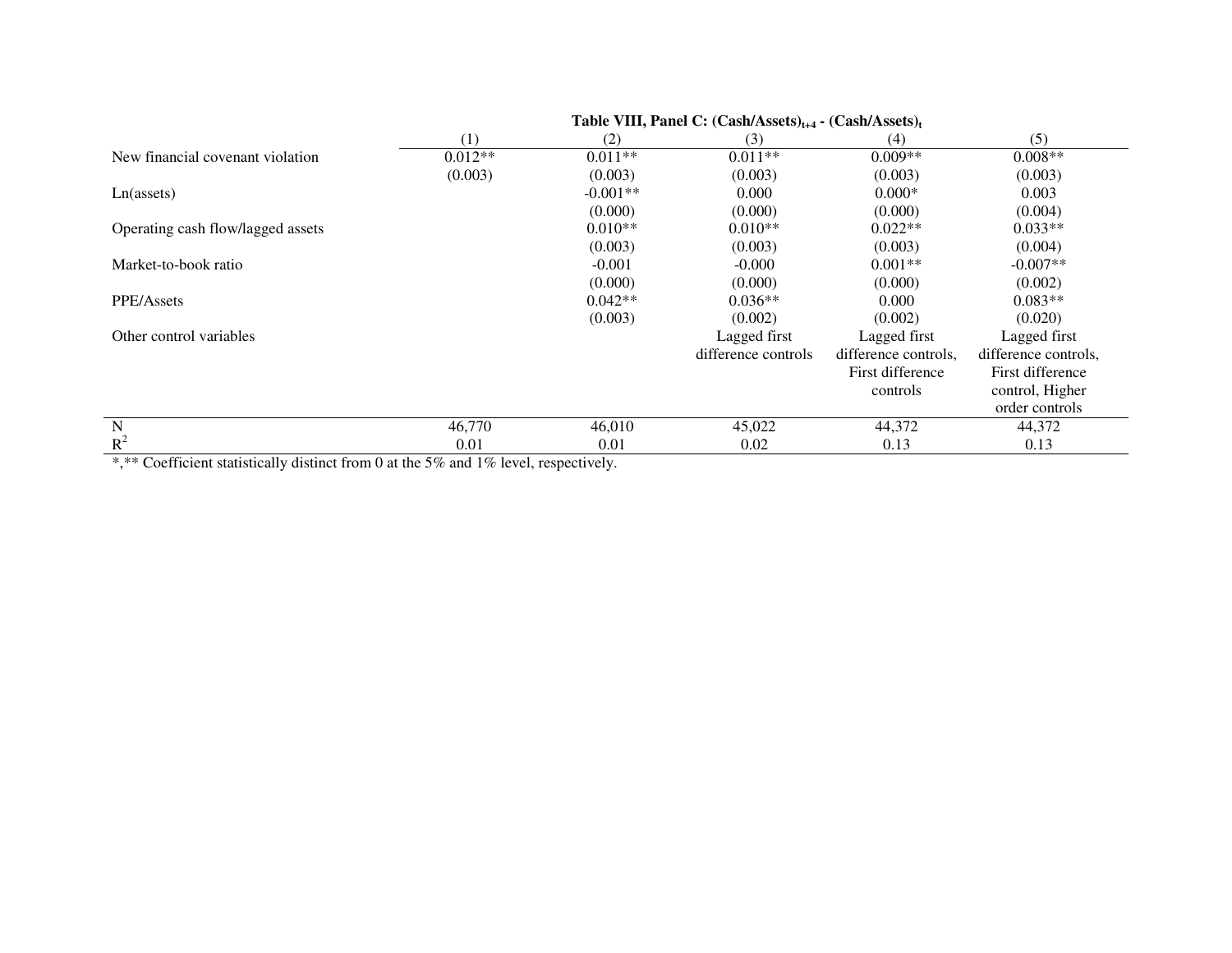|                                   | (1)        | (2)        | (3)                 | (4)                  | (5)                  |
|-----------------------------------|------------|------------|---------------------|----------------------|----------------------|
| New financial covenant violation  | $-0.083**$ | $-0.049$   | $-0.051$            | $-0.065*$            | $-0.046$             |
|                                   | (0.032)    | (0.032)    | (0.032)             | (0.032)              | (0.032)              |
| $Ln($ assets $)$                  |            | $0.004*$   | 0.003               | 0.001                | $-0.028**$           |
|                                   |            | (0.002)    | (0.002)             | (0.002)              | (0.008)              |
| Operating cash flow/lagged assets |            | $0.141**$  | $0.089**$           | $0.133**$            | $0.126**$            |
|                                   |            | (0.013)    | (0.014)             | (0.016)              | (0.021)              |
| Market-to-book ratio              |            | $0.024**$  | $0.017**$           | $0.016**$            | $0.124**$            |
|                                   |            | (0.002)    | (0.002)             | (0.002)              | (0.012)              |
| PPE/Assets                        |            | $-0.059**$ | $-0.039*$           | $-0.050**$           | $-0.415**$           |
|                                   |            | (0.017)    | (0.017)             | (0.017)              | (0.125)              |
| Other control variables           |            |            | Lagged first        | Lagged first         | Lagged first         |
|                                   |            |            | difference controls | difference controls, | difference controls. |
|                                   |            |            |                     | First difference     | First difference     |
|                                   |            |            |                     | controls             | control, Higher      |
|                                   |            |            |                     |                      | order controls       |
| N                                 | 37,333     | 36,804     | 36,072              | 35,616               | 35,616               |
| $R^2$                             | 0.01       | 0.01       | 0.01                | 0.01                 | 0.02                 |

# Table VIII, Panel D: Ln(Shareholder Payout<sub>t+4</sub>) - Ln(Shareholder Payout<sub>t</sub>)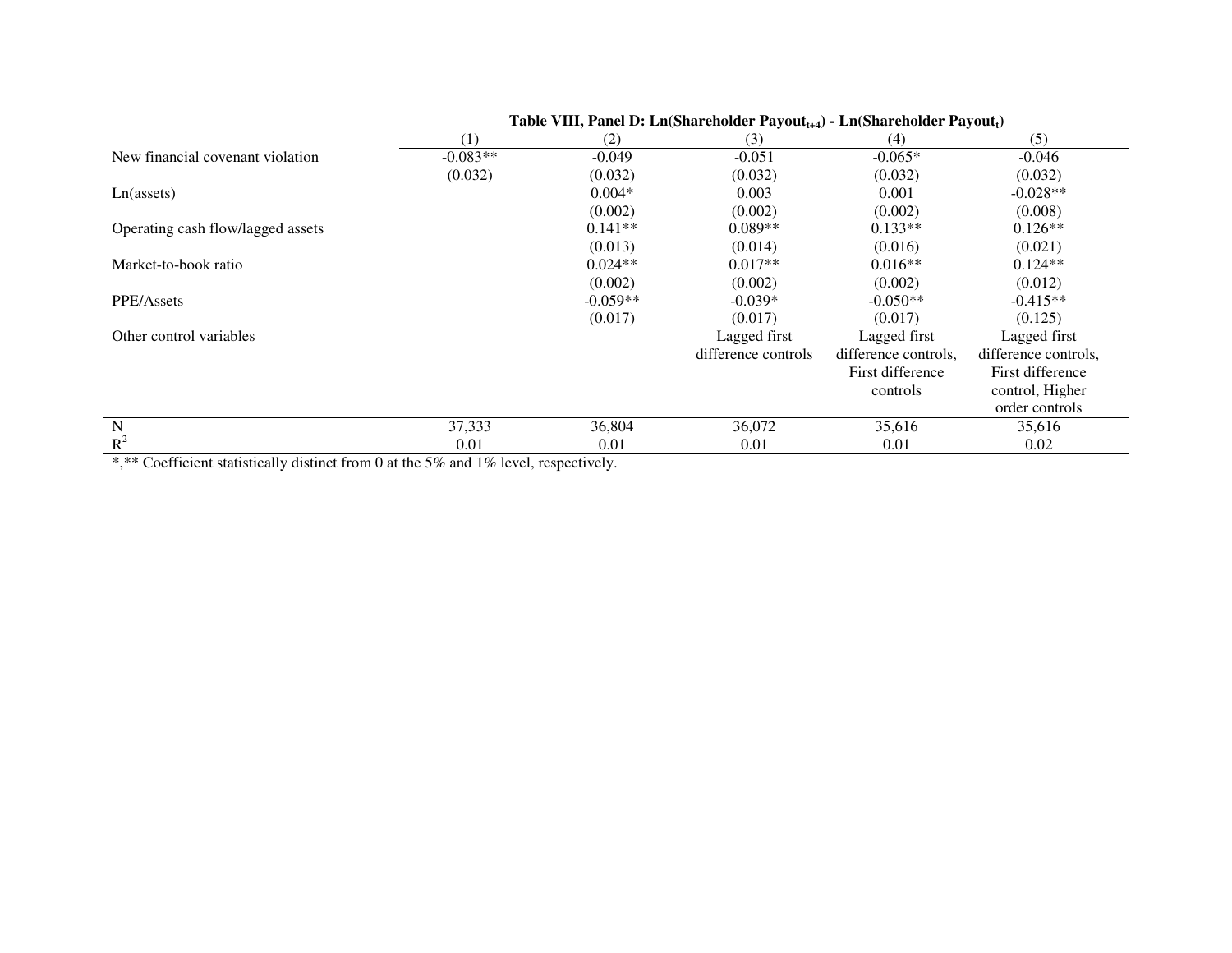## **Table IX Financial Covenant Violations and Operating Performance**

 This table presents first difference estimates of the marginal effect of a covenant violation on operating cash flow scaled by lagged assets from the quarter of the violation to 4 quarters after the violation. Covenant control variables include operating cash flow scaled by lagged assets, the leverage ratio, interest expense scaled by lagged assets, net worth scaled by assets, the current ratio, and the market-to-book ratio. Lagged first difference covenant control variables are differences from four quarters ago to the present quarter of each of these variables. Higher order covenant control variables are covenant control variables raised to the second and third power. All specifications include industry, year, and fiscal quarter fixed effects. The sample is limited to firms-quarter observations in the fourth quarter of each year. Standard errors are clustered by firm.

|                                   | (Operating Cash flow/Lagged Assets) <sub>t+4</sub> - (Operating Cash flow/Lagged Assets) <sub>t</sub> |            |                         |                         |  |  |
|-----------------------------------|-------------------------------------------------------------------------------------------------------|------------|-------------------------|-------------------------|--|--|
|                                   | (1)                                                                                                   | (2)        | (3)                     | (4)                     |  |  |
| New financial covenant violation  | $0.059**$                                                                                             | $0.029**$  | $0.020**$               | $0.027**$               |  |  |
|                                   | (0.008)                                                                                               | (0.007)    | (0.007)                 | (0.007)                 |  |  |
| Operating cash flow/lagged assets |                                                                                                       | $-0.354**$ | $-0.289**$              | $-0.186**$              |  |  |
|                                   |                                                                                                       | (0.010)    | (0.009)                 | (0.010)                 |  |  |
| Leverage ratio                    |                                                                                                       | $0.029*$   | $0.030*$                | 0.060                   |  |  |
|                                   |                                                                                                       | (0.014)    | (0.015)                 | (0.040)                 |  |  |
| Interest expense/lagged assets    |                                                                                                       | $-0.287**$ | $-0.255*$               | $-0.282$                |  |  |
|                                   |                                                                                                       | (0.097)    | (0.110)                 | (0.347)                 |  |  |
| Net worth/assets                  |                                                                                                       | 0.011      | 0.002                   | $-0.048**$              |  |  |
|                                   |                                                                                                       | (0.011)    | (0.010)                 | (0.019)                 |  |  |
| Current ratio                     |                                                                                                       | $-0.006**$ | $-0.006**$              | $-0.000$                |  |  |
|                                   |                                                                                                       | (0.001)    | (0.001)                 | (0.002)                 |  |  |
| Market-to-book ratio              |                                                                                                       | $-0.008**$ | $-0.005**$              | $-0.006**$              |  |  |
|                                   |                                                                                                       | (0.001)    | (0.001)                 | (0.001)                 |  |  |
| Other control variables           |                                                                                                       |            | Lagged first difference | Lagged first difference |  |  |
|                                   |                                                                                                       |            | controls                | controls, Higher order  |  |  |
|                                   |                                                                                                       |            |                         | controls                |  |  |
| N                                 | 45,567                                                                                                | 41,868     | 39,694                  | 39,694                  |  |  |
| $R^2$                             | 0.00                                                                                                  | 0.19       | 0.22                    | 0.24                    |  |  |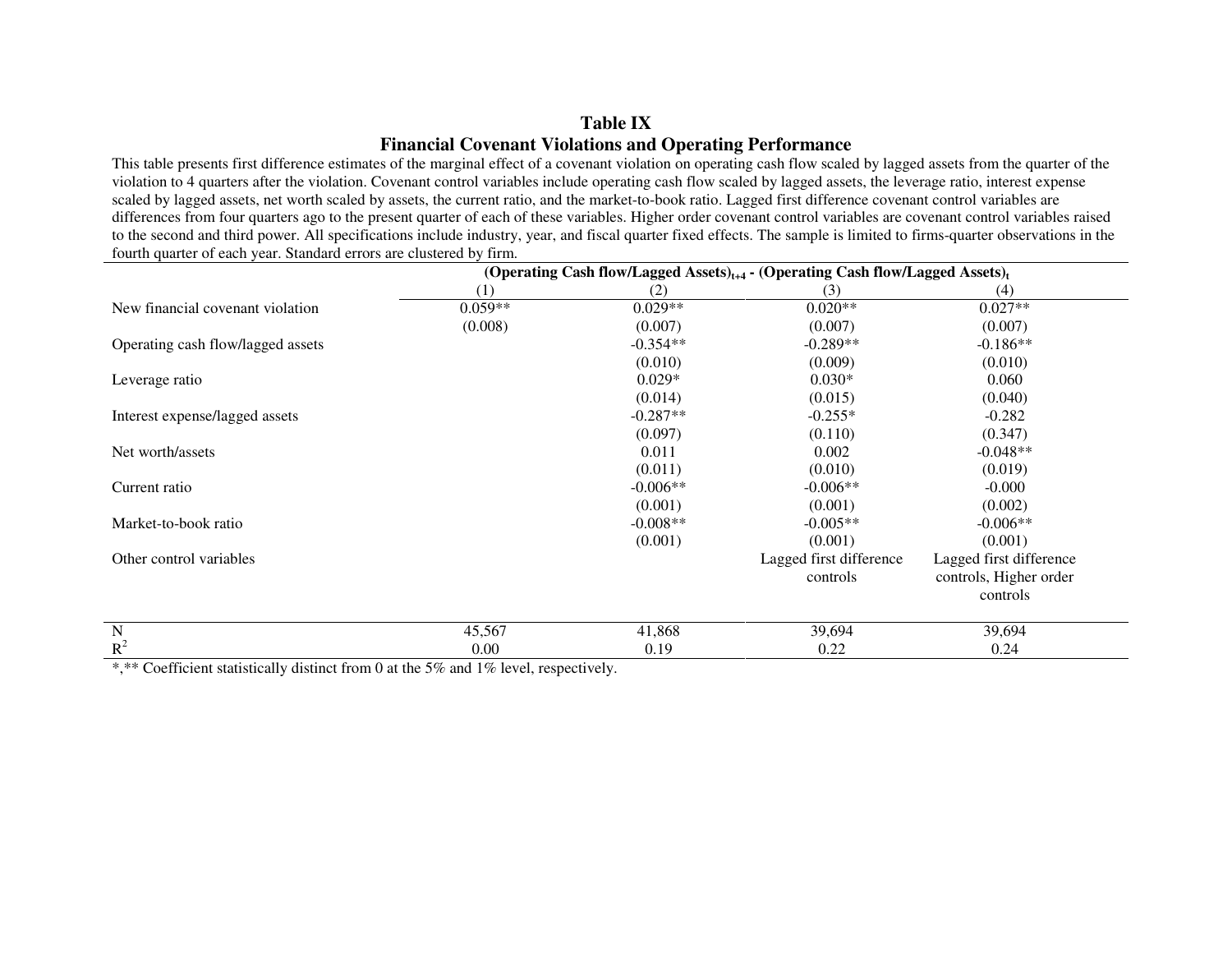### **Table X Event Study Estimates of Stock Price Performance Following a Covenant Violation**

 This table reports event time estimates of stock price performance of firms violating a loan covenant by estimating the event-study monthly abnormal returns of stocks following the report of a loan covenant violation in their in a SEC 10-K or 10-Q filing. The estimates are for event months August 1997 through June 2009 and include 3,699 observations. Abnormal returns are measured against a four-factor return model, measured on a monthly basis, are: (1) the excess return on the NYSE/AMEX market return, (2) the difference between the returns on small and big stocks, (3) the return performance of value stocks relative to growth stocks, and (4) the return performance of high momentum stocks relative to low momentum stocks. Standard error estimates based on cross-sectional averages of firm-level standard are in parentheses, time-series clustering-robust standard errors are in brackets. \*\*\*, \*\*, and \* denote 1%, 5%, and 10% levels of significance, respectively.

#### Panel A: Factor loading estimates

|                                        | Intercept | Excess<br>market return | Small minus<br>big stocks | High minus<br>low growth |     | High minus<br>low<br>momentum |     |
|----------------------------------------|-----------|-------------------------|---------------------------|--------------------------|-----|-------------------------------|-----|
| Average estimate of the factor loading | 0.000     | .004                    | 0.929                     | 0.040                    |     | $-0.333$                      |     |
|                                        | (0.001)   | (0.014)                 | ***<br>(0.016)            | ***<br>(0.024)           | *** | (0.014)                       | *** |

#### Panel B: Cumulative Abnormal Return Estimates

|                     | Event<br>month<br>[0] | Event months<br>$[+1, +3]$ | Event months<br>$[+1, +6]$ | Event<br>months<br>$[+1, +12]$ | Event<br>months<br>$[+1, +24]$ | Event<br>months<br>$[+1, +60]$ |
|---------------------|-----------------------|----------------------------|----------------------------|--------------------------------|--------------------------------|--------------------------------|
| Average monthly     |                       |                            |                            |                                |                                |                                |
| cumulative abnormal |                       |                            |                            |                                |                                |                                |
| return              | $-0.0234$             | $-0.0008$                  | 0.0024                     | 0.0032                         | 0.0045                         | 0.0008                         |
|                     |                       |                            |                            |                                |                                |                                |
|                     | (0.0039)              | ***<br>(0.0023)            | (0.0016)                   | (0.0012)                       | **<br>(0.0009)                 | ***<br>(0.0015)                |
|                     | [0.0064]              | ***<br>[0.0041]            | [0.0029]                   | [0.0021]                       | [0.0016]                       | ***<br>[0.0018]                |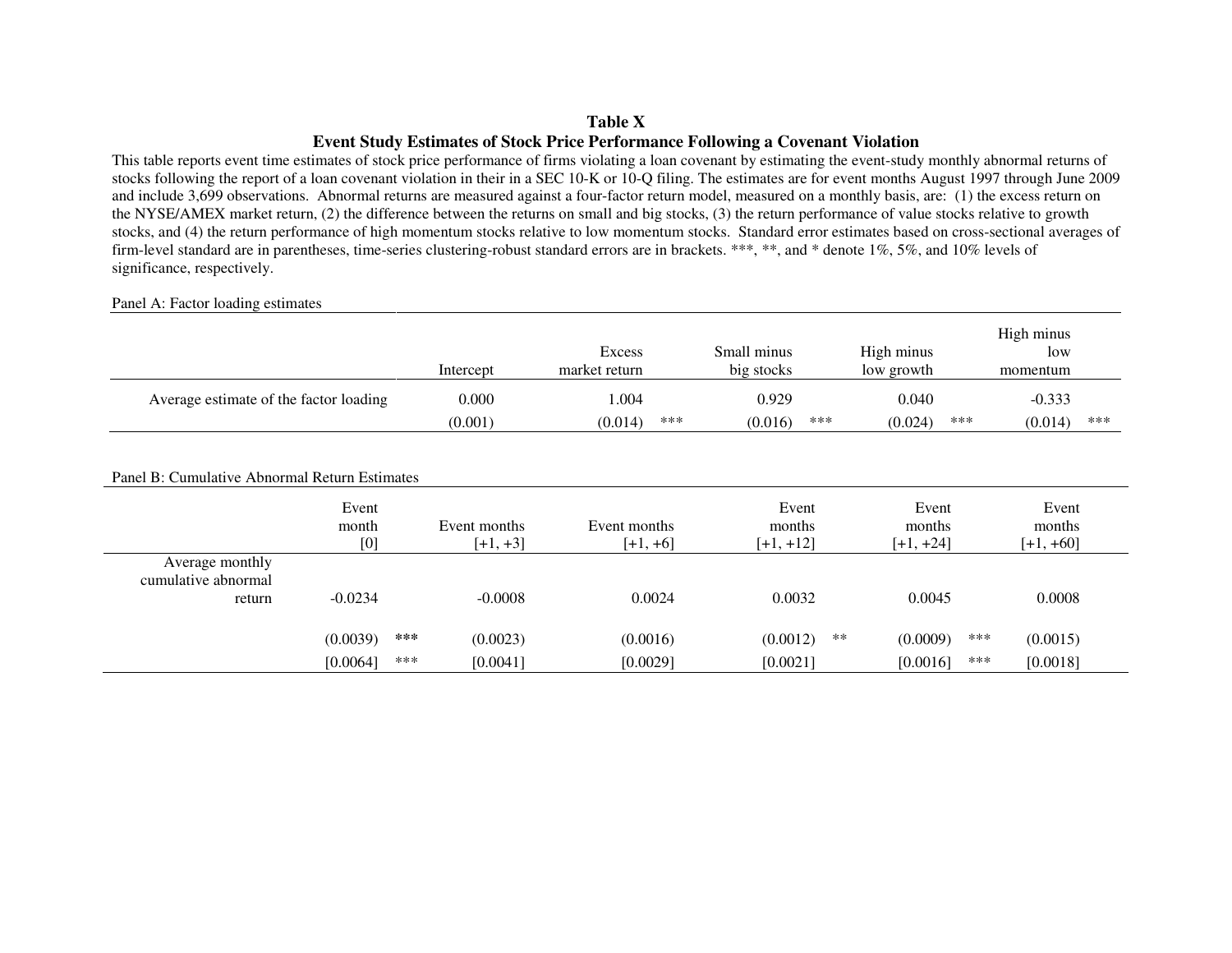# **Corporate Governance: Which Investors Influence Managerial Decisions? porate Figure 1**

Panel A shows a traditional view of corporate governance in which creditor influence over managerial decisions is limited to payment default states. Panel B shows a more creditor-oriented view, in which both creditors and equityholders exert influence over managerial decision in firm value deteriorates, but the first is not yet in payment default.





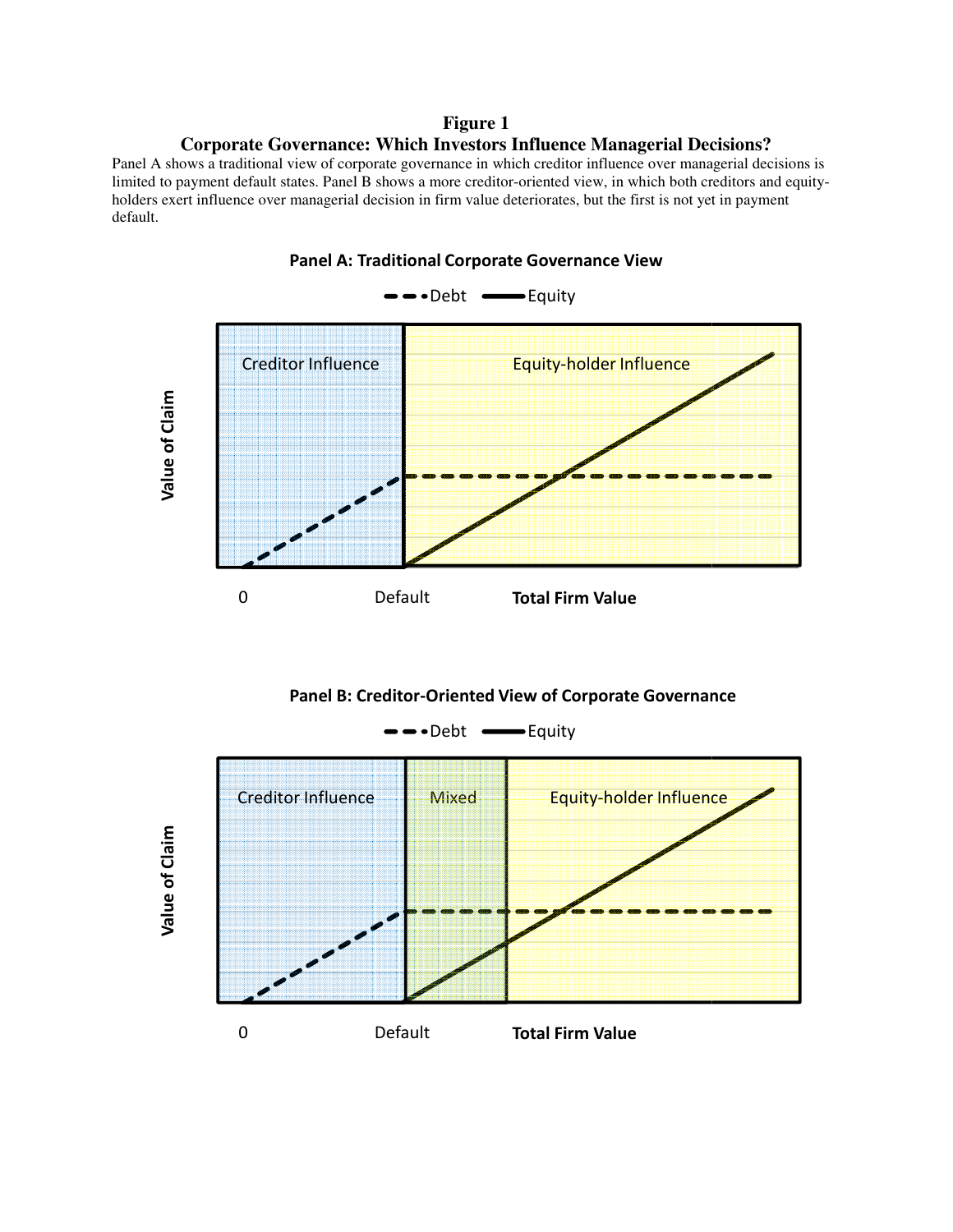# **Figure 2 Covenant Violations from 1996 to 2008**

This figure presents the fraction of firms that violate a financial covenant during the fiscal year from 1996 to 2008. A new covenant violation is a financial covenant violation by a firm that has not violated a covenant in the previous four quarters. The sample includes 8,945 firms.

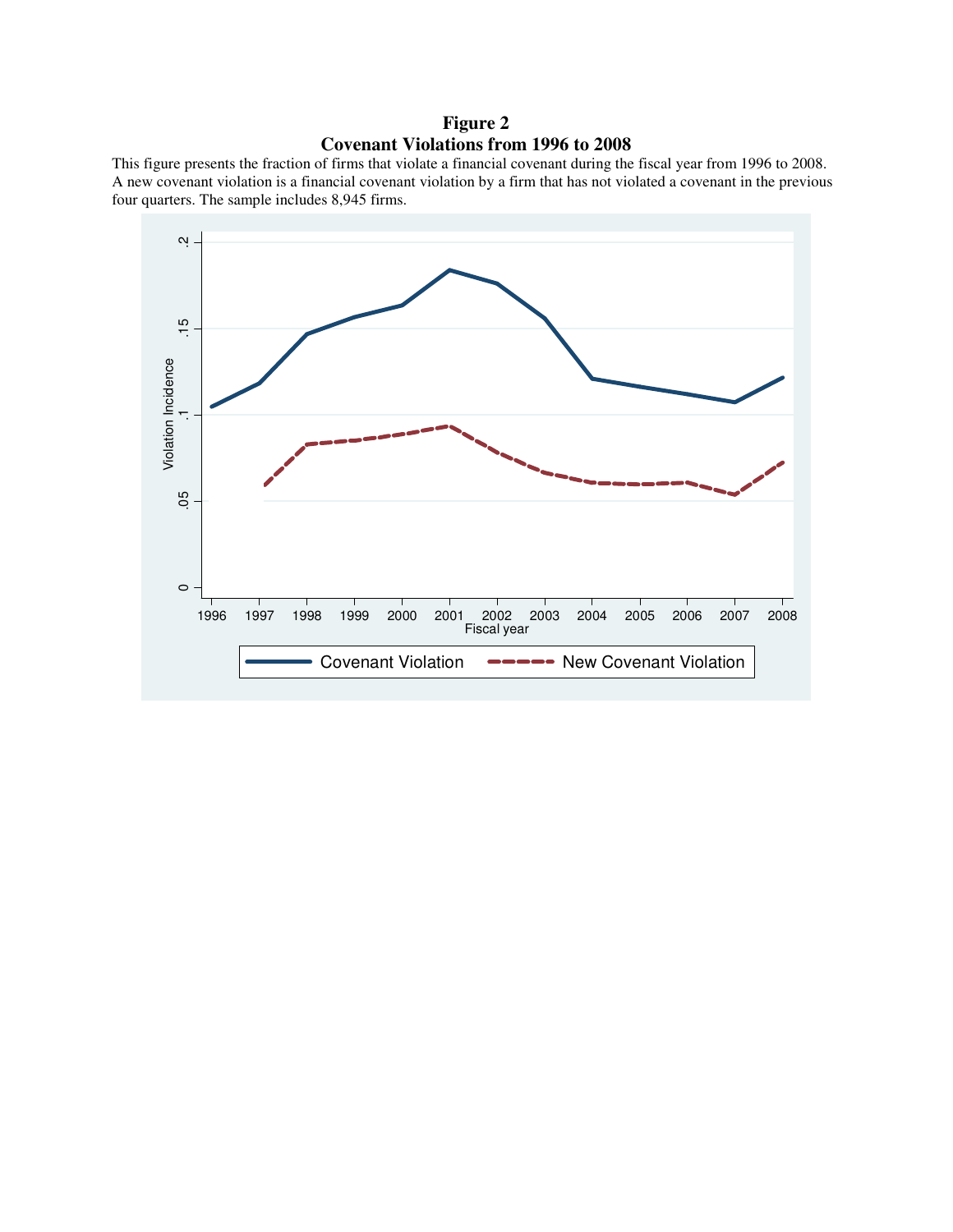# **Figure 3 Firm Performance in Quarters Preceding New Financial Covenant Violation (Medians)**

This figure presents medians for various firm performance measures leading up to a new financial covenant violation. A new violation is a violation by a firm that has not violated in the previous four quarters. There are 4,412 new violations in our sample. In each respective figure, the sample is limited to firms that have the variable available for the seven quarters leading up to the violation.

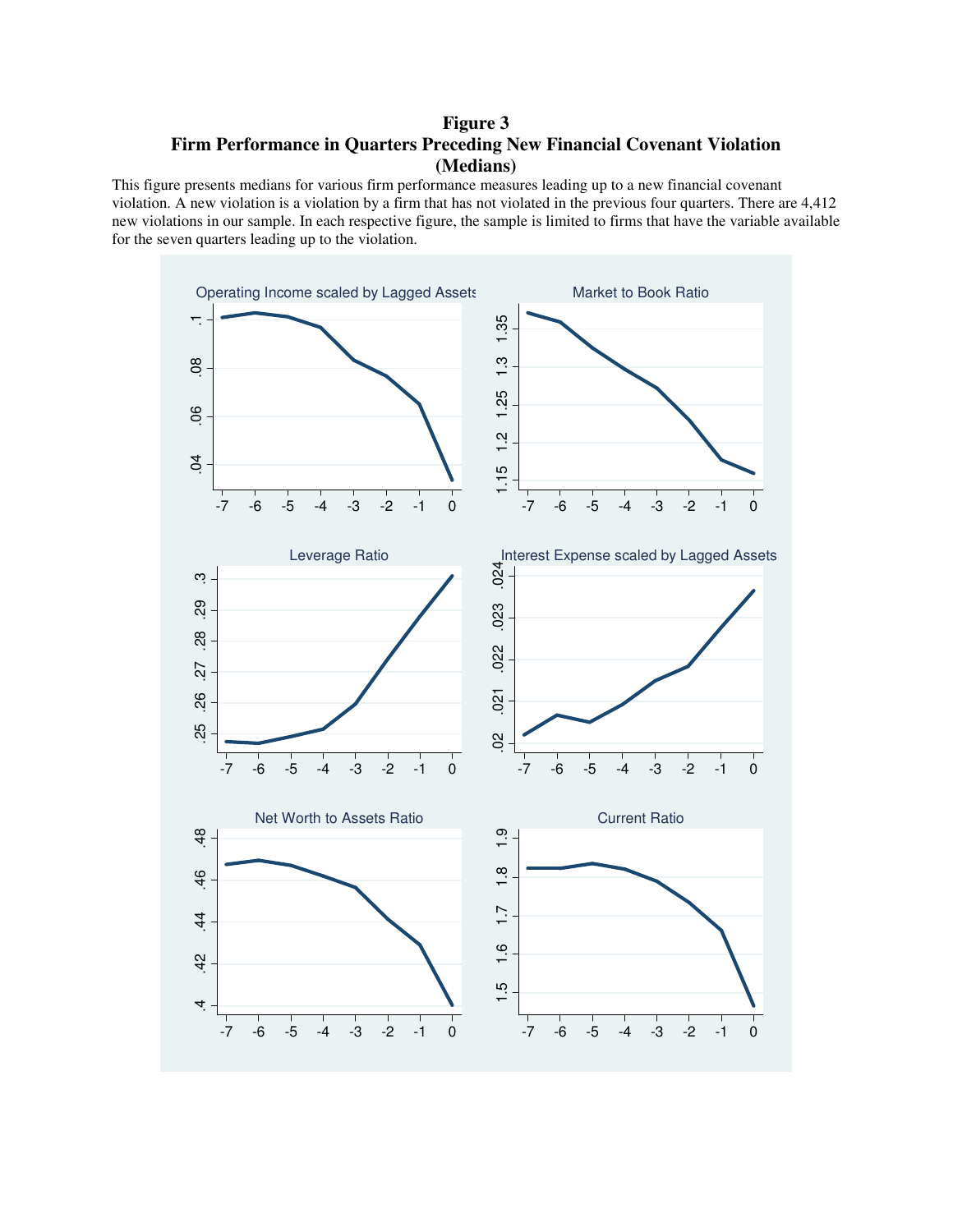### **Figure 4 Financial Covenant Violations and CEO Turnover**

This figure presents the fraction of new violators that experience a forced CEO turnover in the quarters around a new covenant violation. A new violation is a violation by a firm that has not violated in the previous four quarters. The violation occurs in the period between -1 and 0.



### **Figure 5 Financial Covenant Violations and "Restructuring"**

This solid line (left axis) plots the fraction of observations for which the firm mentions the term "restructuring" or "turnaround" in the 10-K or 10-Q SEC filing. This dashed line (right axis) plots the fraction of observations for

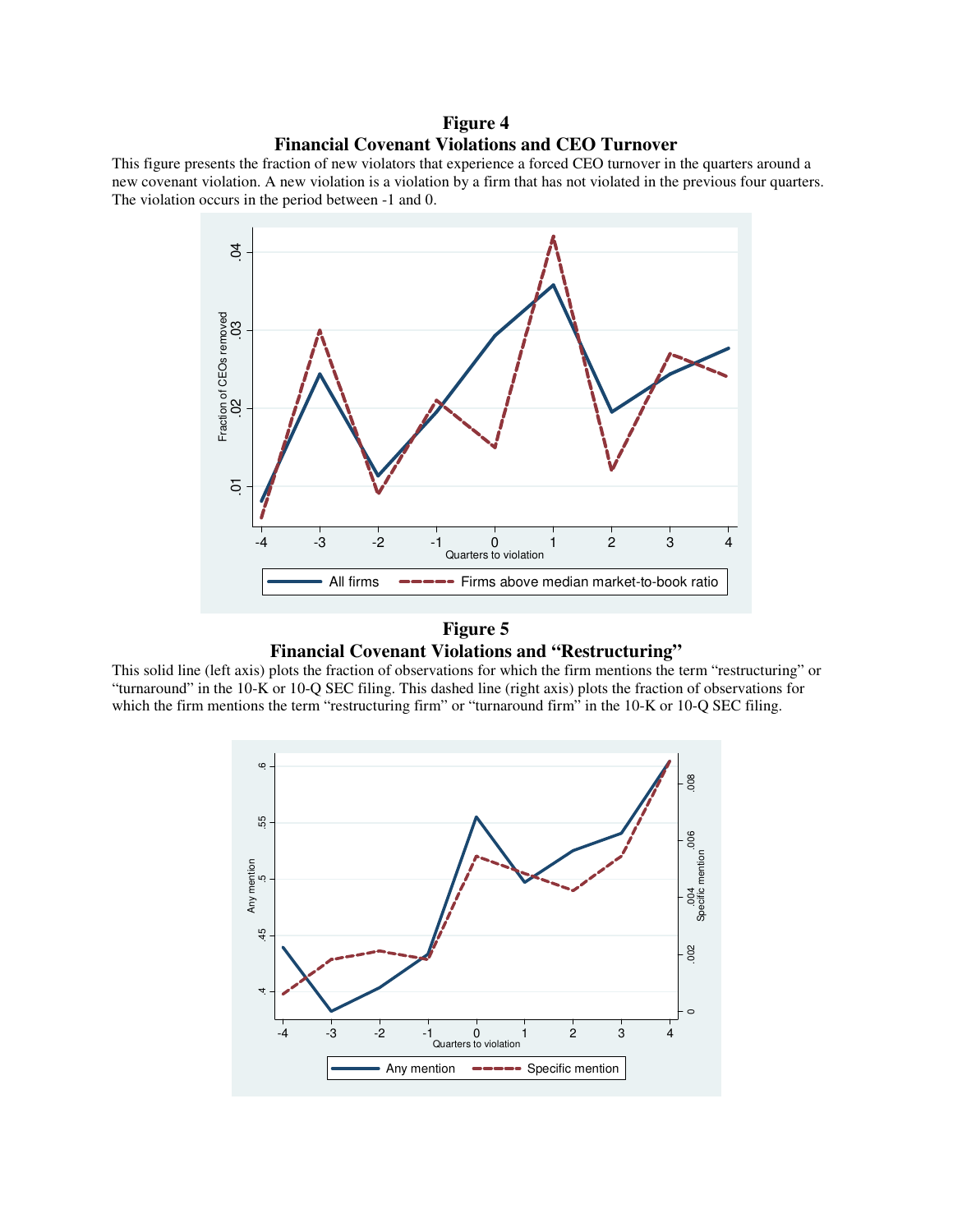**Figure 6 Financial Covenant Violations and Asset Conservatism** 

 This figure presents means and medians for measures of investment around a new financial covenant violation. A new violation is a violation by a firm that has not violated in the previous four quarters. The violation occurs in the period between -1 and 0.

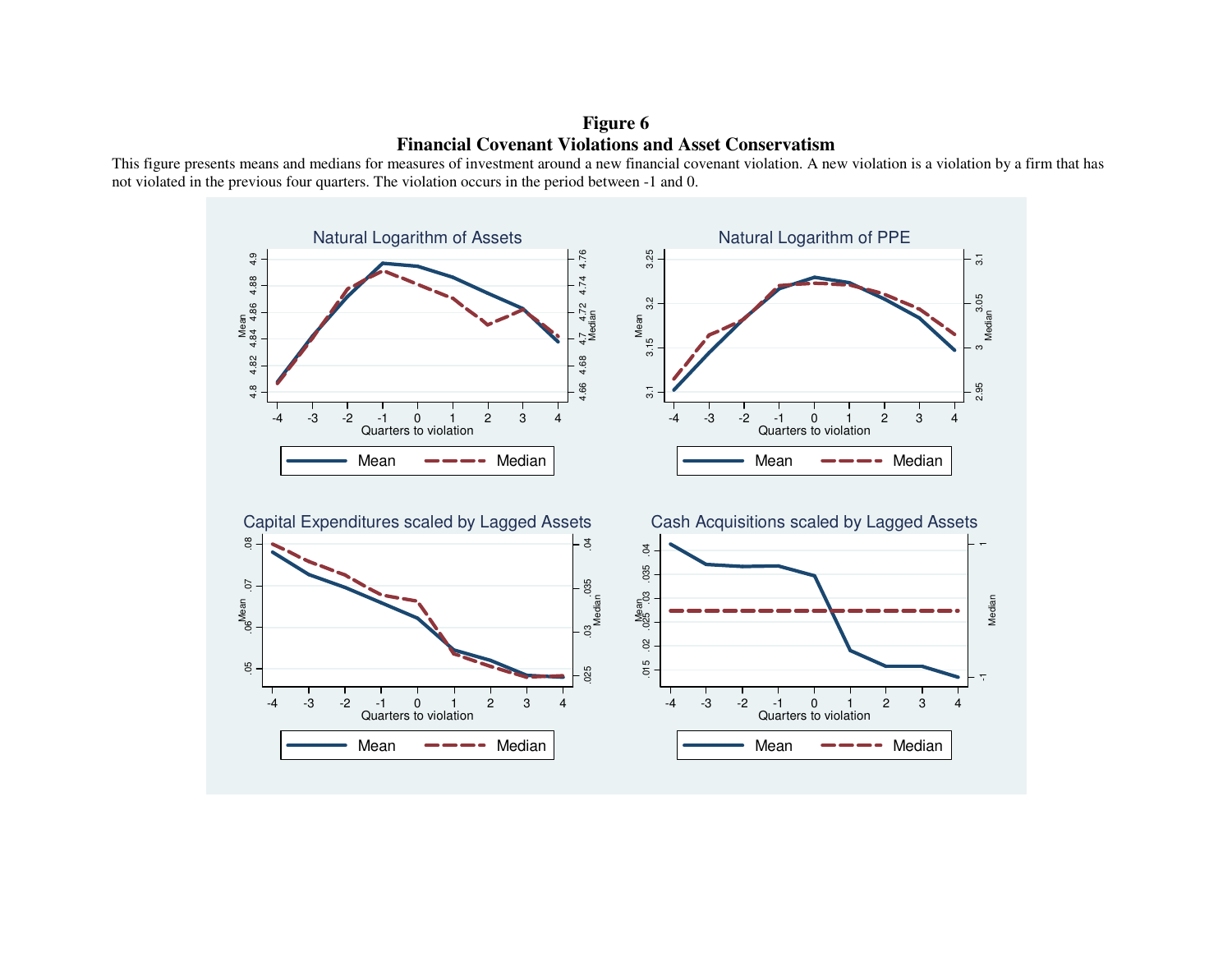**Figure 7 Financial Covenant Violations and Financial Conservatism** 

 This figure presents means and medians for measures of financial policy around a new financial covenant violation. A new violation is a violation by a firm that has not violated in the previous four quarters. The violation occurs in the period between -1 and 0.